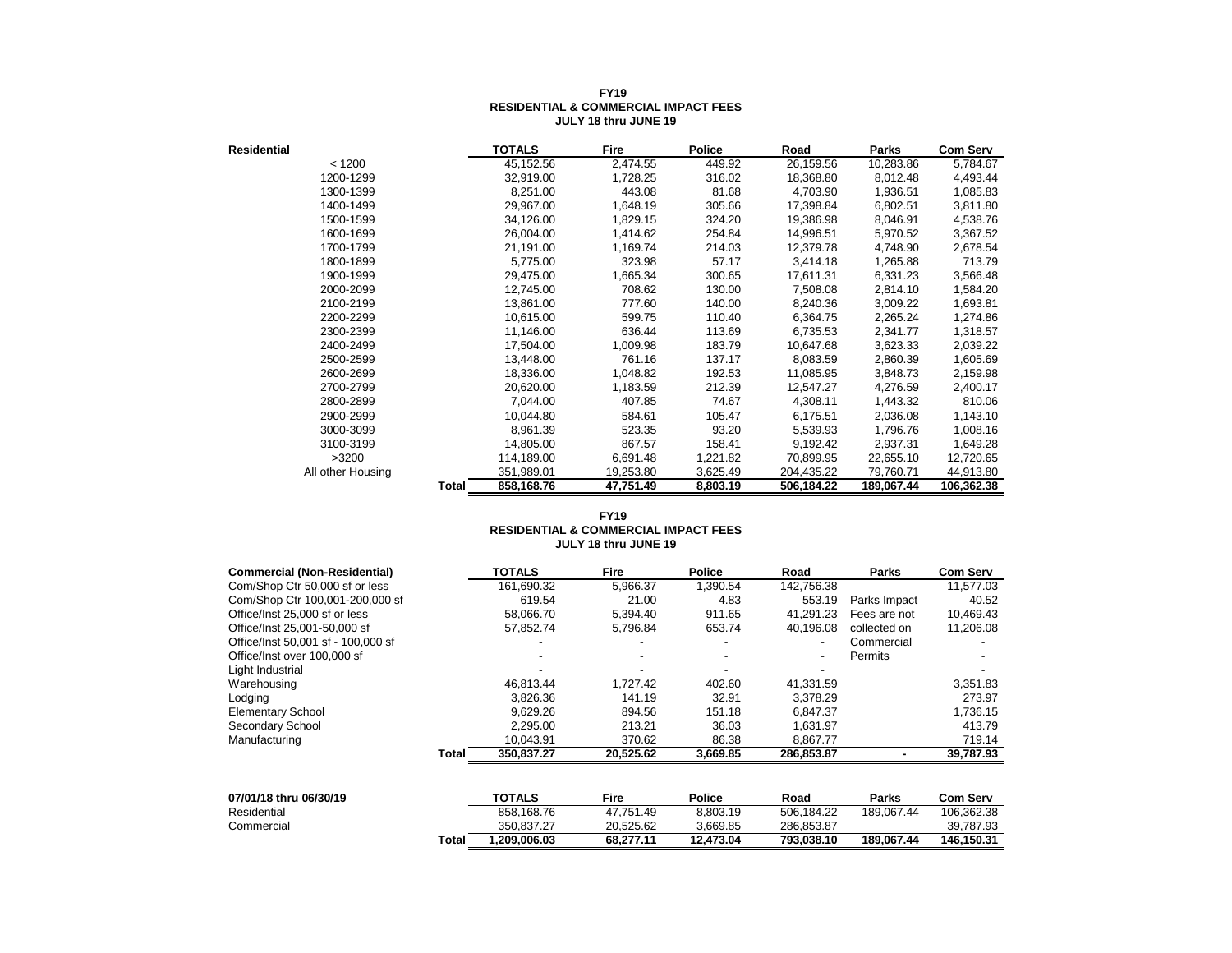# **FY19 RESIDENTIAL IMPACT FEES**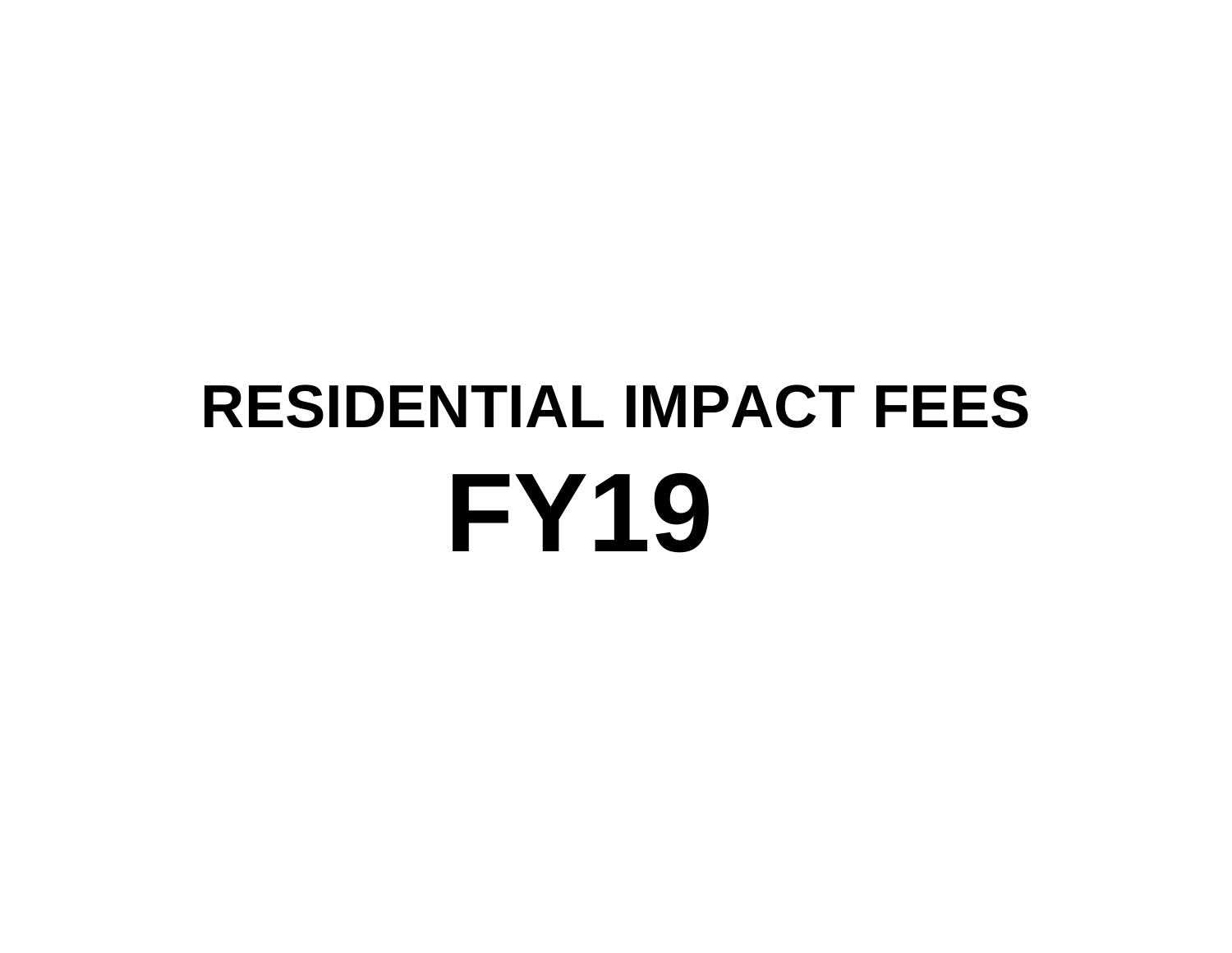#### **Residential <1200 \$1405.00**

|                    |           |       |                                          |                                                     |            | Fire  | <b>Police</b> | Road   | Parks  | <b>Com Serv</b> |
|--------------------|-----------|-------|------------------------------------------|-----------------------------------------------------|------------|-------|---------------|--------|--------|-----------------|
| Permit             | Date      | Total | Address                                  | Name                                                | Total      | 5.48% | 1.00%         | 57.94% | 22.78% | 12.81%          |
| 2018-MSS-RES-00564 | 7/16/2018 |       | \$215.00 727 S 01ST ST W                 | <b>OWNER</b>                                        | \$215.00   | 11.78 | 2.14          | 124.56 | 48.97  | 27.54           |
| 2017-MSS-RES-00597 |           |       | 7/17/2018 \$1,405.00 1599 TAMARACK ST    | <b>OWNER</b>                                        | \$1,405.00 | 77.00 | 14.00         | 814.00 | 320.00 | 180.00          |
| 2018-MSS-RES-00012 |           |       | 7/24/2018 \$1,405.00 1204 HOLMES ST      | <b>OWNER</b>                                        | \$1,405.00 | 77.00 | 14.00         | 814.00 | 320.00 | 180.00          |
| 2017-MSS-RES-00491 |           |       | 7/31/2018 \$1,405.00 318 BURLINGTON AVE  | <b>SEAMANS HOME IMPROVEMENT</b>                     | \$1,405.00 | 77.00 | 14.00         | 814.00 | 320.00 | 180.00          |
| 2018-MSS-RES-00525 |           |       | 7/31/2018 \$1.405.00 4834 GIADA DR       | TOLLEFSON CONSTRUCTION                              | \$1,405.00 | 77.00 | 14.00         | 814.00 | 320.00 | 180.00          |
| 2018-MSS-SWR-00631 |           |       | 8/24/2018 \$1.660.56 10405 DESCHAMPS CT  | INDUSTRIAL TECHNOLOGIES CORPORATION                 | \$1.660.56 | 91.01 | 16.55         | 962.06 | 378.21 | 212.74          |
| 2018-MSS-RES-00651 |           |       | 9/5/2018 \$1,405.00 724 W PINE ST        | <b>WOEHLER CONSTRUCTION</b>                         | \$1,405.00 | 77.00 | 14.00         | 814.00 | 320.00 | 180.00          |
| 2018-MSS-RES-00630 |           |       | 9/14/2018 \$1.405.00 1233 S 04TH ST W    | SS PROPERTY SOLUTIONS INC                           | \$1.405.00 | 77.00 | 14.00         | 814.00 | 320.00 | 180.00          |
| 2018-MSS-RES-00698 |           |       | 10/22/2018 \$1.405.00 1715 MONTANA ST    | PATTERSON ENTERPRISES INC                           | \$1.405.00 | 77.00 | 14.00         | 814.00 | 320.00 | 180.00          |
| 2018-MSS-RES-00701 |           |       | 10/22/2018 \$1.405.00 1711 MONTANA ST    | PATTERSON ENTERPRISES INC                           | \$1.405.00 | 77.00 | 14.00         | 814.00 | 320.00 | 180.00          |
| 2018-MSS-RES-00702 |           |       | 10/22/2018 \$1,405.00 1713 MONTANA ST    | PATTERSON ENTERPRISES INC                           | \$1,405.00 | 77.00 | 14.00         | 814.00 | 320.00 | 180.00          |
| 2018-MSS-RES-00703 |           |       | 10/22/2018 \$1,405.00 1709 MONTANA ST    | PATTERSON ENTERPRISES INC                           | \$1.405.00 | 77.00 | 14.00         | 814.00 | 320.00 | 180.00          |
| 2018-MSS-RES-00704 |           |       | 10/22/2018 \$1.405.00 1707 MONTANA ST    | PATTERSON ENTERPRISES INC                           | \$1.405.00 | 77.00 | 14.00         | 814.00 | 320.00 | 180.00          |
| 2018-MSS-RES-00705 |           |       | 10/22/2018 \$1.405.00 1705 MONTANA ST    | PATTERSON ENTERPRISES INC                           | \$1.405.00 | 77.00 | 14.00         | 814.00 | 320.00 | 180.00          |
| 2018-MSS-RES-00850 |           |       | 11/1/2018 \$1,405.00 715 N 06TH ST W     | <b>GREAT SPACES INC</b>                             | \$1,405.00 | 77.00 | 14.00         | 814.00 | 320.00 | 180.00          |
| 2018-MSS-RES-00645 |           |       | 1/8/2019 \$1.405.00 4772 GIADA DR        | TOLLEFSON CONSTRUCTION                              | \$1,405.00 | 77.00 | 14.00         | 814.00 | 320.00 | 180.00          |
| 2018-MSS-RES-01111 |           |       | 2/11/2019 \$1.405.00 411 N 3RD ST W      | <b>SILVERFERN</b>                                   | \$1.405.00 | 77.00 | 14.00         | 814.00 | 320.00 | 180.00          |
| 2018-MSS-RES-01115 |           |       | 2/11/2019 \$1,405.00 419 N 3RD ST W      | <b>SILVERFERN</b>                                   | \$1,405.00 | 77.00 | 14.00         | 814.00 | 320.00 | 180.00          |
| 2019-MSS-RES-00006 |           |       | 2/13/2019 \$1,405.00 1051-A S 2ND ST W   | <b>OWNER</b>                                        | \$1,405.00 | 77.00 | 14.00         | 814.00 | 320.00 | 180.00          |
| 2019-MSS-RES-00031 |           |       | 3/8/2019 \$1,405.00 2240 CATLIN ST       | <b>OWNER</b>                                        | \$1,405.00 | 77.00 | 14.00         | 814.00 | 320.00 | 180.00          |
| 2019-MSS-RES-00059 |           |       | 4/3/2019 \$1.405.00 1850 S 4TH ST W      | ARROWLEAF CONSTRUCTION, LLC                         | \$1,405.00 | 77.00 | 14.00         | 814.00 | 320.00 | 180.00          |
| 2019-MSS-RES-00060 |           |       | 4/3/2019 \$1.405.00 1852 S 4TH ST W      | ARROWLEAF CONSTRUCTION, LLC                         | \$1,405.00 | 77.00 | 14.00         | 814.00 | 320.00 | 180.00          |
| 2019-MSS-RES-00061 |           |       | 4/3/2019 \$1.405.00 1854 S4TH STW        | ARROWLEAF CONSTRUCTION, LLC                         | \$1.405.00 | 77.00 | 14.00         | 814.00 | 320.00 | 180.00          |
| 2019-MSS-RES-00062 |           |       | 4/3/2019 \$1.405.00 1856 S 4TH ST W      | ARROWLEAF CONSTRUCTION. LLC                         | \$1.405.00 | 77.00 | 14.00         | 814.00 | 320.00 | 180.00          |
| 2019-MSS-SWR-00137 |           |       | 4/5/2019 \$1,405.00 7945 STEGNER DR      | ANDERSONS HEATING AIR CONDITIONING AND              | \$1,405.00 | 77.00 | 14.00         | 814.00 | 320.00 | 180.00          |
| 2019-MSS-RES-00075 | 4/12/2019 |       |                                          | \$125.00 521 PATTEE CANYON DR GADDY CONTRUCTION LLC | \$125.00   | 6.85  | 1.25          | 72.42  | 28.47  | 16.01           |
| 2019-MSS-RES-00049 |           |       | 4/12/2019 \$1,405.00 629 LONGSTAFF ST    | <b>OWNER</b>                                        | \$1,405.00 | 77.00 | 14.00         | 814.00 | 320.00 | 180.00          |
| 2019-MSS-RES-00097 |           |       | 4/15/2019 \$1,405.00 2219 BURLINGTON AVE | <b>OWNER</b>                                        | \$1,405.00 | 77.00 | 14.00         | 814.00 | 320.00 | 180.00          |
| 2019-MSS-RES-00098 |           |       | 4/15/2019 \$1,405.00 2221 BURLINGTON AVE | OWNER                                               | \$1,405.00 | 77.00 | 14.00         | 814.00 | 320.00 | 180.00          |
| 2019-MSS-RES-00056 | 4/22/2019 |       | \$215.00 533 BLAINE ST                   | MCMAHON CONSTRUCTION                                | \$215.00   | 11.78 | 2.14          | 124.56 | 48.97  | 27.54           |
| 2019-MSS-SWR-00164 |           |       | 4/23/2019 \$1.405.00 354 SPEEDWAY AVE    | <b>GRIZZLY CONTRACTING AND EXCAVATING</b>           | \$1.405.00 | 77.00 | 14.00         | 814.00 | 320.00 | 180.00          |
| 2019-MSS-SWR-00173 |           |       | 4/30/2019 \$1.405.00 115 SPEEDWAY AVE    | W M S CONTRACTING                                   | \$1.405.00 | 77.00 | 14.00         | 814.00 | 320.00 | 180.00          |
| 2019-MSS-RES-00152 | 5/22/2019 |       | \$261.00 712 SOUTH 3RD ST W              | CROOKED FORK LLC                                    | \$261.00   | 14.30 | 2.60          | 151.21 | 59.44  | 33.44           |
| 2019-MSS-RES-00113 | 5/31/2019 |       | \$526.00 2141 RAYMOND AVE                | <b>JR CONSTRUCTION</b>                              | \$526.00   | 28.83 | 5.24          | 304.74 | 119.80 | 67.39           |
| 2019-MSS-RES-00198 |           |       | 6/12/2019 \$1.405.00 7047-A SHAVER DR    | <b>3GEN BUILDERS LLC</b>                            | \$1.405.00 | 77.00 | 14.00         | 814.00 | 320.00 | 180.00          |
| 2019-MSS-RES-00199 |           |       | 6/12/2019 \$1,405.00 7047-B SHAVER DR    | <b>3GEN BUILDERS LLC</b>                            | \$1,405.00 | 77.00 | 14.00         | 814.00 | 320.00 | 180.00          |
|                    |           |       |                                          |                                                     |            |       |               |        |        |                 |

**45,152.56 2,474.55 449.92 26,159.56 10,283.86 5,784.67**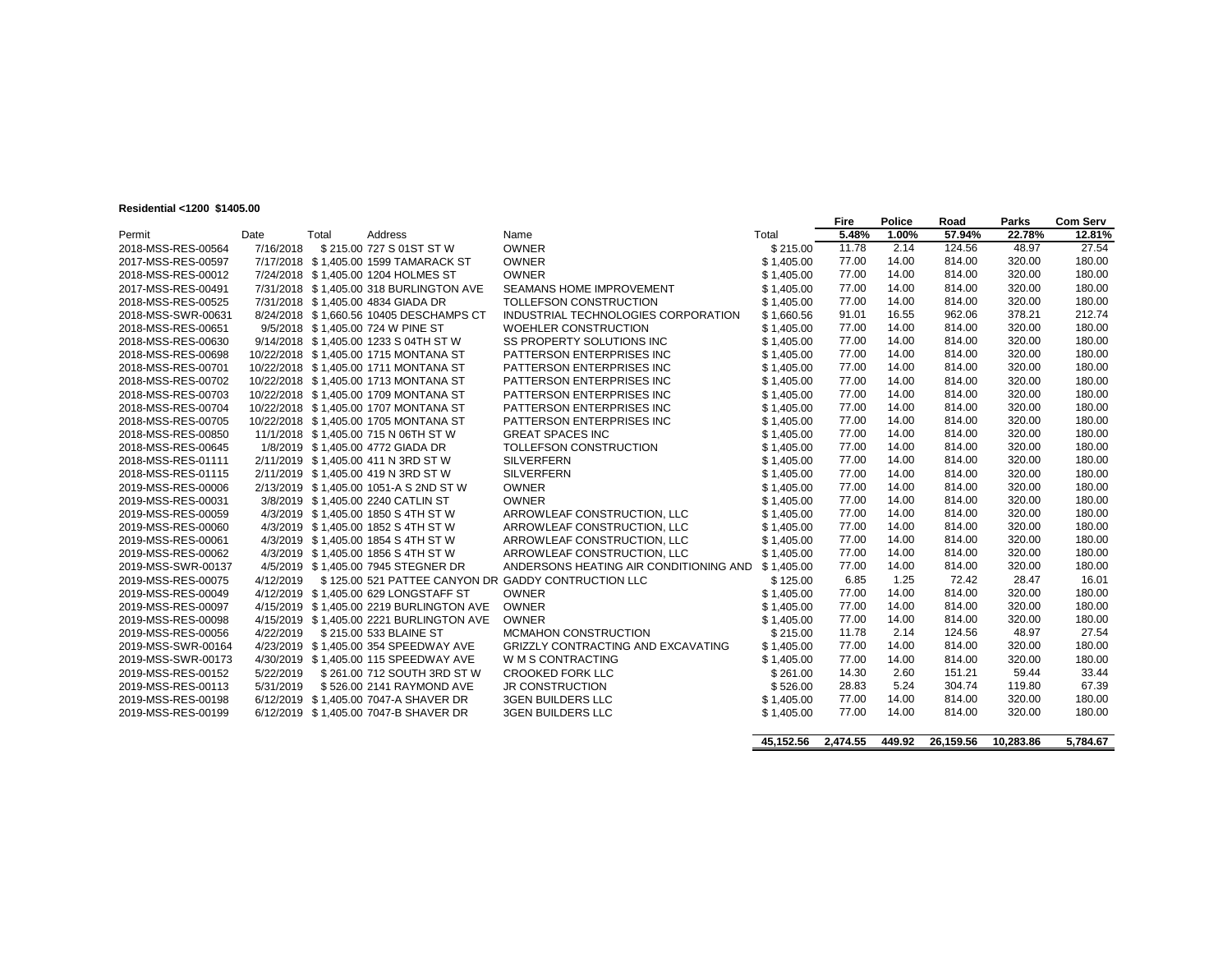## **Residential 1200-1299 \$1561.00**

|                    |           |       |                                           |                                                                           |            | Fire     | <b>Police</b> | Road      | Parks    | <b>Com Serv</b> |
|--------------------|-----------|-------|-------------------------------------------|---------------------------------------------------------------------------|------------|----------|---------------|-----------|----------|-----------------|
| Permit             | Date      | Total | Address                                   | Name                                                                      | Total      | 5.25%    | 0.96%         | 55.80%    | 24.34%   | 13.65%          |
| 2018-MSS-RES-00509 | 7/31/2018 |       | \$1,561.00 4894 GIADA DR APT B            | TOLLEFSON CONSTRUCTION                                                    | \$1,561.00 | 81.95    | 14.99         | 871.04    | 379.95   | 213.08          |
| 2018-MSS-RES-00511 |           |       | 7/31/2018 \$1.561.00 4894 GIADA DR APT A  | TOLLEFSON CONSTRUCTION                                                    | \$1.561.00 | 81.95    | 14.99         | 871.04    | 379.95   | 213.08          |
| 2018-MSS-RES-00513 |           |       | 7/31/2018 \$1.561.00 4882 GIADA DR APT B  | TOLLEFSON CONSTRUCTION                                                    | \$1.561.00 | 81.95    | 14.99         | 871.04    | 379.95   | 213.08          |
| 2018-MSS-RES-00515 |           |       | 7/31/2018 \$1,567.00 4882 GIADA DR APT A  | TOLLEFSON CONSTRUCTION                                                    | \$1,567.00 | 82.27    | 15.04         | 874.39    | 381.41   | 213.90          |
| 2018-MSS-RES-00517 |           |       | 7/31/2018 \$1,561.00 4870 GIADA DR APT B  | TOLLEFSON CONSTRUCTION                                                    | \$1,561.00 | 81.95    | 14.99         | 871.04    | 379.95   | 213.08          |
| 2018-MSS-RES-00519 |           |       | 7/31/2018 \$1,561.00 4870 GIADA DR APT A  | TOLLEFSON CONSTRUCTION                                                    | \$1,561.00 | 81.95    | 14.99         | 871.04    | 379.95   | 213.08          |
| 2018-MSS-RES-00523 |           |       | 7/31/2018 \$1,561.00 4846 GIADA DR        | TOLLEFSON CONSTRUCTION                                                    | \$1,561.00 | 81.95    | 14.99         | 871.04    | 379.95   | 213.08          |
| 2018-MSS-RES-00545 | 8/2/2018  |       | \$156.00 1804 STRAND AVE                  | EDGELL BUILDING AND DEVELOPME                                             | \$156.00   | 8.19     | 1.50          | 87.05     | 37.97    | 21.29           |
| 2018-MSS-RES-00293 |           |       |                                           | 8/8/2018 \$1,561.00 1711 SCHILLING ST APT / STRAIGHTEDGE CONSTRUCTION LLI | \$1,561.00 | 81.95    | 14.99         | 871.04    | 379.95   | 213.08          |
| 2018-MSS-RES-00295 |           |       |                                           | 8/8/2018 \$1,561.00 1711 SCHILLING ST APT I STRAIGHTEDGE CONSTRUCTION LLI | \$1.561.00 | 81.95    | 14.99         | 871.04    | 379.95   | 213.08          |
| 2018-MSS-RES-00346 |           |       | 9/6/2018 \$1,561.00 3048 SUMMERFIELD DR   | BEAUCHAMP CONSTRUCTION INC                                                | \$1,561.00 | 81.95    | 14.99         | 871.04    | 379.95   | 213.08          |
| 2018-MSS-RES-00730 |           |       | 10/29/2018 \$1,561.00 512 W BICKFORD ST   | SADDLE MOUNTAIN CONSTRUCTION                                              | \$1,561.00 | 81.95    | 14.99         | 871.04    | 379.95   | 213.08          |
| 2018-MSS-RES-00860 |           |       | 11/15/2018 \$1,561.00 7048-A SHAVER DR    | <b>3GEN BUILDERS LLC</b>                                                  | \$1,561.00 | 81.95    | 14.99         | 871.04    | 379.95   | 213.08          |
| 2018-MSS-RES-00859 |           |       | 11/15/2018 \$1,561.00 7048-B SHAVER DR    | <b>3GEN BUILDERS LLC</b>                                                  | \$1,561.00 | 81.95    | 14.99         | 871.04    | 379.95   | 213.08          |
| 2018-MSS-RES-00987 |           |       | 11/19/2018 \$1,537.00 1618 SCHILLING ST   | <b>OWNER</b>                                                              | \$1,537.00 | 80.69    | 14.76         | 857.65    | 374.11   | 209.80          |
| 2018-MSS-RES-00986 |           |       | 11/19/2018 \$1,561.00 1620 SCHILLING ST   | <b>OWNER</b>                                                              | \$1.561.00 | 81.95    | 14.99         | 871.04    | 379.95   | 213.08          |
| 2018-MSS-RES-00857 |           |       | 12/5/2018 \$1,561.00 7060-B SHAVER DR     | <b>3GEN BUILDERS LLC</b>                                                  | \$1,561.00 | 81.95    | 14.99         | 871.04    | 379.95   | 213.08          |
| 2018-MSS-RES-00858 |           |       | 12/5/2018 \$1.561.00 7060-A SHAVER DR     | <b>3GEN BUILDERS LLC</b>                                                  | \$1.561.00 | 81.95    | 14.99         | 871.04    | 379.95   | 213.08          |
| 2018-MSS-RES-01085 |           |       | 3/27/2019 \$1,561.00 7067-B MAX DR        | <b>3GEN BUILDERS LLC</b>                                                  | \$1,561.00 | 81.95    | 14.99         | 871.04    | 379.95   | 213.08          |
| 2019-MSS-RES-00058 |           |       | 5/21/2019 \$1,561.00 926-A/B CLEVELAND ST | AMES AND VASGAARD BUILDERS                                                | \$1,561.00 | 81.95    | 14.99         | 871.04    | 379.95   | 213.08          |
| 2019-MSS-RES-00200 |           |       | 6/3/2019 \$1,561.00 7032-B SHAVER DR      | <b>3GEN BUILDERS LLC</b>                                                  | \$1,561.00 | 81.95    | 14.99         | 871.04    | 379.95   | 213.08          |
| 2019-MSS-RES-00201 |           |       | 6/3/2019 \$1,561.00 7032-A SHAVER DR      | <b>3GEN BUILDERS LLC</b>                                                  | \$1.561.00 | 81.95    | 14.99         | 871.04    | 379.95   | 213.08          |
|                    |           |       |                                           |                                                                           |            |          |               |           |          |                 |
|                    |           |       |                                           |                                                                           | 32,919.00  | 1,728.25 | 316.02        | 18,368.80 | 8,012.48 | 4,493.44        |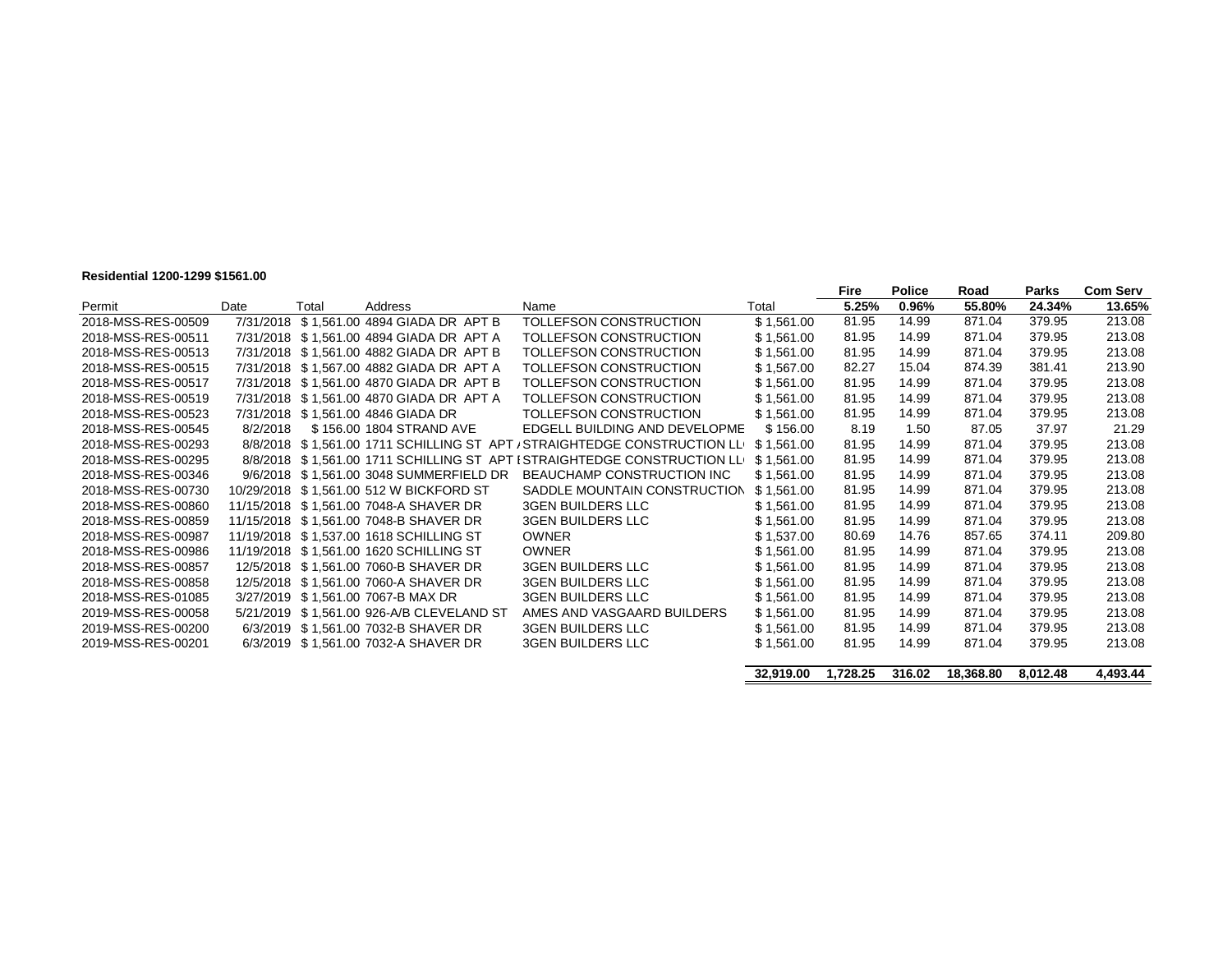#### **Residential 1300-1399 \$1619.00**

|                    |            |       |                                         |                              |            | Fire   | <b>Police</b> | Road     | <b>Parks</b> | Com Serv |
|--------------------|------------|-------|-----------------------------------------|------------------------------|------------|--------|---------------|----------|--------------|----------|
| Permit             | Date       | Total | Address                                 | Name                         | Total      | 5.37%  | 0.99%         | 57.01%   | 23.47%       | 13.16%   |
| 2018-MSS-RES-00521 |            |       | 7/31/2018 \$1.619.00 4858 GIADA DR      | TOLLEFSON CONSTRUCTION       | \$1.619.00 | 86.94  | 16.03         | 922.99   | 379.98       | 213.06   |
| 2018-MSS-RES-00728 |            |       | 10/9/2018 \$1.619.00 508 W BICKFORD ST  | SADDLE MOUNTAIN CONSTRUCTION | \$1.619.00 | 86.94  | 16.03         | 922.99   | 379.98       | 213.06   |
| 2018-MSS-RES-00619 | 10/16/2018 |       | \$214.00 1308 COOPER ST                 | STONEFLOWER CONTRACTING LLC  | \$214.00   | 11.49  | 2.12          | 122.00   | 50.23        | 28.16    |
| 2018-MSS-RES-00729 |            |       | 10/29/2018 \$1.619.00 510 W BICKFORD ST | SADDLE MOUNTAIN CONSTRUCTION | \$1.619.00 | 86.94  | 16.03         | 922.99   | 379.98       | 213.06   |
| 2018-MSS-RES-01086 |            |       | 3/27/2019 \$1.561.00 7067-A MAX DR      | 3GEN BUILDERS LLC            | \$1.561.00 | 83.83  | 15.45         | 889.93   | 366.37       | 205.43   |
| 2019-MSS-RES-00225 |            |       | 5/22/2019 \$1.619.00 7005 JENAYA CT     | <b>OWNER</b>                 | \$1.619.00 | 86.94  | 16.03         | 922.99   | 379.98       | 213.06   |
|                    |            |       |                                         |                              |            |        |               |          |              |          |
|                    |            |       |                                         |                              | 8.251.00   | 443.08 | 81.68         | 4.703.90 | 1.936.51     | 1.085.83 |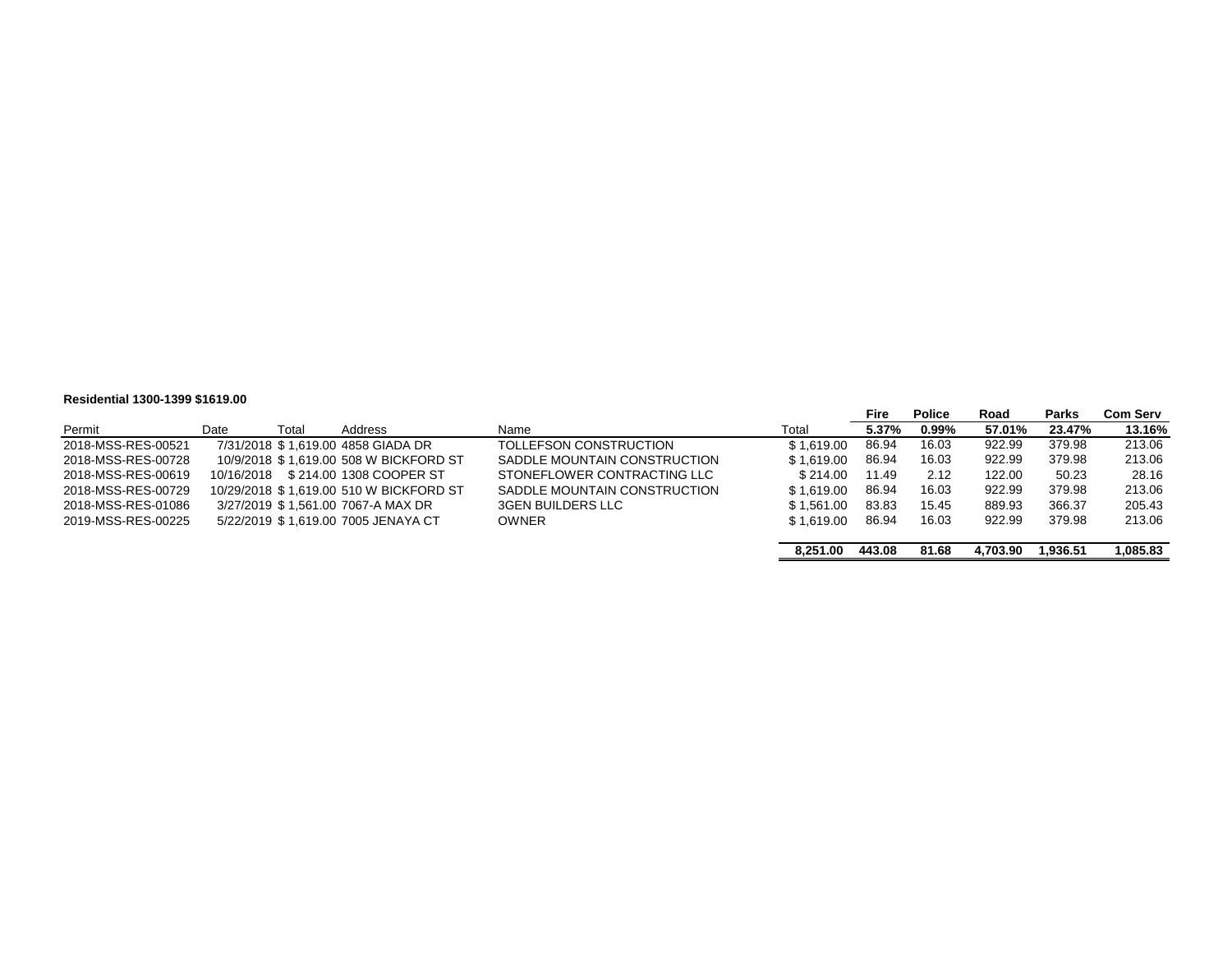#### **Residential 1400-1499 \$1674.00**

|                    |           |       |                                              |                                   |            | Fire     | <b>Police</b> | Road      | Parks    | <b>Com Serv</b> |
|--------------------|-----------|-------|----------------------------------------------|-----------------------------------|------------|----------|---------------|-----------|----------|-----------------|
| Permit             | Date      | Total | Address                                      | Name                              | Total      | 5.50%    | 1.02%         | 58.06%    | 22.70%   | 12.72%          |
| 2018-MSS-RES-00467 |           |       | 7/27/2018 \$1.674.00 2461 ASPEN GROVE        | DENALI DEVELOPMENT LLC            | \$1,674.00 | 92.07    | 17.07         | 971.92    | 380.00   | 212.93          |
| 2018-MSS-RES-00468 |           |       | 7/27/2018 \$1.674.00 2463 ASPEN GROVE        | DENALI DEVELOPMENT LLC            | \$1,674.00 | 92.07    | 17.07         | 971.92    | 380.00   | 212.93          |
| 2018-MSS-SWR-00558 |           |       | 7/27/2018 \$1,674.00 8926 CHURCHILL DOWNS DR | <b>BAER CONCRETE INC</b>          | \$1,674.00 | 92.07    | 17.07         | 971.92    | 380.00   | 212.93          |
| 2018-MSS-RES-00529 |           |       | 7/31/2018 \$1,674.00 4810 GIADA DR           | TOLLEFSON CONSTRUCTION            | \$1,674.00 | 92.07    | 17.07         | 971.92    | 380.00   | 212.93          |
| 2018-MSS-RES-00471 |           |       | 8/20/2018 \$1.446.00 2485 ASPEN GROVE        | DENALI DEVELOPMENT LLC            | \$1,446.00 | 79.53    | 14.75         | 839.55    | 328.24   | 183.93          |
| 2018-MSS-RES-00472 |           |       | 8/20/2018 \$1,468.00 2487 ASPEN GROVE        | DENALI DEVELOPMENT LLC            | \$1,468.00 | 80.74    | 14.97         | 852.32    | 333.24   | 186.73          |
| 2018-MSS-RES-00656 |           |       | 1/8/2019 \$1,674.00 4784 GIADA DR            | TOLLEFSON CONSTRUCTION            | \$1,674.00 | 92.07    | 17.07         | 971.92    | 380.00   | 212.93          |
| 2018-MSS-RES-00556 |           |       | 1/14/2019 \$1,674.00 2782 HAMILTON WAY APT A | <b>BTWINC</b>                     | \$1,674.00 | 92.07    | 17.07         | 971.92    | 380.00   | 212.93          |
| 2018-MSS-RES-01123 |           |       | 1/24/2019 \$1,674.00 2422 CHUCK WAGON DR     | DENALI DEVELOPMENT LLC            | \$1,674.00 | 92.07    | 17.07         | 971.92    | 380.00   | 212.93          |
| 2019-MSS-RES-00014 |           |       | 3/28/2019 \$1.674.00 3020 CHARLESTON ST      | BEAUCHAMP CONSTRUCTION INC        | \$1.674.00 | 92.07    | 17.07         | 971.92    | 380.00   | 212.93          |
| 2019-MSS-SWR-00135 |           |       | 4/5/2019 \$1,674.00 6411 MACARTHUR DR        | <b>BAER CONCRETE INC</b>          | \$1,674.00 | 92.07    | 17.07         | 971.92    | 380.00   | 212.93          |
| 2019-MSS-RES-00084 |           |       | 4/17/2019 \$1.674.00 7007 JENAYA CT          | <b>GARY NASH CONSTRUCTION INC</b> | \$1.674.00 | 92.07    | 17.07         | 971.92    | 380.00   | 212.93          |
| 2019-MSS-RES-00074 |           |       | 4/19/2019 \$1,674.00 7011 JENAYA CT          | <b>GARY NASH CONSTRUCTION INC</b> | \$1,674.00 | 92.07    | 17.07         | 971.92    | 380.00   | 212.93          |
| 2019-MSS-RES-00083 |           |       | 4/19/2019 \$1,674.00 7015 JENAYA CT          | <b>GARY NASH CONSTRUCTION INC</b> | \$1,674.00 | 92.07    | 17.07         | 971.92    | 380.00   | 212.93          |
| 2019-MSS-RES-00115 |           |       | 4/19/2019 \$1,674.00 7023 JENAYA CT          | <b>GARY NASH CONSTRUCTION INC</b> | \$1,674.00 | 92.07    | 17.07         | 971.92    | 380.00   | 212.93          |
| 2019-MSS-RES-00116 |           |       | 4/19/2019 \$1.674.00 7027 JENAYA CT          | <b>GARY NASH CONSTRUCTION INC</b> | \$1.674.00 | 92.07    | 17.07         | 971.92    | 380.00   | 212.93          |
| 2019-MSS-RES-00165 | 5/22/2019 |       | \$269.00 2021-A MOUNT AVE                    | ARR ENTERPRISE LLC                | \$269.00   | 14.80    | 2.74          | 156.18    | 61.06    | 34.22           |
| 2019-MSS-RES-00167 |           |       | 5/22/2019 \$1,674.00 2021-B MOUNT AVE        | ARR ENTERPRISE LLC                | \$1,674.00 | 92.07    | 17.07         | 971.92    | 380.00   | 212.93          |
| 2019-MSS-RES-00255 |           |       | 5/30/2019 \$1,674.00 5497 FILLY LN           | SUN PEAK CONSTRUCTION             | \$1,674.00 | 92.07    | 17.07         | 971.92    | 380.00   | 212.93          |
|                    |           |       |                                              |                                   | 29.967.00  | 1,648.19 | 305.66        | 17.398.84 | 6.802.51 | 3.811.80        |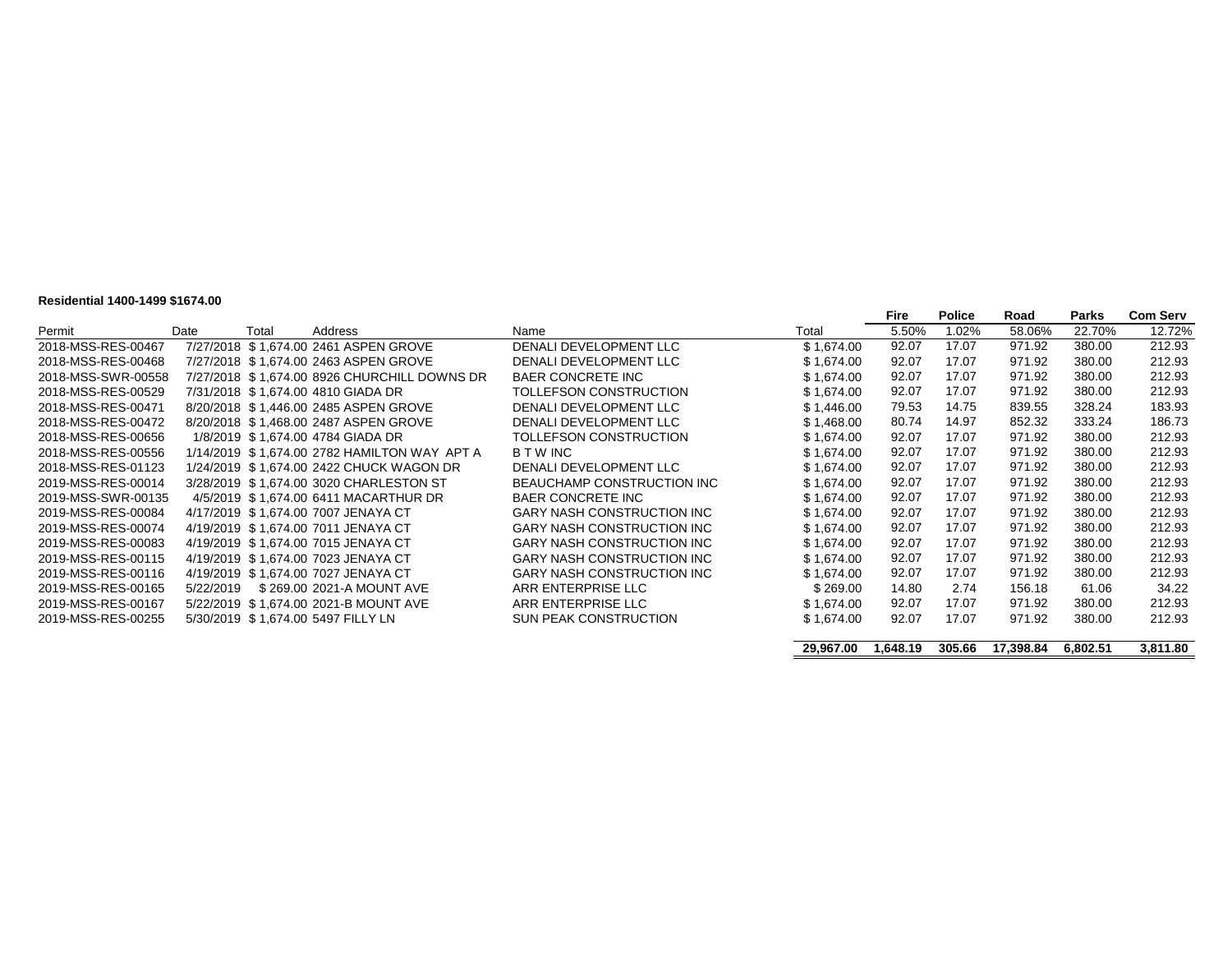#### **Residential 1500-1599 \$1790.00**

|                    |           |       |                                                                      |                                     |            | Fire     | <b>Police</b> | Road      | <b>Parks</b> | <b>Com Serv</b> |
|--------------------|-----------|-------|----------------------------------------------------------------------|-------------------------------------|------------|----------|---------------|-----------|--------------|-----------------|
| Permit             | Date      | Total | Address                                                              | Name                                | Total      | 5.36%    | 0.95%         | 56.81%    | 23.58%       | 13.30%          |
| 2018-MSS-RES-00465 |           |       | 7/27/2018 \$1,790.00 2449 ASPEN GROVE                                | DENALI DEVELOPMENT LLC              | \$1,790.00 | 95.94    | 17.01         | 1,016.90  | 422.08       | 238.07          |
| 2018-MSS-RES-00466 |           |       | 7/27/2018 \$1.790.00 2451 ASPEN GROVE                                | DENALI DEVELOPMENT LLC              | \$1.790.00 | 95.94    | 17.01         | 1.016.90  | 422.08       | 238.07          |
| 2018-MSS-SWR-00554 |           |       | 7/27/2018 \$1,790.00 8885 CHURCHILL DOWNS DR                         | <b>BAER CONCRETE INC</b>            | \$1,790.00 | 95.94    | 17.01         | 1,016.90  | 422.08       | 238.07          |
| 2018-MSS-RES-00469 |           |       | 8/20/2018 \$1,790.00 2473 ASPEN GROVE                                | DENALI DEVELOPMENT LLC              | \$1.790.00 | 95.94    | 17.01         | 1,016.90  | 422.08       | 238.07          |
| 2018-MSS-RES-00470 |           |       | 8/20/2018 \$1.790.00 2475 ASPEN GROVE                                | DENALI DEVELOPMENT LLC              | \$1,790.00 | 95.94    | 17.01         | 1,016.90  | 422.08       | 238.07          |
| 2018-MSS-RES-00794 |           |       | 9/13/2018 \$1,790.00 208 W BECKWITH AVE                              | EBC DEVELOPMENT LLC                 | \$1,790.00 | 95.94    | 17.01         | 1.016.90  | 422.08       | 238.07          |
| 2018-MSS-RES-00777 |           |       | 9/28/2018 \$1,790.00 6947 SHAVER DR                                  | CHARTER CONSTRUCTION INC            | \$1,790.00 | 95.94    | 17.01         | 1.016.90  | 422.08       | 238.07          |
| 2018-MSS-RES-00947 |           |       | 10/26/2018 \$1,790.00 1231 S 04TH ST W                               | SS PROPERTY SOLUTIONS INC           | \$1,790.00 | 95.94    | 17.01         | 1,016.90  | 422.08       | 238.07          |
| 2018-MSS-RES-01019 | 11/9/2018 |       | \$116.00 221 NORTH AVE E                                             | CJ REMODELING INC                   | \$116.00   | 6.22     | 1.10          | 65.90     | 27.35        | 15.43           |
| 2018-MSS-RES-01059 |           |       | 12/20/2018 \$1,790.00 2760 CARLA-JO LN                               | EDGELL BUILDING AND DEVELOPMENT INC | \$1,790.00 | 95.94    | 17.01         | 1,016.90  | 422.08       | 238.07          |
| 2018-MSS-RES-01061 |           |       | 12/28/2018 \$1,790.00 457 CAHILL RISE                                | SAPPHIRE CONSTRUCTION INC           | \$1,790.00 | 95.94    | 17.01         | 1,016.90  | 422.08       | 238.07          |
| 2018-MSS-RES-00647 |           |       | 1/8/2019 \$1.790.00 4760 GIADA DR                                    | TOLLEFSON CONSTRUCTION              | \$1,790.00 | 95.94    | 17.01         | 1,016.90  | 422.08       | 238.07          |
| 2018-MSS-RES-00102 |           |       | 4/15/2019 \$1,790.00 1385 MARLIN LN APT A                            | KINGDOM BUILDERS INC                | \$1,790.00 | 95.94    | 17.01         | 1.016.90  | 422.08       | 238.07          |
| 2018-MSS-RES-00103 |           |       | 4/15/2019 \$1.790.00 1385 MARLIN LN APT B                            | KINGDOM BUILDERS INC                | \$1,790.00 | 95.94    | 17.01         | 1.016.90  | 422.08       | 238.07          |
| 2018-MSS-RES-00106 |           |       | 4/15/2019 \$1,790.00 1365 MARLIN LN APT A                            | KINGDOM BUILDERS INC                | \$1,790.00 | 95.94    | 17.01         | 1,016.90  | 422.08       | 238.07          |
| 2018-MSS-RES-00107 |           |       | 4/15/2019 \$1,790.00 1365 MARLIN LN APT B                            | KINGDOM BUILDERS INC                | \$1,790.00 | 95.94    | 17.01         | 1,016.90  | 422.08       | 238.07          |
| 2019-MSS-RES-00114 |           |       | 4/19/2019 \$1,790.00 7019 JENAYA CT                                  | <b>GARY NASH CONSTRUCTION INC</b>   | \$1,790.00 | 95.94    | 17.01         | 1,016.90  | 422.08       | 238.07          |
| 2018-MSS-RES-00626 |           |       | 4/25/2019 \$1,790.00 2414 CHUCK WAGON DR                             | <b>SUN PEAK CONSTRUCTION</b>        | \$1,790.00 | 95.94    | 17.01         | 1,016.90  | 422.08       | 238.07          |
| 2019-MSS-RES-00155 |           |       | 5/22/2019 \$1,790.00 1124 CLEVELAND ST APTS 100 MAST AND CO BUILDERS |                                     | \$1,790.00 | 95.94    | 17.01         | 1.016.90  | 422.08       | 238.07          |
| 2019-MSS-SWR-00219 |           |       | 5/22/2019 \$1,790.00 9010 SNAPDRAGON DR                              | R & L LITE EXCAVATION               | \$1,790.00 | 95.94    | 17.01         | 1,016.90  | 422.08       | 238.07          |
|                    |           |       |                                                                      |                                     | 34,126.00  | 1,829.15 | 324.20        | 19,386.98 | 8,046.91     | 4,538.76        |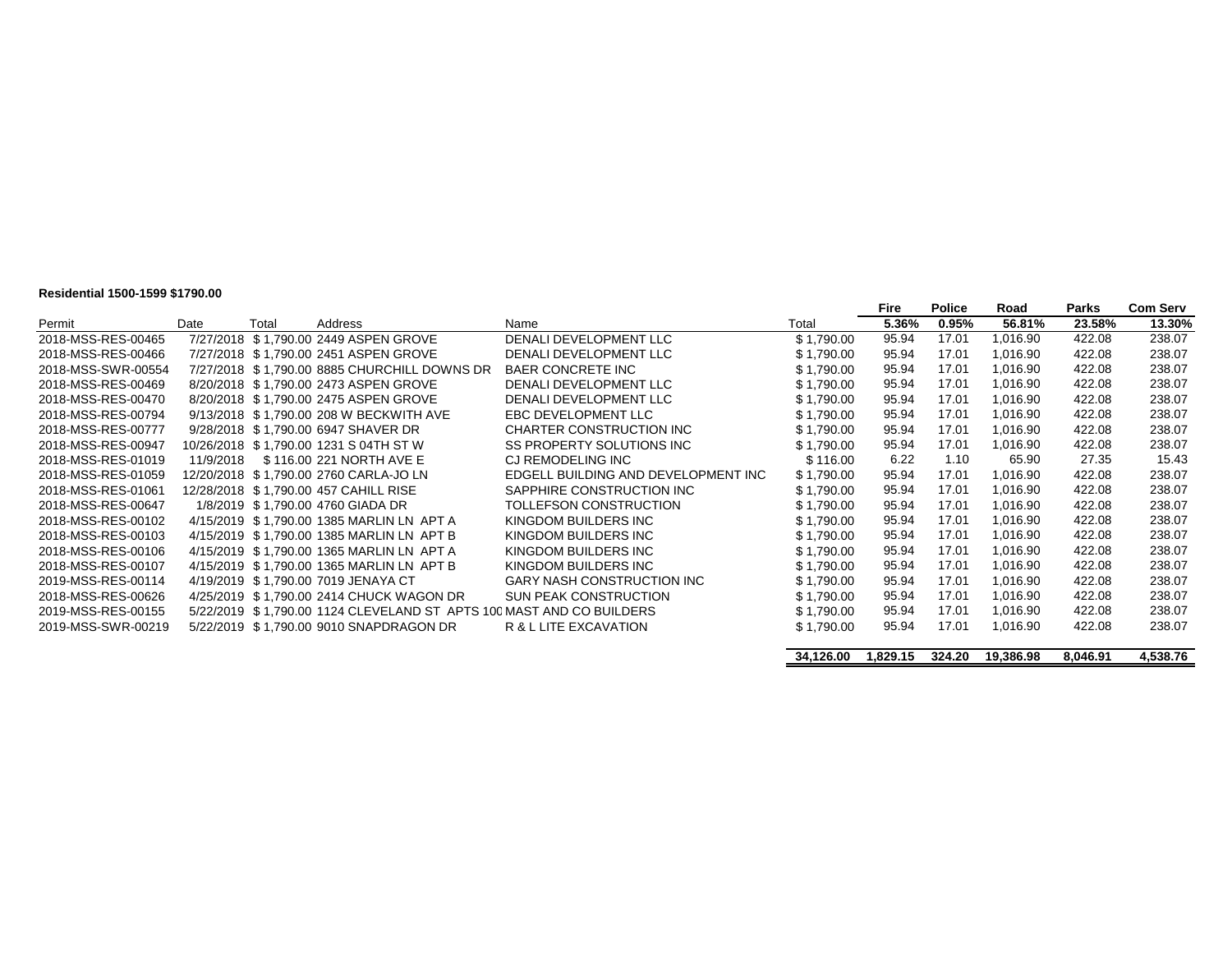#### **Residential 1600-1699 \$1838.00**

| סט.טטט ווערט די טטט וואוווסטונג |          |       |                                               |                                        |            |       |               |          |        |                 |
|---------------------------------|----------|-------|-----------------------------------------------|----------------------------------------|------------|-------|---------------|----------|--------|-----------------|
|                                 |          |       |                                               |                                        |            | Fire  | <b>Police</b> | Road     | Parks  | <b>Com Serv</b> |
| Permit                          | Date     | Total | Address                                       | Name                                   | Total      | 5.44% | 0.98%         | 57.67%   | 22.96% | 12.95%          |
| 2018-MSS-SWR-00472              |          |       | 7/9/2018 \$1.838.00 2330 QUAIL DR             | MOUNTAIN VIEW SALES AND CONTRACTING LI | \$1.838.00 | 99.99 | 18.01         | 1,059.97 | 422.00 | 238.02          |
| 2018-MSS-RES-00527              |          |       | 7/31/2018 \$1.838.00 4822 GIADA DR            | TOLLEFSON CONSTRUCTION                 | \$1,838.00 | 99.99 | 18.01         | 1,059.97 | 422.00 | 238.02          |
| 2018-MSS-RES-00792              |          |       | 9/13/2018 \$1.838.00 204 W BECKWITH AVE       | EBC DEVELOPMENT LLC                    | \$1,838.00 | 99.99 | 18.01         | 1,059.97 | 422.00 | 238.02          |
| 2018-MSS-RES-00793              |          |       | 9/13/2018 \$1.838.00 206 W BECKWITH AVE       | EBC DEVELOPMENT LLC                    | \$1,838.00 | 99.99 | 18.01         | 1,059.97 | 422.00 | 238.02          |
| 2018-MSS-RES-00727              |          |       | 10/9/2018 \$1.838.00 506 W BICKFORD ST        | SADDLE MOUNTAIN CONSTRUCTION           | \$1,838.00 | 99.99 | 18.01         | 1,059.97 | 422.00 | 238.02          |
| 2018-MSS-SWR-00725              |          |       | 10/11/2018 \$1.838.00 8909 CHURCHILL DOWNS DR | VERITAS REMODEL AND CONSTRUCTION       | \$1,838.00 | 99.99 | 18.01         | 1,059.97 | 422.00 | 238.02          |
| 2018-MSS-RES-00660              |          |       | 1/8/2019 \$1.838.00 4748 GIADA DR             | TOLLEFSON CONSTRUCTION                 | \$1,838.00 | 99.99 | 18.01         | 1,059.97 | 422.00 | 238.02          |
| 2018-MSS-RES-01108              |          |       | 3/18/2019 \$1.838.00 2718 BUNDY LN            | ECHELON CONSTRUCTION                   | \$1,838.00 | 99.99 | 18.01         | 1.059.97 | 422.00 | 238.02          |
| 2018-MSS-RES-01109              |          |       | 4/4/2019 \$1.838.00 2707 BUNDY LN             | ECHELON CONSTRUCTION                   | \$1,838.00 | 99.99 | 18.01         | 1,059.97 | 422.00 | 238.02          |
| 2019-MSS-RES-00178              | 5/6/2019 |       | \$272.00 300 BENTON AVE                       | DALTON CONSTRUCTION                    | \$272.00   | 14.80 | 2.67          | 156.86   | 62.45  | 35.22           |
| 2019-MSS-SWR-00241              |          |       | 5/24/2019 \$1.838.00 8912 CHURCHILL DOWNS DR  | VERITAS REMODEL AND CONSTRUCTION       | \$1,838.00 | 99.99 | 18.01         | 1,059.97 | 422.00 | 238.02          |
| 2019-MSS-SWR-00231              |          |       | 5/24/2019 \$1,838.00 8893 CHURCHILL DOWNS DR  | VERITAS REMODEL AND CONSTRUCTION       | \$1,838.00 | 99.99 | 18.01         | 1,059.97 | 422.00 | 238.02          |
| 2018-MSS-RES-00884              |          |       | 6/18/2019 \$1.838.00 2758 HAMILTON WAY APT A  | <b>BTWINC</b>                          | \$1,838.00 | 99.99 | 18.01         | 1,059.97 | 422.00 | 238.02          |
| 2018-MSS-RES-00885              |          |       | 6/18/2019 \$1,838.00 2758 HAMILTON WAY APT B  | <b>B T W INC</b>                       | \$1,838.00 | 99.99 | 18.01         | 1.059.97 | 422.00 | 238.02          |
| 2019-MSS-RES-00181              |          |       | 6/24/2019 \$1,838.00 6504 E KIKI CT           | <b>OWNER</b>                           | \$1,838.00 | 99.99 | 18.01         | 1,059.97 | 422.00 | 238.02          |
|                                 |          |       |                                               |                                        |            |       |               |          |        |                 |

**26,004.00 1,414.62 254.84 14,996.51 5,970.52 3,367.52**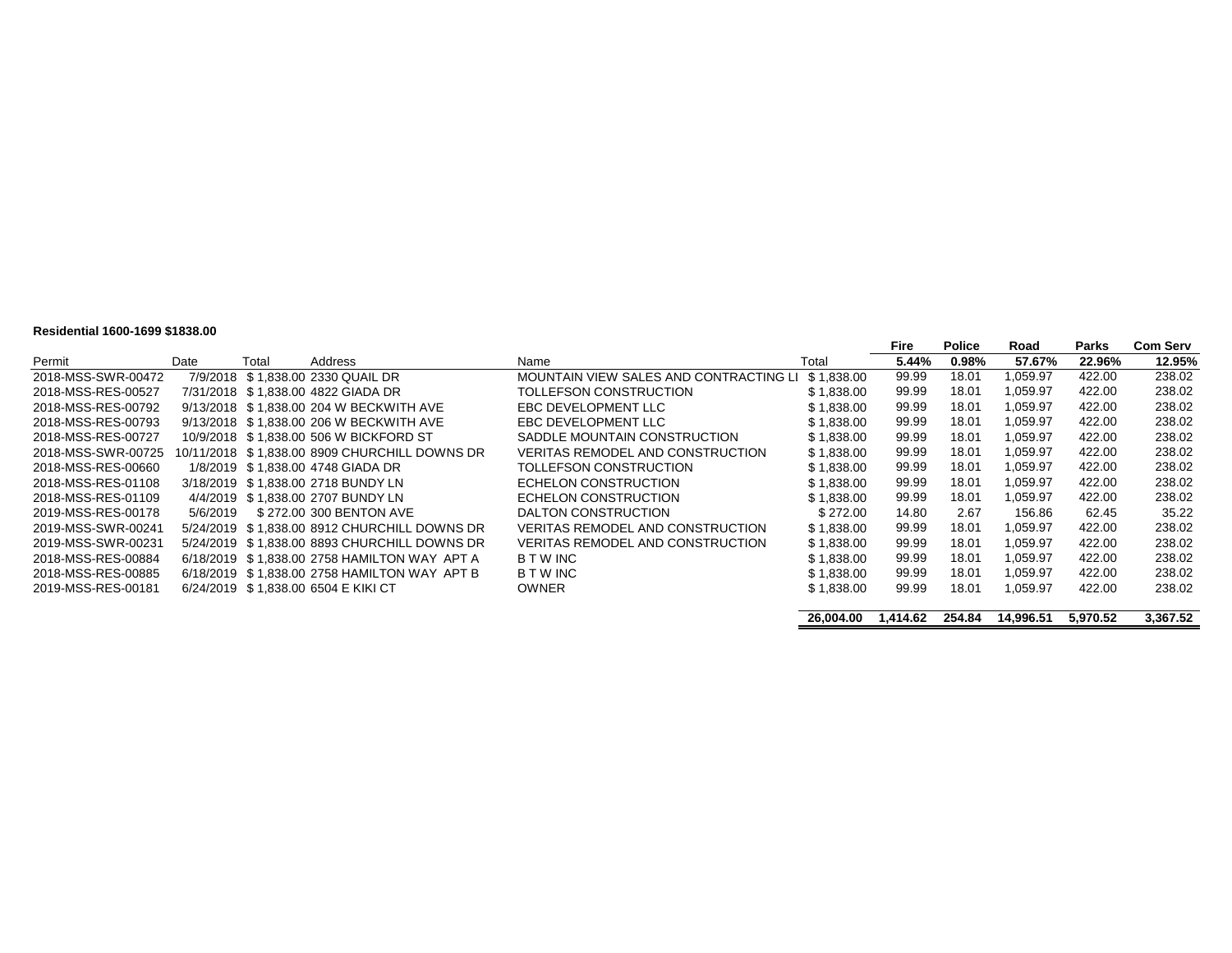#### **Residential 1700-1799 \$1883.00**

|                    |            |       |                                           |                                     |            | Fire   | <b>Police</b> | Road     | Parks  | Com Serv |
|--------------------|------------|-------|-------------------------------------------|-------------------------------------|------------|--------|---------------|----------|--------|----------|
| Permit             | Date       | Total | Address                                   | Name                                | Total      | 5.52%  | 1.01%         | 58.42%   | 22.41% | 12.64%   |
| 2018-MSS-RES-00810 | 9/6/2018   |       | \$1,883,00 2635 DRAKE LN                  | BEAUCHAMP CONSTRUCTION INC          | \$1.883.00 | 103.94 | 19.02         | .100.05  | 421.98 | 238.01   |
| 2018-MSS-SWR-00684 | 9/21/2018  |       | \$1.883.00 9096 CALDER RD                 | PIONEER SEWER AND DRAIN CLEANING    | \$1.883.00 | 103.94 | 19.02         | 1.100.05 | 421.98 | 238.01   |
| 2018-MSS-RES-00878 | 10/17/2018 |       | \$1.883.00 7020 GUINEVERE DR              | MOOSE MEADOWS MT LLC                | \$1.883.00 | 103.94 | 19.02         | 1.100.05 | 421.98 | 238.01   |
| 2018-MSS-RES-00812 | 10/25/2018 |       | \$1.883.00 6340 DRAKE DR                  | EDGELL BUILDING AND DEVELOPMENT INC | \$1.883.00 | 103.94 | 19.02         | 1.100.05 | 421.98 | 238.01   |
| 2018-MSS-RES-00649 | 1/8/2019   |       | \$1.883.00 4736 GIADA DR                  | TOLLEFSON CONSTRUCTION              | \$1.883.00 | 103.94 | 19.02         | 1.100.05 | 421.98 | 238.01   |
| 2018-MSS-RES-00662 | 1/8/2019   |       | \$1.883.00 4796 GIADA DR                  | TOLLEFSON CONSTRUCTION              | \$1.883.00 | 103.94 | 19.02         | 1.100.05 | 421.98 | 238.01   |
| 2018-MSS-RES-00555 | 1/14/2019  |       | \$1,883,00 2782 HAMILTON WAY AP B T W INC |                                     | \$1.883.00 | 103.94 | 19.02         | 1.100.05 | 421.98 | 238.01   |
| 2019-MSS-RES-00029 | 2/14/2019  |       | \$478.00 617 STODDARD ST                  | <b>BLACK DOG CONSTRUCTION</b>       | \$478.00   | 26.39  | 4.83          | 279.25   | 107.12 | 60.42    |
| 2019-MSS-RES-00026 | 3/7/2019   |       | \$1.883.00 1205 LINCOLN CT                | MOSTAD CONSTRUCTION INC             | \$1.883.00 | 103.94 | 19.02         | 1.100.05 | 421.98 | 238.01   |
| 2019-MSS-RES-00051 | 3/18/2019  |       | \$1.883.00 513 CAHILL RISE                | EDGELL BUILDING AND DEVELOPMENT INC | \$1.883.00 | 103.94 | 19.02         | 1.100.05 | 421.98 | 238.01   |
| 2019-MSS-RES-00079 | 4/11/2019  |       | \$1.883.00 5533 HEREFORD PL               | <b>OWNER</b>                        | \$1.883.00 | 103.94 | 19.02         | 1.100.05 | 421.98 | 238.01   |
| 2019-MSS-RES-00186 | 6/25/2019  |       | \$1.883.00 2416 BELT BUCKLE WAY           | NORTHSTAR CUSTOM BUILDERS INC       | \$1,883.00 | 103.94 | 19.02         | 1.100.05 | 421.98 | 238.01   |
|                    |            |       |                                           |                                     |            |        |               |          |        |          |

**21,191.00 1,169.74 214.03 12,379.78 4,748.90 2,678.54**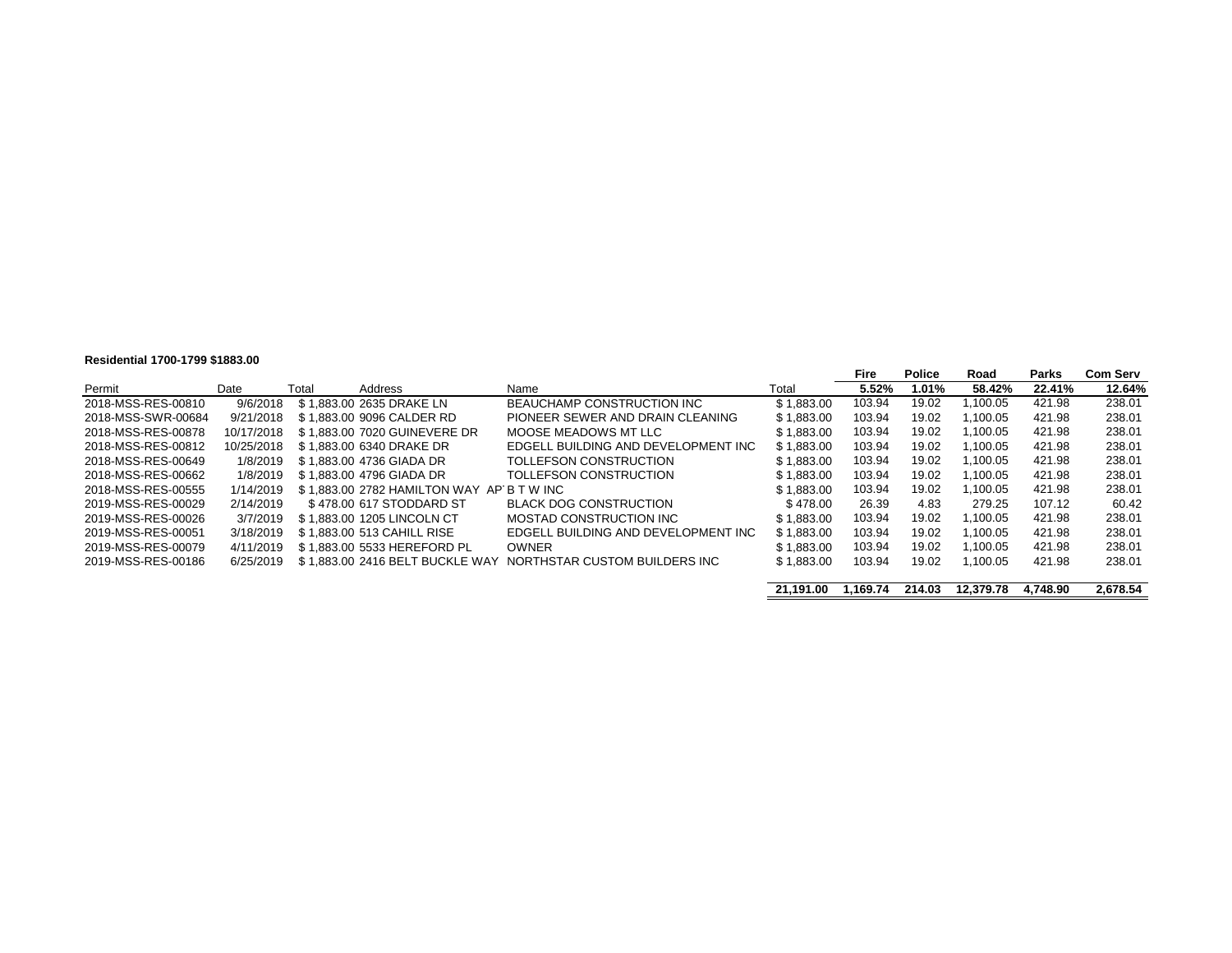#### **Residential 1800-1899 \$1925.00**

|                    |      |       |                                          |                                    |            | <b>Fire</b> | <b>Police</b> | Road     | <b>Parks</b> | <b>Com Serv</b> |
|--------------------|------|-------|------------------------------------------|------------------------------------|------------|-------------|---------------|----------|--------------|-----------------|
| Permit             | Date | Total | Address                                  | Name                               | Total      | 5.61%       | $0.99\%$      | 59.12%   | 21.92%       | 12.36%          |
| 2018-MSS-RES-00561 |      |       | 7/17/2018 \$1.925.00 2677 BUNKHOUSE PL   | BRUNNER HOMES & CONSTRUCTION, INC. | \$1.925.00 | 107.99      | 19.06         | .138.06  | 421.96       | 237.93          |
| 2018-MSS-RES-01000 |      |       | 12/21/2018 \$1.925.00 2403 FENCE LINE DR | <b>BOB MARTZ HOMES</b>             | \$1.925.00 | 107.99      | 19.06         | .138.06  | 421.96       | 237.93          |
| 2019-MSS-RES-00107 |      |       | 4/8/2019 \$1.925.00 2719 BUNDY LN        | ECHELON CONSTRUCTION               | \$1.925.00 | 107.99      | 19.06         | .138.06  | 421.96       | 237.93          |
|                    |      |       |                                          |                                    |            |             |               |          |              |                 |
|                    |      |       |                                          |                                    | 5.775.00   | 323.98      | 57.17         | 3.414.18 | 1.265.88     | 713.79          |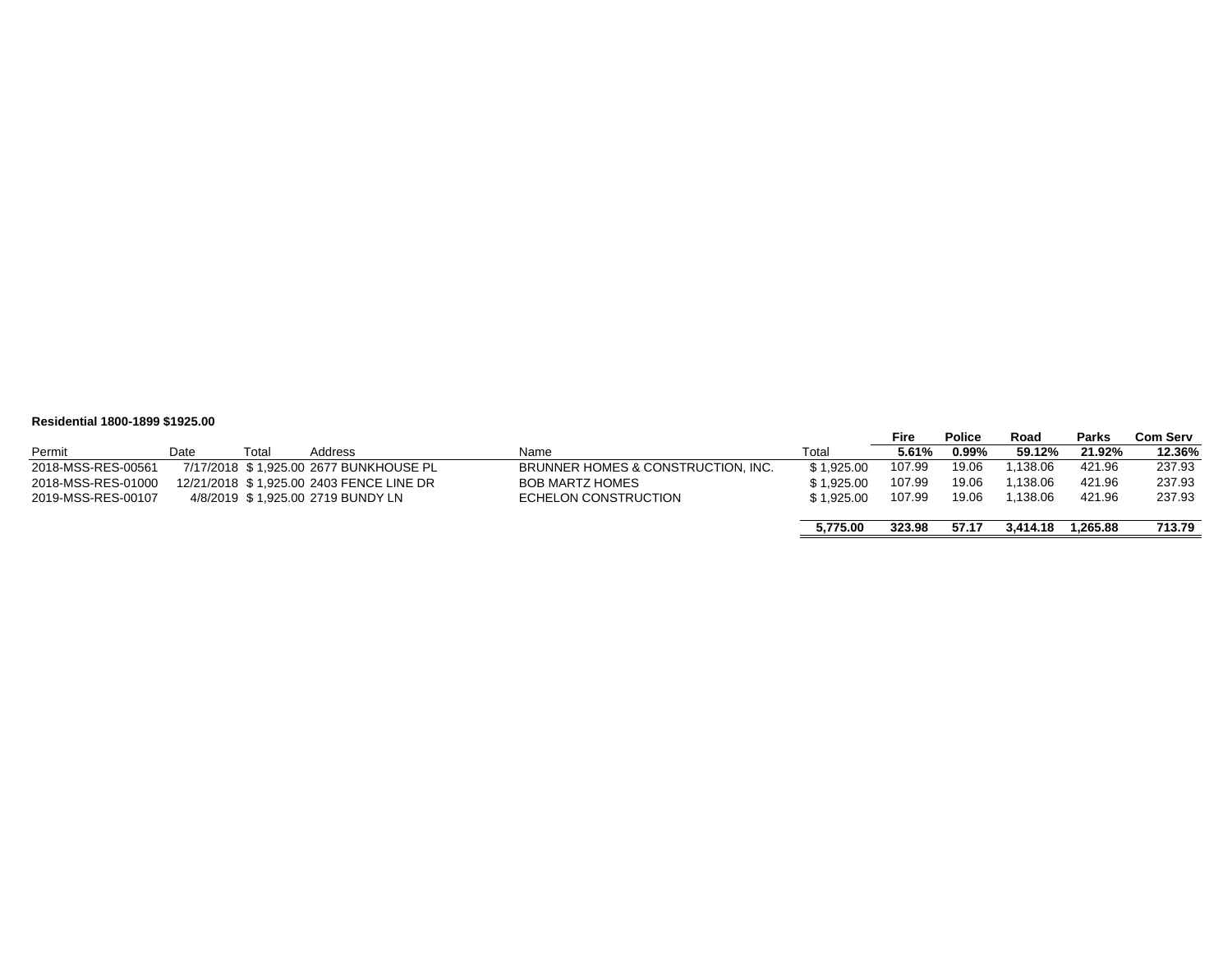#### **Residential 1900-1999 \$1965.00**

| 1169146111141 1900-1999 \$1909.00 |      |       |                                                        |                                     |            |        |               |          |        |                 |
|-----------------------------------|------|-------|--------------------------------------------------------|-------------------------------------|------------|--------|---------------|----------|--------|-----------------|
|                                   |      |       |                                                        |                                     |            | Fire   | <b>Police</b> | Road     | Parks  | <b>Com Serv</b> |
| Permit                            | Date | Total | Address                                                | Name                                | Total      | 5.65%  | 1.02%         | 59.75%   | 21.48% | 12.10%          |
| 2018-MSS-RES-00307                |      |       | 7/2/2018 \$1.965.00 3930 DOC HOLIDAY CT                | MOSTAD CONSTRUCTION INC             | \$1.965.00 | 111.02 | 20.04         | 1.174.09 | 422.08 | 237.77          |
| 2018-MSS-RES-00303                |      |       | 7/3/2018 \$1.965.00 2390 38TH ST                       | MOSTAD CONSTRUCTION INC             | \$1.965.00 | 111.02 | 20.04         | 1.174.09 | 422.08 | 237.77          |
| 2018-MSS-RES-00305                |      |       | 7/3/2018 \$1.965.00 2354 38TH ST                       | MOSTAD CONSTRUCTION INC             | \$1.965.00 | 111.02 | 20.04         | 1,174.09 | 422.08 | 237.77          |
| 2018-MSS-RES-00306                |      |       | 7/17/2018 \$1.965.00 2336 38TH ST                      | MOSTAD CONSTRUCTION INC             | \$1.965.00 | 111.02 | 20.04         | 1.174.09 | 422.08 | 237.77          |
| 2018-MSS-RES-00304                |      |       | 7/25/2018 \$1.965.00 2372 38TH ST                      | MOSTAD CONSTRUCTION INC             | \$1.965.00 | 111.02 | 20.04         | 1.174.09 | 422.08 | 237.77          |
| 2018-MSS-RES-00486                |      |       | 7/27/2018 \$1.965.00 1601 S 08TH ST W                  | <b>OWNER</b>                        | \$1.965.00 | 111.02 | 20.04         | 1.174.09 | 422.08 | 237.77          |
| 2018-MSS-SWR-00632                |      |       | 8/27/2018 \$1.965.00 606 MONTANA AVE                   | HOE MAN THE LLC                     | \$1.965.00 | 111.02 | 20.04         | 1.174.09 | 422.08 | 237.77          |
| 2018-MSS-RES-00613                |      |       | 10/1/2018 \$1.965.00 5360 FILLY LN                     | EDGELL BUILDING AND DEVELOPMENT INC | \$1.965.00 | 111.02 | 20.04         | 1.174.09 | 422.08 | 237.77          |
| 2018-MSS-RES-00964                |      |       |                                                        | <b>MARTZ CORPORATION</b>            | \$1.965.00 | 111.02 | 20.04         | 1.174.09 | 422.08 | 237.77          |
| 2018-MSS-RES-00553                |      |       | 1/14/2019 \$1.965.00 2770 HAMILTON WAY APT B B T W INC |                                     | \$1.965.00 | 111.02 | 20.04         | 1.174.09 | 422.08 | 237.77          |
| 2018-MSS-RES-00554                |      |       | 1/14/2019 \$1,965.00 2770 HAMILTON WAY APT A B T W INC |                                     | \$1.965.00 | 111.02 | 20.04         | 1.174.09 | 422.08 | 237.77          |
| 2019-MSS-RES-00224                |      |       | 5/30/2019 \$1.965.00 997 ANGLERS BEND WAY              | STRAIGHT LINE CONSTRUCTION INC      | \$1.965.00 | 111.02 | 20.04         | 1.174.09 | 422.08 | 237.77          |
| 2019-MSS-RES-00241                |      |       | 6/4/2019 \$1.965.00 2616 BUNKHOUSE PL                  | EDGELL BUILDING AND DEVELOPMENT INC | \$1.965.00 | 111.02 | 20.04         | 1.174.09 | 422.08 | 237.77          |
| 2019-MSS-RES-00292                |      |       | 6/7/2019 \$1.965.00 5601 BRUMBY LN                     | ARLEDGE CONSTRUCTION INC            | \$1.965.00 | 111.02 | 20.04         | 1,174.09 | 422.08 | 237.77          |
| 2019-MSS-RES-00281                |      |       | 6/20/2019 \$1.965.00 4563 CHRISTIAN DR                 | <b>MACA CONSTRUCTION</b>            | \$1,965.00 | 111.02 | 20.04         | 1,174.09 | 422.08 | 237.77          |
|                                   |      |       |                                                        |                                     |            |        |               |          |        |                 |

**29,475.00 1,665.34 300.65 17,611.31 6,331.23 3,566.48**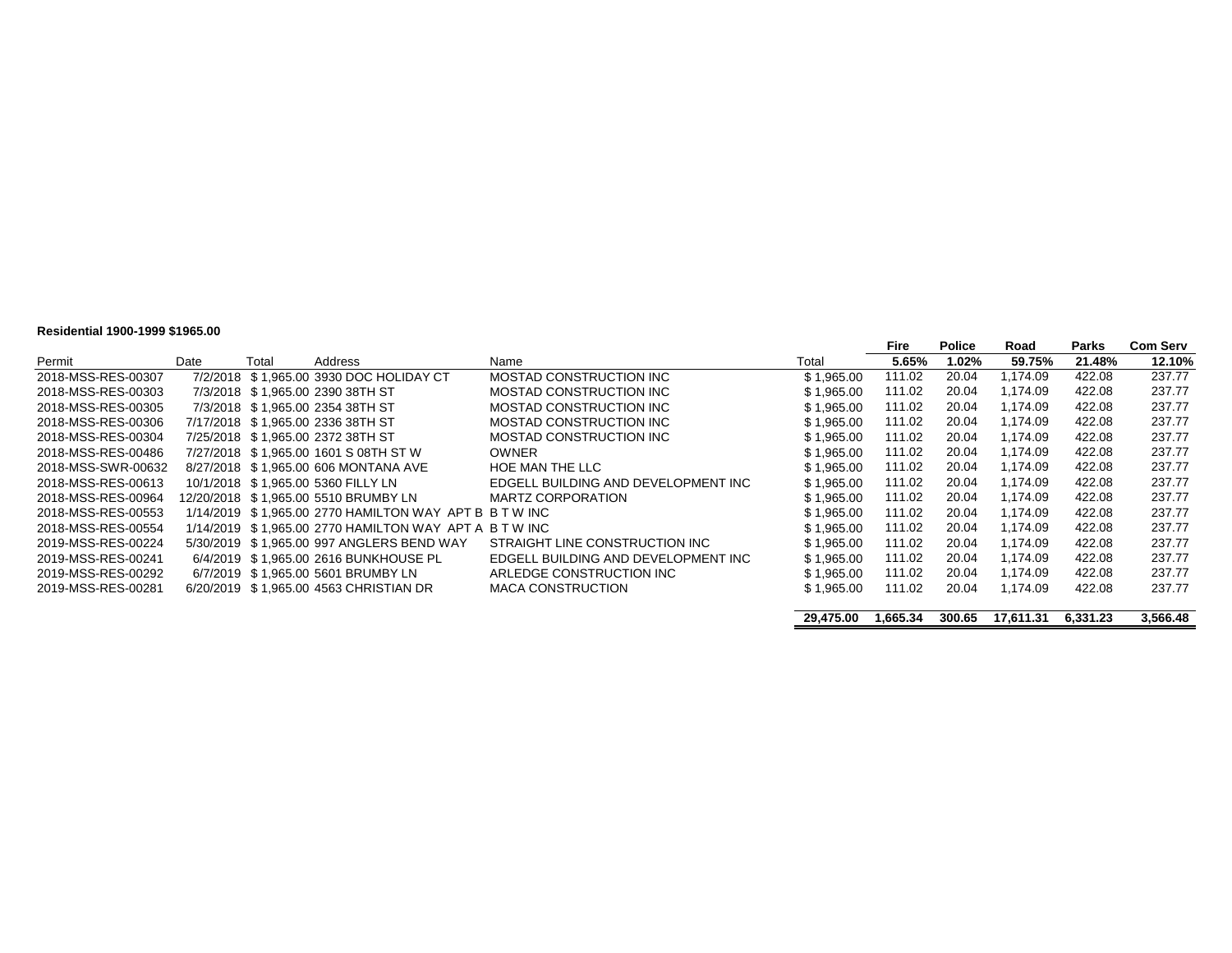#### **Residential 2000-2099 \$2052.00**

|                    |          |       |                                         |                                  |            | Fire   | <b>Police</b> | Road     | Parks    | Com Serv |
|--------------------|----------|-------|-----------------------------------------|----------------------------------|------------|--------|---------------|----------|----------|----------|
| Permit             | Date     | Total | Address                                 | Name                             | Total      | 5.56%  | 1.02%         | 58.91%   | 22.08%   | 12.43%   |
| 2018-MSS-RES-00579 |          |       | 7/18/2018 \$2.052.00 102 JUSTUS LN      | <b>OWNER</b>                     | \$2.052.00 | 114.09 | 20.93         | 1.208.83 | 453.08   | 255.06   |
| 2018-MSS-RES-00683 | 8/9/2018 |       | \$433.00 1044 ROLLINS ST                | AMES AND VASGAARD BUILDERS       | \$433.00   | 24.07  | 4.42          | 255.08   | 95.61    | 53.82    |
| 2018-MSS-RES-01010 |          |       | 11/26/2018 \$2.052.00 417 CAHILL RISE   | SAPPHIRE CONSTRUCTION INC        | \$2.052.00 | 114.09 | 20.93         | 1.208.83 | 453.08   | 255.06   |
| 2019-MSS-SWR-00047 |          |       | 3/1/2019 \$2.052.00 9030 SNAPDRAGON DR  | <b>GRANT CREEK EXCAVATING</b>    | \$2.052.00 | 114.09 | 20.93         | 1.208.83 | 453.08   | 255.06   |
| 2018-MSS-RES-01129 |          |       | 3/28/2019 \$2.052.00 3015 CHARLESTON ST | BEAUCHAMP CONSTRUCTION INC       | \$2.052.00 | 114.09 | 20.93         | 1.208.83 | 453.08   | 255.06   |
| 2019-MSS-RES-00094 |          |       | 4/3/2019 \$2.052.00 4525 CHRISTIAN DR   | <b>BRAD PIERSMA BUILDER INCE</b> | \$2.052.00 | 114.09 | 20.93         | 1.208.83 | 453.08   | 255.06   |
| 2019-MSS-RES-00204 |          |       | 5/30/2019 \$2.052.00 2006 RAYMOND AVE   | <b>SILVERFERN</b>                | \$2.052.00 | 114.09 | 20.93         | 1.208.83 | 453.08   | 255.06   |
|                    |          |       |                                         |                                  |            |        |               |          |          |          |
|                    |          |       |                                         |                                  | 12.745.00  | 708.62 | 130.00        | 7.508.08 | 2.814.10 | 1.584.20 |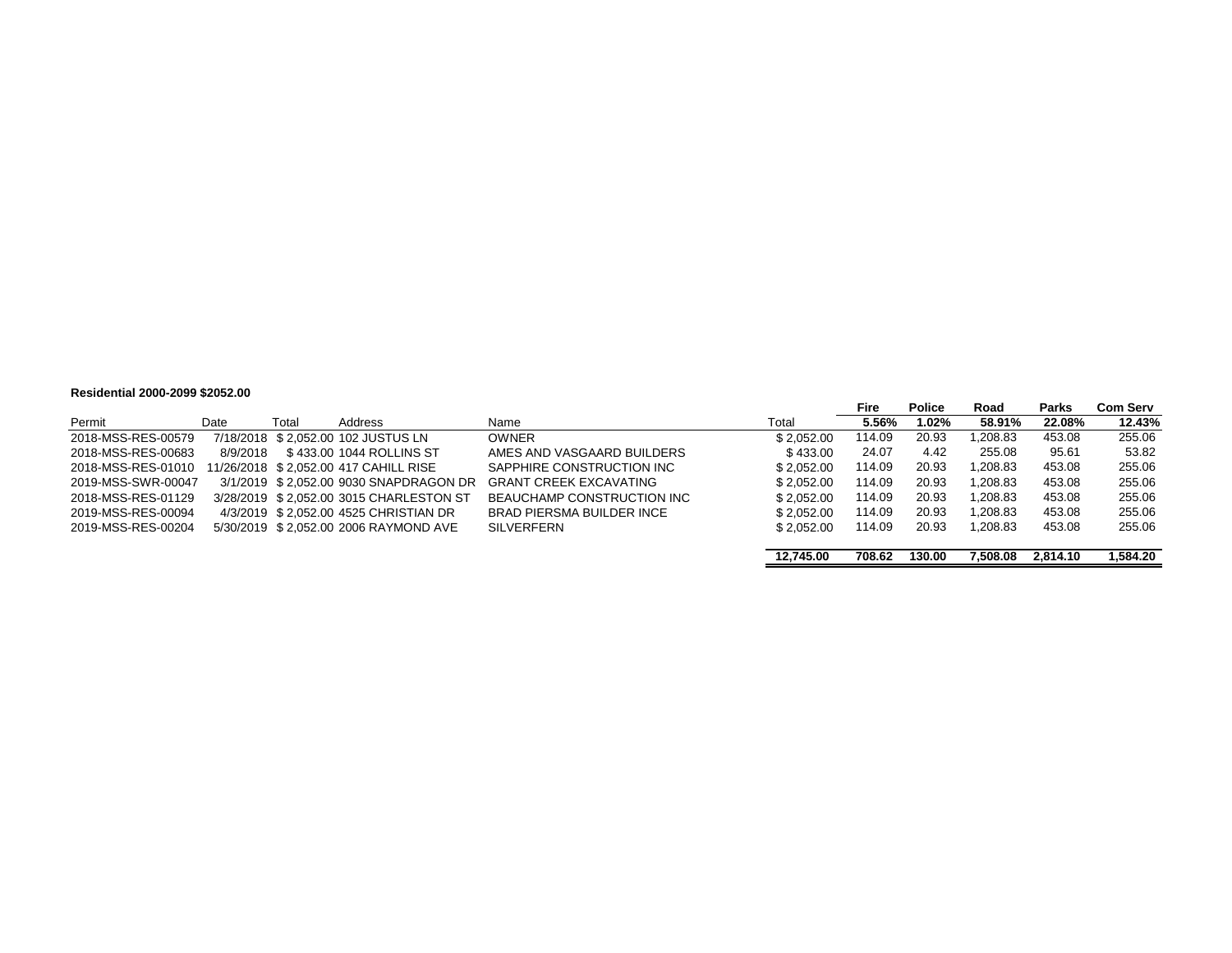#### **Residential 2100-2199 \$2087.00**

|                    |           |       |                                        |                                     |            | Fire   | <b>Police</b> | Road     | <b>Parks</b> | <b>Com Serv</b> |
|--------------------|-----------|-------|----------------------------------------|-------------------------------------|------------|--------|---------------|----------|--------------|-----------------|
| Permit             | Date      | Total | Address                                | Name                                | Total      | 5.61%  | 1.01%         | 59.45%   | 21.71%       | 12.22%          |
| 2018-MSS-RES-00090 |           |       | 8/17/2018 \$2.087.00 2355 ARTHUR AVE   | EDGELL BUILDING AND DEVELOPMENT INC | \$2.087.00 | 117.08 | 21.08         | .240.72  | 453.09       | 255.03          |
| 2018-MSS-RES-00709 |           |       | 8/20/2018 \$2.087.00 2669 BUNKHOUSE PL | CLEARWATER GROUP                    | \$2.087.00 | 117.08 | 21.08         | 1.240.72 | 453.09       | 255.03          |
| 2018-MSS-RES-00622 |           |       | 10/25/2018 \$2.087.00 2751 CARLA-JO LN | EDGELL BUILDING AND DEVELOPMENT INC | \$2.087.00 | 117.08 | 21.08         | 1.240.72 | 453.09       | 255.03          |
| 2018-MSS-RES-01128 | 1/16/2019 |       | \$71.00 3094 LESTER ST                 | DESIGN WEST BUILDERS CORPORATION    | \$71.00    | 3.98   | 0.72          | 42.21    | 15.41        | 8.68            |
| 2019-MSS-RES-00013 | 2/4/2019  |       | \$682.00 648 W KENT AVE                | <b>SEAMANS HOME IMPROVEMENT</b>     | \$682.00   | 38.26  | 6.89          | 405.45   | 148.06       | 83.34           |
| 2019-MSS-RES-00038 |           |       | 3/1/2019 \$2.060.00 2710 BUNKHOUSE PL  | <b>CLEARWATER GROUP</b>             | \$2.060.00 | 115.57 | 20.81         | 1.224.67 | 447.23       | 251.73          |
| 2018-MSS-RES-00983 |           |       | 3/21/2019 \$2.018.00 2605 BUNKHOUSE PL | DARRELL LEE CONSTRUCTION LLC        | \$2.018.00 | 113.21 | 20.38         | 1.199.70 | 438.11       | 246.60          |
| 2018-MSS-RES-00999 |           |       | 4/10/2019 \$2.087.00 2653 BUNKHOUSE PL | BRUNNER HOMES & CONSTRUCTION. INC.  | \$2.087.00 | 117.08 | 21.08         | 1.240.72 | 453.09       | 255.03          |
| 2019-MSS-RES-00240 | 5/28/2019 |       | \$682.00 2224 BURLINGTON AVE           | <b>GREAT HOMES INC</b>              | \$682.00   | 38.26  | 6.89          | 405.45   | 148.06       | 83.34           |
|                    |           |       |                                        |                                     | 13.861.00  | 777.60 | 140.00        | 8.240.36 | 3.009.22     | 1.693.81        |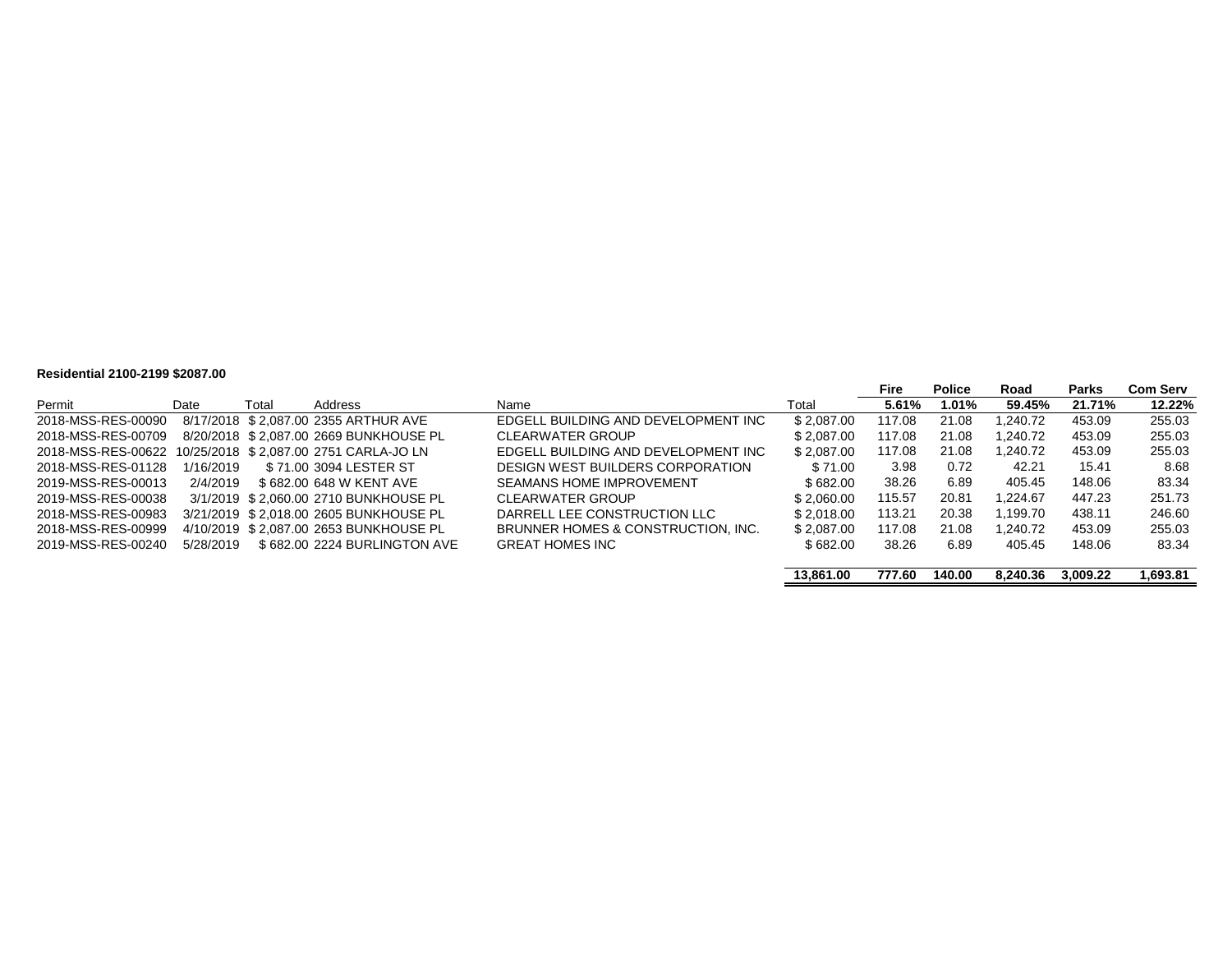#### **Residential 2200-2299 \$2123.00**

|                    |            |       |                                              |                                     |              | Fire     | <b>Police</b> | Road       | <b>Parks</b> | <b>Com Serv</b> |
|--------------------|------------|-------|----------------------------------------------|-------------------------------------|--------------|----------|---------------|------------|--------------|-----------------|
| Permit             | Date       | Total | Address                                      | Name                                | Total        | 5.65%    | 1.04%         | 59.96%     | 21.34%       | 12.01%          |
| 2018-MSS-RES-01093 | 12/28/2018 |       | \$2.123.00 1008 ANGLERS BEND WAY             | HOYT HOMES INC                      | \$2.123.00   | 119.95   | 22.08         | .272.95    | 453.05       | 254.97          |
| 2018-MSS-RES-01094 | 3/8/2019   |       | \$2.123.00 976 ANGLERS BEND WAY              | HOYT HOMES INC                      | \$2.123.00   | 119.95   | 22.08         | 1.272.95   | 453.05       | 254.97          |
| 2019-MSS-RES-00047 | 3/22/2019  |       | \$2.123.00 1003 ANGLERS BEND WAY             | EDGELL BUILDING AND DEVELOPMENT INC | \$2.123.00   | 119.95   | 22.08         | 1.272.95   | 453.05       | 254.97          |
| 2019-MSS-RES-00213 | 5/16/2019  |       | \$ 2.123.00 4107-A VALLEY VIEW CT            | MOSTAD CONSTRUCTION INC             | \$2.123.00   | 119.95   | 22.08         | 1.272.95   | 453.05       | 254.97          |
| 2019-MSS-RES-00213 |            |       | 5/16/2019 (\$2,123.00) 4107-A VALLEY VIEW CT | MOSTAD CONSTRUCTION INC             | (S.2.123.00) | (119.95) | (22.08)       | (1,272.95) | (453.05)     | (254.97)        |
| 2019-MSS-RES-00214 | 5/16/2019  |       | \$2.123.00 4107-B VALLEY VIEW CT             | MOSTAD CONSTRUCTION INC             | \$2.123.00   | 119.95   | 22.08         | 1.272.95   | 453.05       | 254.97          |
| 2019-MSS-RES-00214 |            |       | 5/16/2019 (\$2.123.00) 4107-B VALLEY VIEW CT | MOSTAD CONSTRUCTION INC             | (S.2.123.00) | (119.95) | (22.08)       | (1,272.95) | (453.05)     | (254.97)        |
| 2019-MSS-RES-00213 | 5/16/2019  |       | \$2.123.00 4107-A VALLEY VIEW CT             | MOSTAD CONSTRUCTION INC             | \$2.123.00   | 119.95   | 22.08         | 1.272.95   | 453.05       | 254.97          |
| 2019-MSS-RES-00214 | 5/16/2019  |       | \$2.123.00 4107-B VALLEY VIEW CT             | MOSTAD CONSTRUCTION INC             | \$2.123.00   | 119.95   | 22.08         | 1.272.95   | 453.05       | 254.97          |
|                    |            |       |                                              |                                     |              |          |               |            |              |                 |
|                    |            |       |                                              |                                     | 10.615.00    | 599.75   | 110.40        | 6.364.75   | 2.265.24     | 1,274.86        |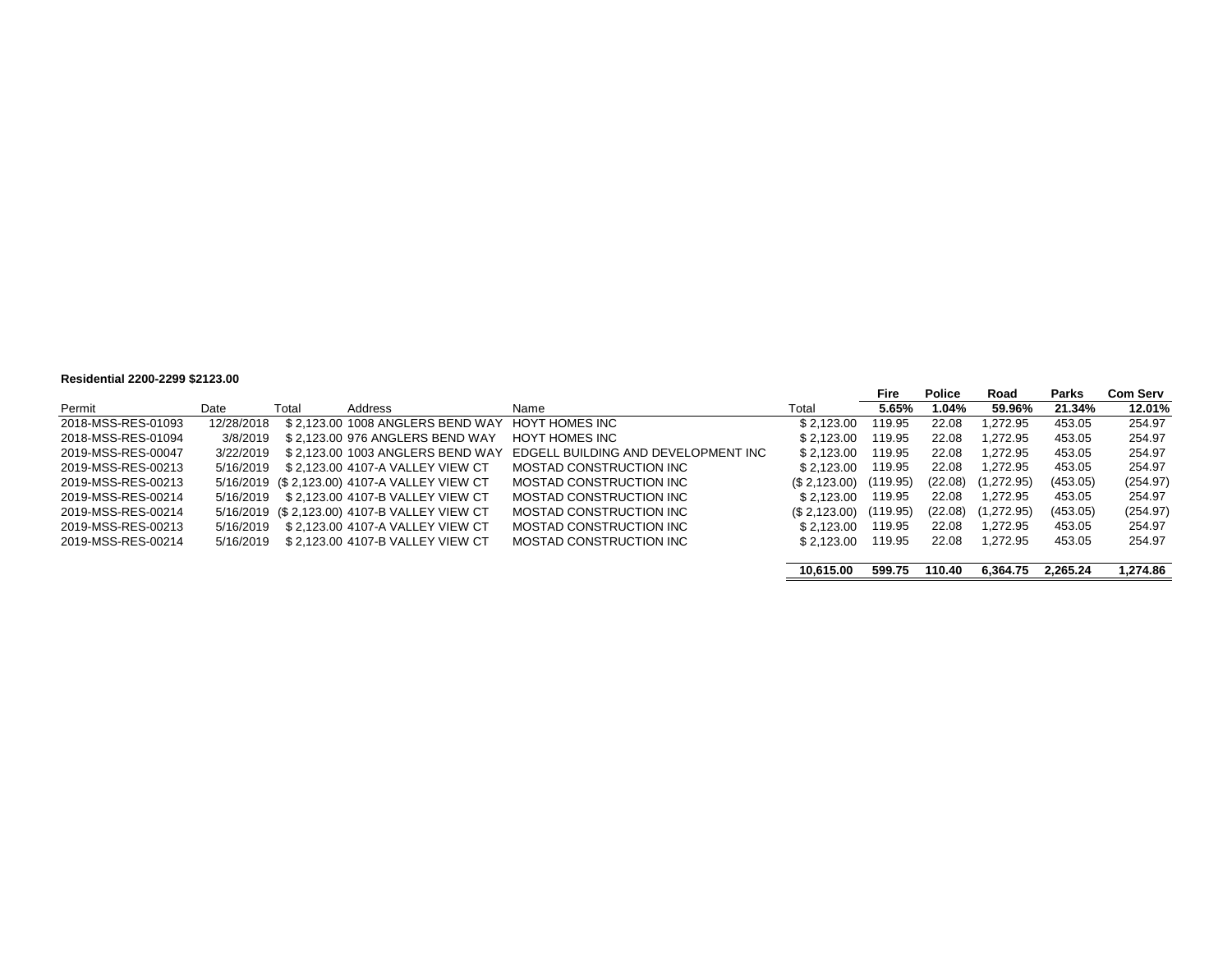#### **Residential 2300-2399 \$2156.00**

|                    |           |       |                                        |                                                                      |            | <b>Fire</b> | <b>Police</b> | Road     | <b>Parks</b> | <b>Com Serv</b> |
|--------------------|-----------|-------|----------------------------------------|----------------------------------------------------------------------|------------|-------------|---------------|----------|--------------|-----------------|
| Permit             | Date      | Total | Address                                | Name                                                                 | Total      | 5.71%       | 1.02%         | 60.43%   | 21.01%       | 11.83%          |
| 2018-MSS-RES-00578 |           |       |                                        | 7/20/2018 \$2.156.00 1016 ANGLERS BEND WAY SAPPHIRE CONSTRUCTION INC | \$2.156.00 | 123.11      | 21.99         | .302.87  | 452.98       | 255.05          |
| 2018-MSS-SWR-00547 |           |       | 7/25/2018 \$2.156.00 6613 PATTON CT    | <b>GROUND SOLUTIONS INC</b>                                          | \$2.156.00 | 123.11      | 21.99         | ,302.87  | 452.98       | 255.05          |
| 2018-MSS-SWR-00634 |           |       | 8/28/2018 \$2.156.00 6661 PATTON CT    | <b>GROUND SOLUTIONS INC</b>                                          | \$2.156.00 | 123.11      | 21.99         | ,302.87  | 452.98       | 255.05          |
| 2019-MSS-RES-00104 |           |       | 4/30/2019 \$2.156.00 204 DEAN STONE DR | ROCKY MOUNTAIN REMODELS                                              | \$2.156.00 | 123.11      | 21.99         | .302.87  | 452.98       | 255.05          |
| 2019-MSS-RES-00164 | 5/17/2019 |       | \$366.00 616 WOODFORD ST               | <b>HANSEN BUILDERS</b>                                               | \$366.00   | 20.90       | 3.73          | 221.17   | 76.90        | 43.30           |
| 2019-MSS-RES-00192 |           |       | 5/24/2019 \$2.156.00 6838 SOPHIE DR    | <b>BASOLO HOMES</b>                                                  | \$2.156.00 | 123.11      | 21.99         | ,302.87  | 452.98       | 255.05          |
|                    |           |       |                                        |                                                                      |            |             |               |          |              |                 |
|                    |           |       |                                        |                                                                      | 11.146.00  | 636.44      | 113.69        | 6.735.53 | 2.341.77     | 1.318.57        |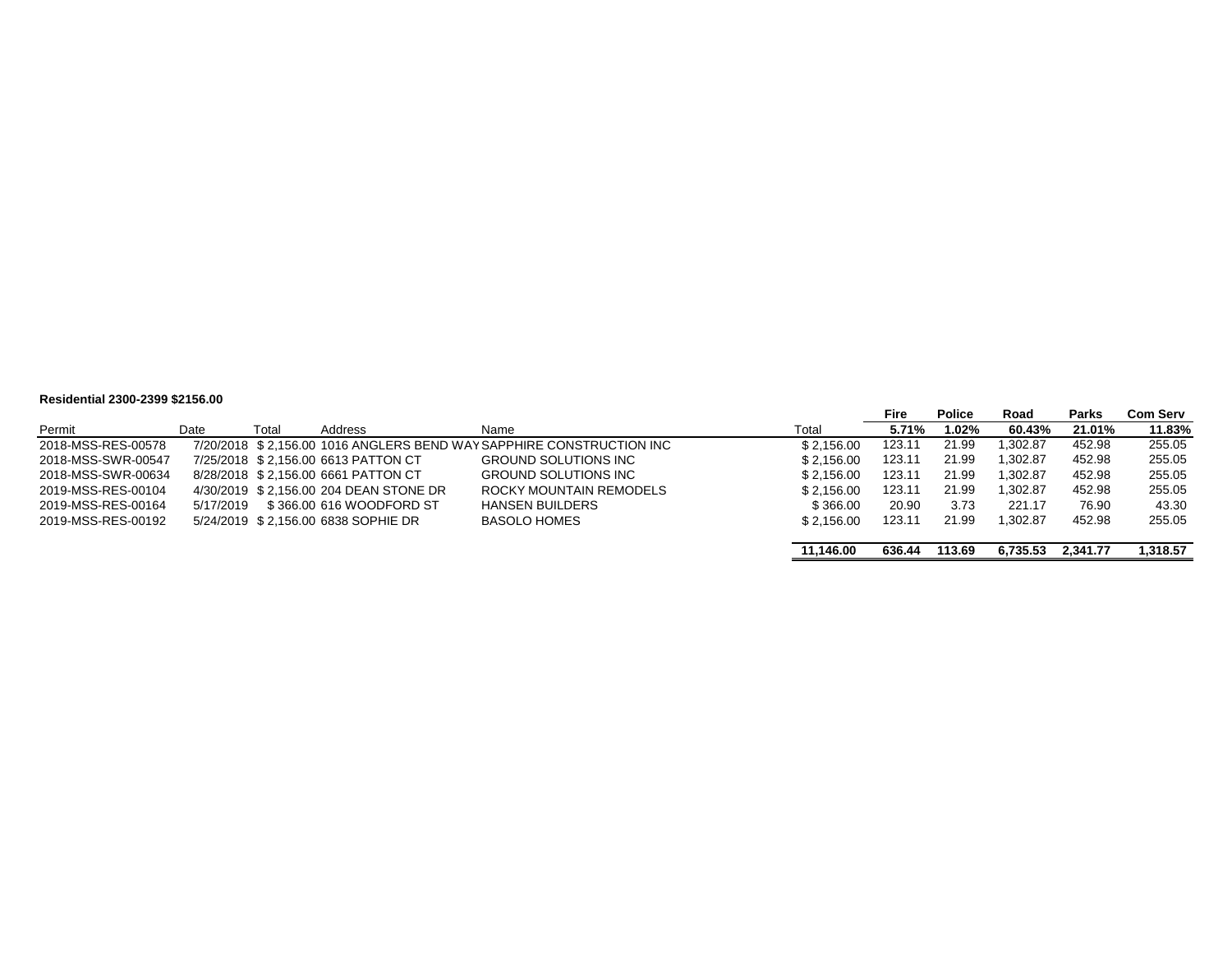#### **Residential 2400-2499 \$2188.00**

| 1169146111141 <del>21</del> 00- <del>21</del> 00 92100.00 |      |       |                                           |                                     |            |          |               |           |          |          |
|-----------------------------------------------------------|------|-------|-------------------------------------------|-------------------------------------|------------|----------|---------------|-----------|----------|----------|
|                                                           |      |       |                                           |                                     |            | Fire     | <b>Police</b> | Road      | Parks    | Com Serv |
| Permit                                                    | Date | Total | Address                                   | Name                                | Total      | 5.77%    | 1.05%         | 60.83%    | 20.70%   | 11.65%   |
| 2018-MSS-SWR-00704                                        |      |       | 9/28/2018 \$2,188.00 6696 MACARTHUR DR    | <b>GROUND SOLUTIONS INC</b>         | \$2.188.00 | 126.25   | 22.97         | .330.96   | 452.92   | 254.90   |
| 2018-MSS-RES-00902                                        |      |       | 10/19/2018 \$2.188.00 6377 DRAKE DR       | MCCUE CONSTRUCTION INC              | \$2.188.00 | 126.25   | 22.97         | .330.96   | 452.92   | 254.90   |
| 2018-MSS-RES-01122                                        |      |       | 1/10/2019 \$2.188.00 1213 LINCOLN CT      | MOSTAD CONSTRUCTION INC             | \$2.188.00 | 126.25   | 22.97         | 1.330.96  | 452.92   | 254.90   |
| 2018-MSS-RES-01118                                        |      |       | 1/31/2019 \$2,188.00 6304 ANDREA LN       | EDGELL BUILDING AND DEVELOPMENT INC | \$2.188.00 | 126.25   | 22.97         | 1.330.96  | 452.92   | 254.90   |
| 2017-MSS-RES-01125                                        |      |       | 3/13/2019 \$2.188.00 6928 SHAVER DR       | FREEDOM BUILDERS INC                | \$2.188.00 | 126.25   | 22.97         | .330.96   | 452.92   | 254.90   |
| 2018-MSS-RES-00863                                        |      |       | 4/24/2019 \$2,188.00 8270 RANCH CLUB RD   | B T W INC                           | \$2.188.00 | 126.25   | 22.97         | 1.330.96  | 452.92   | 254.90   |
| 2019-MSS-RES-00302                                        |      |       | 6/17/2019 \$2.188.00 5558 BRUMBY LN       | <b>BOB MARTZ HOMES</b>              | \$2.188.00 | 126.25   | 22.97         | 1.330.96  | 452.92   | 254.90   |
| 2019-MSS-RES-00304                                        |      |       | 6/17/2019 \$2.188.00 2404 BELT BUCKLE WAY | <b>BOB MARTZ HOMES</b>              | \$2.188.00 | 126.25   | 22.97         | 1,330.96  | 452.92   | 254.90   |
|                                                           |      |       |                                           |                                     | 17.504.00  | 1.009.98 | 183.79        | 10.647.68 | 3.623.33 | 2,039.22 |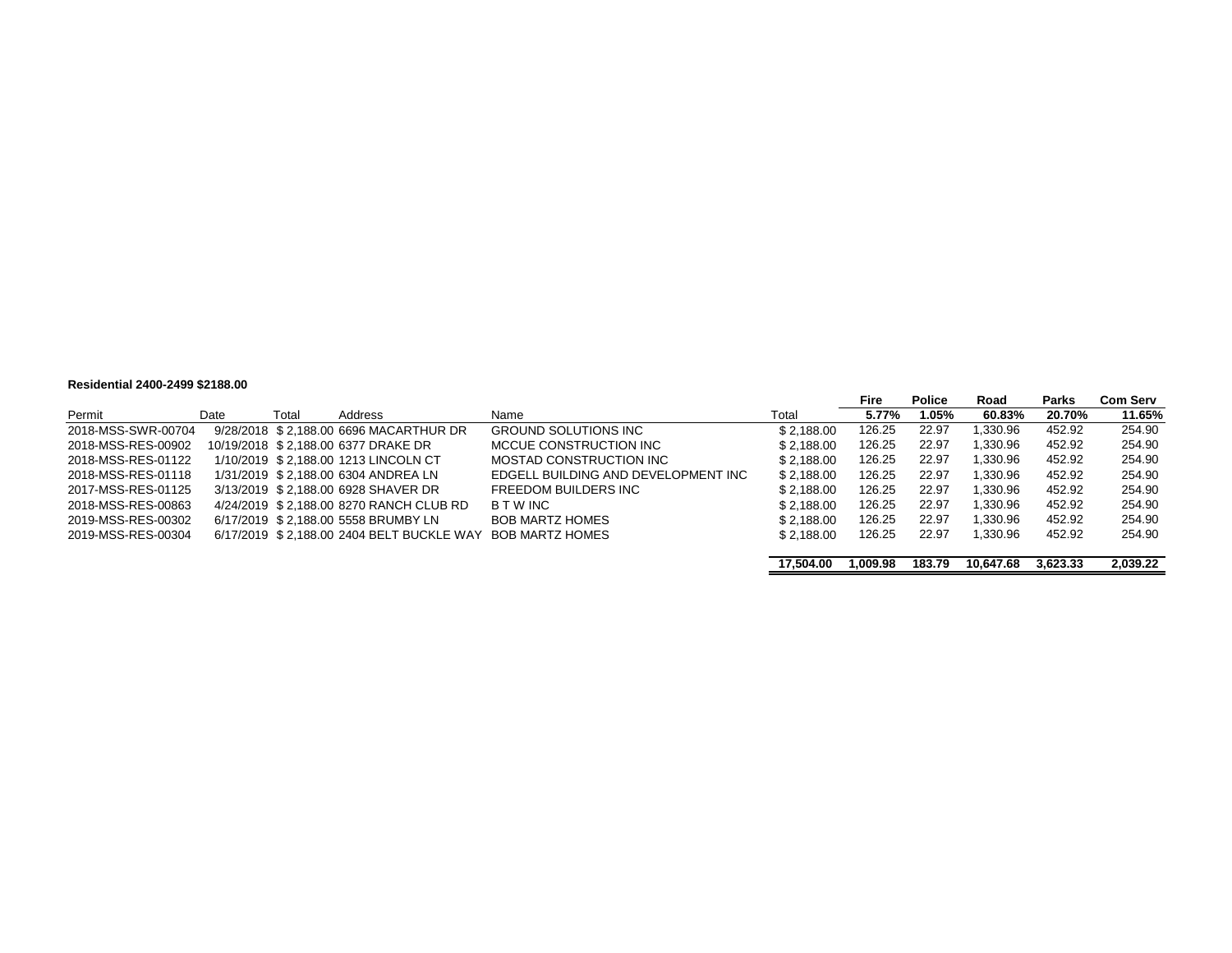#### **Residential 2500-2599 \$2261.00**

|                    |      |       |                                        |                                 |            | Fire   | <b>Police</b> | Road     | Parks    | <b>Com Serv</b> |
|--------------------|------|-------|----------------------------------------|---------------------------------|------------|--------|---------------|----------|----------|-----------------|
| Permit             | Date | Total | Address                                | Name                            | Total      | 5.66%  | 1.02%         | 60.11%   | 21.27%   | 11.94%          |
| 2018-MSS-SWR-00705 |      |       | 9/28/2018 \$2.261.00 6732 MACARTHUR DR | <b>GROUND SOLUTIONS INC</b>     | \$2.261.00 | 127.97 | 23.06         | .359.09  | 480.91   | 269.96          |
| 2018-MSS-RES-00970 |      |       | 11/13/2018 \$2.261.00 3127 CUMMINS WAY | <b>BATEMAN BUILDING COMPANY</b> | \$2.261.00 | 127.97 | 23.06         | 1.359.09 | 480.91   | 269.96          |
| 2018-MSS-RES-00267 |      |       | 12/5/2018 \$2.261.00 7177 AVERY LN     | NAVARRO CUSTOM HOMES INC        | \$2.261.00 | 127.97 | 23.06         | .359.09  | 480.91   | 269.96          |
| 2018-MSS-RES-01088 |      |       | 12/24/2018 \$2.261.00 5546 BRUMBY LN   | <b>BOB MARTZ HOMES</b>          | \$2.261.00 | 127.97 | 23.06         | .359.09  | 480.91   | 269.96          |
| 2019-MSS-SWR-00176 |      |       | 4/30/2019 \$2.123.00 2540 RIVER RD     | PATTERSON ENTERPRISES INC       | \$2.123.00 | 120.16 | 21.65         | 1.276.14 | 451.56   | 253.49          |
| 2019-MSS-RES-00253 |      |       | 6/6/2019 \$2.281.00 2743 CARLA-JO LN   | <b>OWNER</b>                    | \$2.281.00 | 129.10 | 23.27         | 1.371.11 | 485.17   | 272.35          |
|                    |      |       |                                        |                                 | 13,448,00  | 761.16 | 137.17        | 8.083.59 | 2.860.39 | 1,605.69        |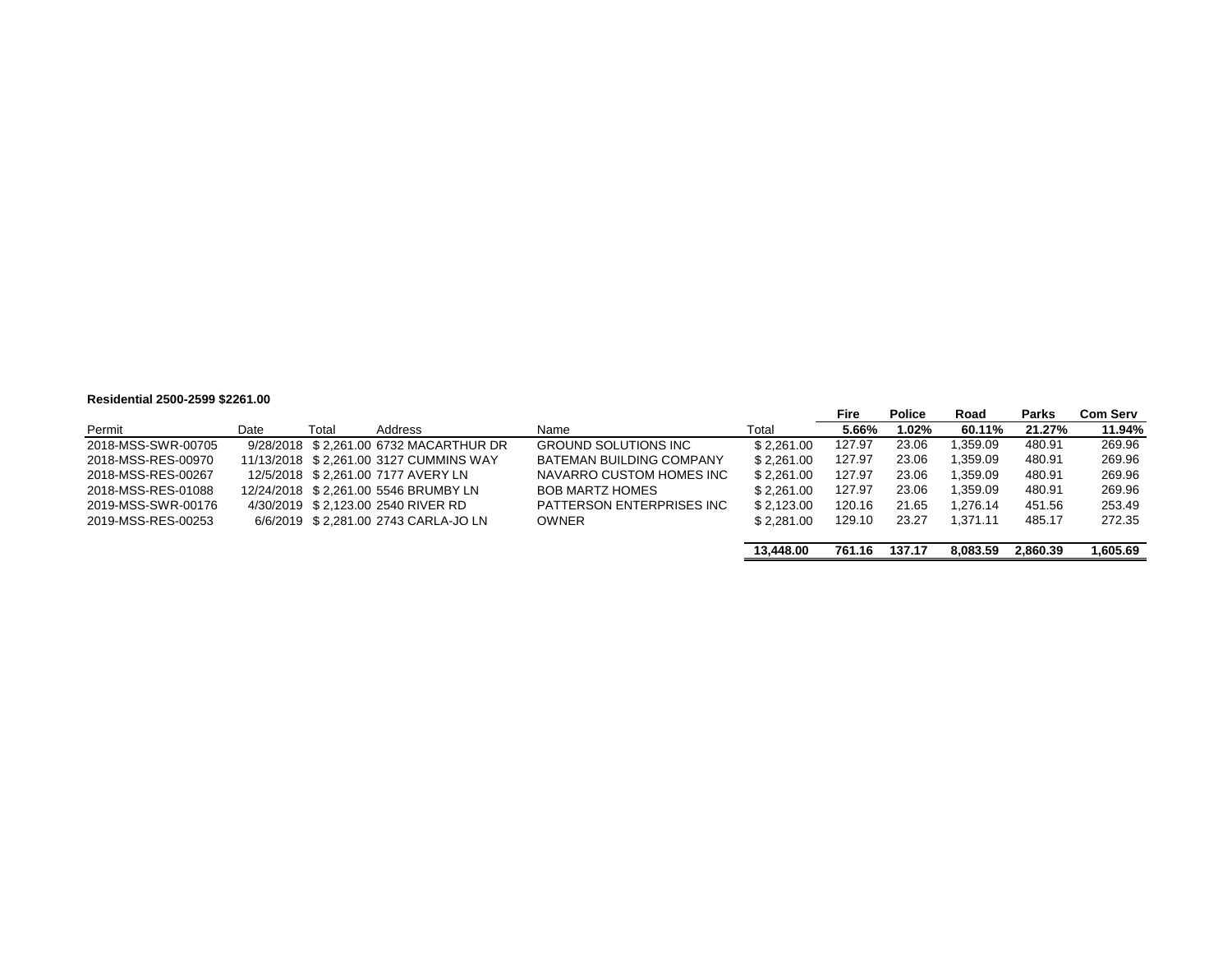#### **Residential 2600-2699 \$2292.00**

|                    |      |       |                                          |                               |            | Fire     | <b>Police</b> | Road      | Parks    | <b>Com Serv</b> |
|--------------------|------|-------|------------------------------------------|-------------------------------|------------|----------|---------------|-----------|----------|-----------------|
| Permit             | Date | Total | Address                                  | Name                          | Total      | 5.72%    | 1.05%         | 60.46%    | 20.99%   | 11.78%          |
| 2017-MSS-RES-01126 |      |       | 7/16/2018 \$2.292.00 6922 SHAVER DR      | FREEDOM BUILDERS INC          | \$2.292.00 | 131.10   | 24.07         | .385.74   | 481.09   | 270.00          |
| 2018-MSS-RES-00586 |      |       | 8/8/2018 \$2.292.00 2637 BUNKHOUSE PL    | NAVARRO CUSTOM HOMES INC      | \$2.292.00 | 131.10   | 24.07         | .385.74   | 481.09   | 270.00          |
| 2018-MSS-RES-00718 |      |       | 8/14/2018 \$2.292.00 2624 DRAKE LN       | BEAUCHAMP CONSTRUCTION INC    | \$2.292.00 | 131.10   | 24.07         | .385.74   | 481.09   | 270.00          |
| 2018-MSS-RES-00464 |      |       | 8/24/2018 \$2.292.00 5445 BARBED WIRE DR | <b>BTWINC</b>                 | \$2.292.00 | 131.10   | 24.07         | .385.74   | 481.09   | 270.00          |
| 2019-MSS-SWR-00042 |      |       | 2/19/2019 \$2.292.00 8953 SNAPDRAGON DR  | <b>GRANT CREEK EXCAVATING</b> | \$2.292.00 | 131.10   | 24.07         | .385.74   | 481.09   | 270.00          |
| 2018-MSS-RES-01041 |      |       | 3/20/2019 \$2.292.00 7024 JENAYA CT      | MCELMURRY HOMES INC           | \$2.292.00 | 131.10   | 24.07         | .385.74   | 481.09   | 270.00          |
| 2019-MSS-RES-00264 |      |       | 6/5/2019 \$2,292.00 7040 JENAYA CT       | MCELMURRY HOMES INC           | \$2.292.00 | 131.10   | 24.07         | .385.74   | 481.09   | 270.00          |
| 2019-MSS-RES-00276 |      |       | 6/18/2019 \$2.292.00 7073 JENAYA CT      | MTV CONSTRUCTION LLC          | \$2.292.00 | 131.10   | 24.07         | .385.74   | 481.09   | 270.00          |
|                    |      |       |                                          |                               | 18.336.00  | 1.048.82 | 192.53        | 11.085.95 | 3.848.73 | 2.159.98        |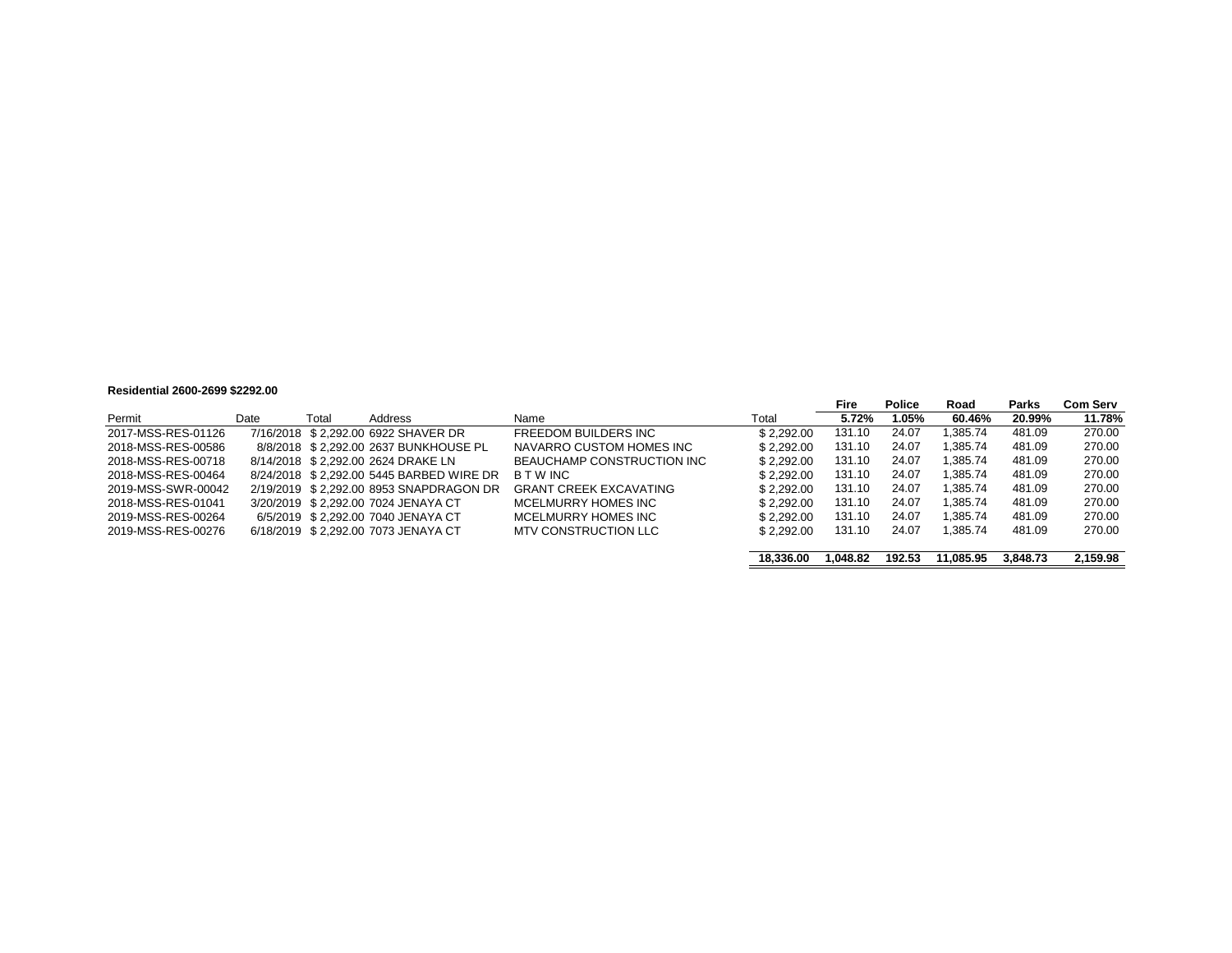#### **Residential 2700-2799 \$2319.00**

|                    |          |       |                                         |                                  |            | Fire     | Police | Road      | Parks    | <b>Com Serv</b> |
|--------------------|----------|-------|-----------------------------------------|----------------------------------|------------|----------|--------|-----------|----------|-----------------|
| Permit             | Date     | Total | Address                                 | Name                             | Total      | 5.74%    | 1.03%  | 60.85%    | 20.74%   | 11.64%          |
| 2018-MSS-RES-00560 |          |       | 7/2/2018 \$2.319.00 7002 MAX DR         | <b>BRAD PIERSMA BUILDER INCE</b> | \$2.319.00 | 133.11   | 23.89  | 1.411.11  | 480.96   | 269.93          |
| 2018-MSS-RES-00574 |          |       | 8/16/2018 \$2.319.00 2579 DRAKE LN      | CHARTER CONSTRUCTION INC         | \$2.319.00 | 133.11   | 23.89  | 1.411.11  | 480.96   | 269.93          |
| 2018-MSS-RES-00791 |          |       | 9/13/2018 \$2.319.00 202 W BECKWITH AVE | EBC DEVELOPMENT LLC              | \$2.319.00 | 133.11   | 23.89  | 1.411.11  | 480.96   | 269.93          |
| 2018-MSS-RES-00639 |          |       | 10/4/2018 \$2.319.00 590 OVERLOOK WAY   | <b>OWNER</b>                     | \$2.319.00 | 133.11   | 23.89  | 1.411.11  | 480.96   | 269.93          |
| 2018-MSS-RES-00927 |          |       | 11/5/2018 \$2.319.00 2724 BUNDY LN      | <b>OWNER</b>                     | \$2.319.00 | 133.11   | 23.89  | 1.411.11  | 480.96   | 269.93          |
| 2018-MSS-RES-00607 |          |       | 1/31/2019 \$2.319.00 7014 MAX DR        | EDGELL BUILDING AND DEVELOPMEN   | \$2.319.00 | 133.11   | 23.89  | 1.411.11  | 480.96   | 269.93          |
| 2019-MSS-RES-00046 |          |       | 3/19/2019 \$2.319.00 7016 JENAYA CT     | <b>OWNER</b>                     | \$2.319.00 | 133.11   | 23.89  | 1.411.11  | 480.96   | 269.93          |
| 2019-MSS-RES-00076 |          |       | 4/8/2019 \$2.319.00 2220 GILBERT AVE    | RATTLESNAKE CONSTRUCTION & INV   | \$2.319.00 | 133.11   | 23.89  | 1.411.11  | 480.96   | 269.93          |
| 2019-MSS-RES-00127 | 6/5/2019 |       | \$185,00 5425 PROSPECT DR               | ROCKY MOUNTAIN REMODELS          | \$185.00   | 10.62    | 1.91   | 112.57    | 38.37    | 21.53           |
| 2019-MSS-RES-00149 |          |       | 6/19/2019 \$1,883.00 2419 FENCE LINE DR | <b>BUILT WELL CONSTRUCTION</b>   | \$1,883.00 | 108.08   | 19.39  | 1.145.81  | 390.53   | 219.18          |
|                    |          |       |                                         |                                  |            |          |        |           |          |                 |
|                    |          |       |                                         |                                  | 20.620.00  | 1.183.59 | 212.39 | 12.547.27 | 4.276.59 | 2,400.17        |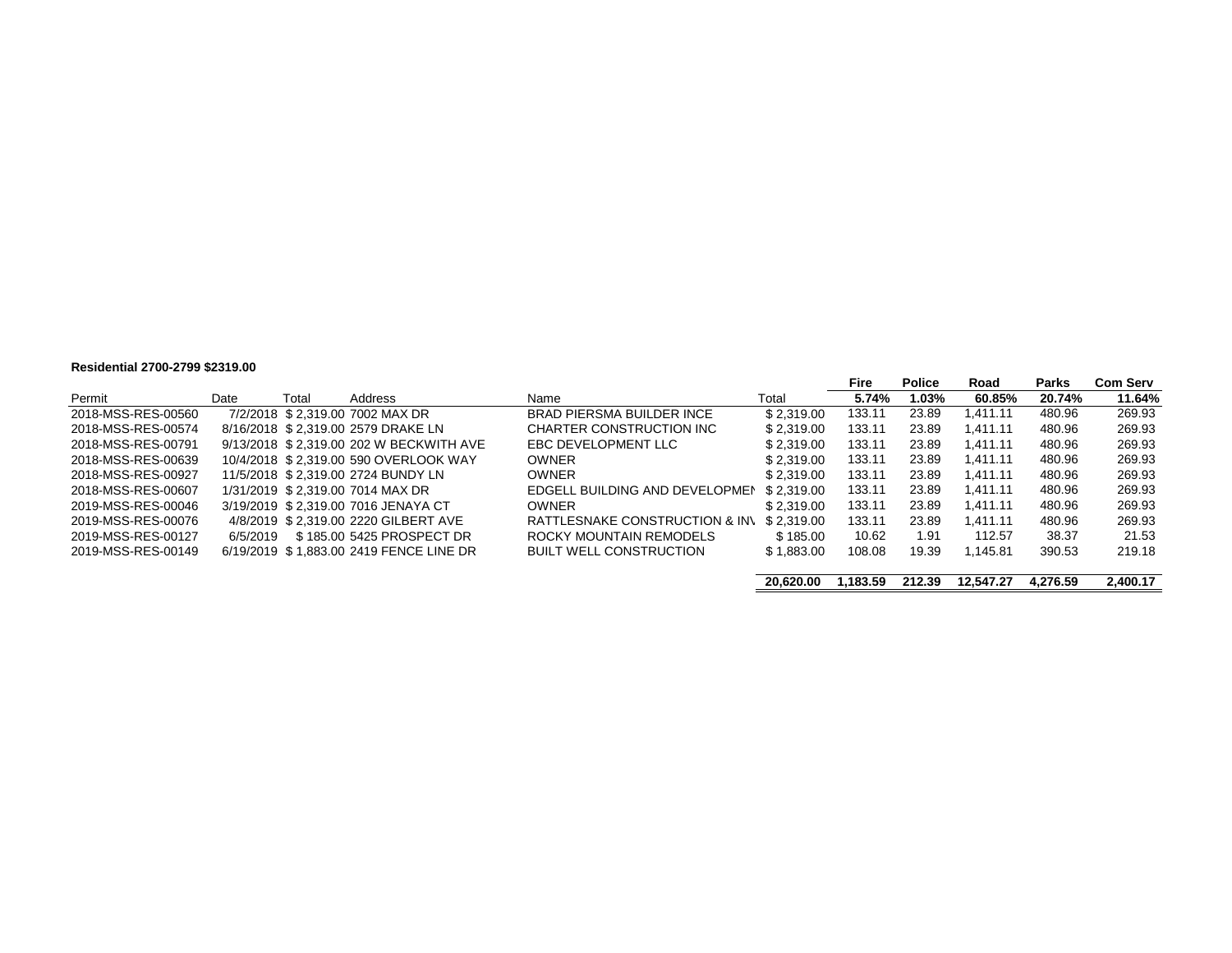#### **Residential 2800-2899 \$2348.00**

|                    |           |       |                                  |                                     |            | Fire   | <b>Police</b> | Road     | <b>Parks</b> | Com Serv |
|--------------------|-----------|-------|----------------------------------|-------------------------------------|------------|--------|---------------|----------|--------------|----------|
| Permit             | Date      | Γotal | Address                          | Name                                | Total      | 5.79%  | 1.06%         | 61.16%   | 20.49%       | 11.50%   |
| 2018-MSS-RES-00743 | 8/13/2018 |       | \$ 2.348.00 5568 CANYON RIVER RD | HOYT HOMES INC                      | \$2.348.00 | 135.95 | 24.89         | 1.436.04 | 481.11       | 270.02   |
| 2018-MSS-RES-00715 | 8/17/2018 |       | \$2.348.00 6315 ANDREA LN        | EDGELL BUILDING AND DEVELOPMENT INC | \$2.348.00 | 135.95 | 24.89         | 1.436.04 | 481.11       | 270.02   |
| 2018-MSS-RES-00973 | 11/8/2018 |       | \$2.348.00 7008 JENAYA CT        | OSELLAME CONSTRUCTION COMPNAY       | \$2.348.00 | 135.95 | 24.89         | 1.436.04 | 481.11       | 270.02   |
|                    |           |       |                                  |                                     | 7.044.00   | 407.85 | 74.67         | 4.308.11 | 1.443.32     | 810.06   |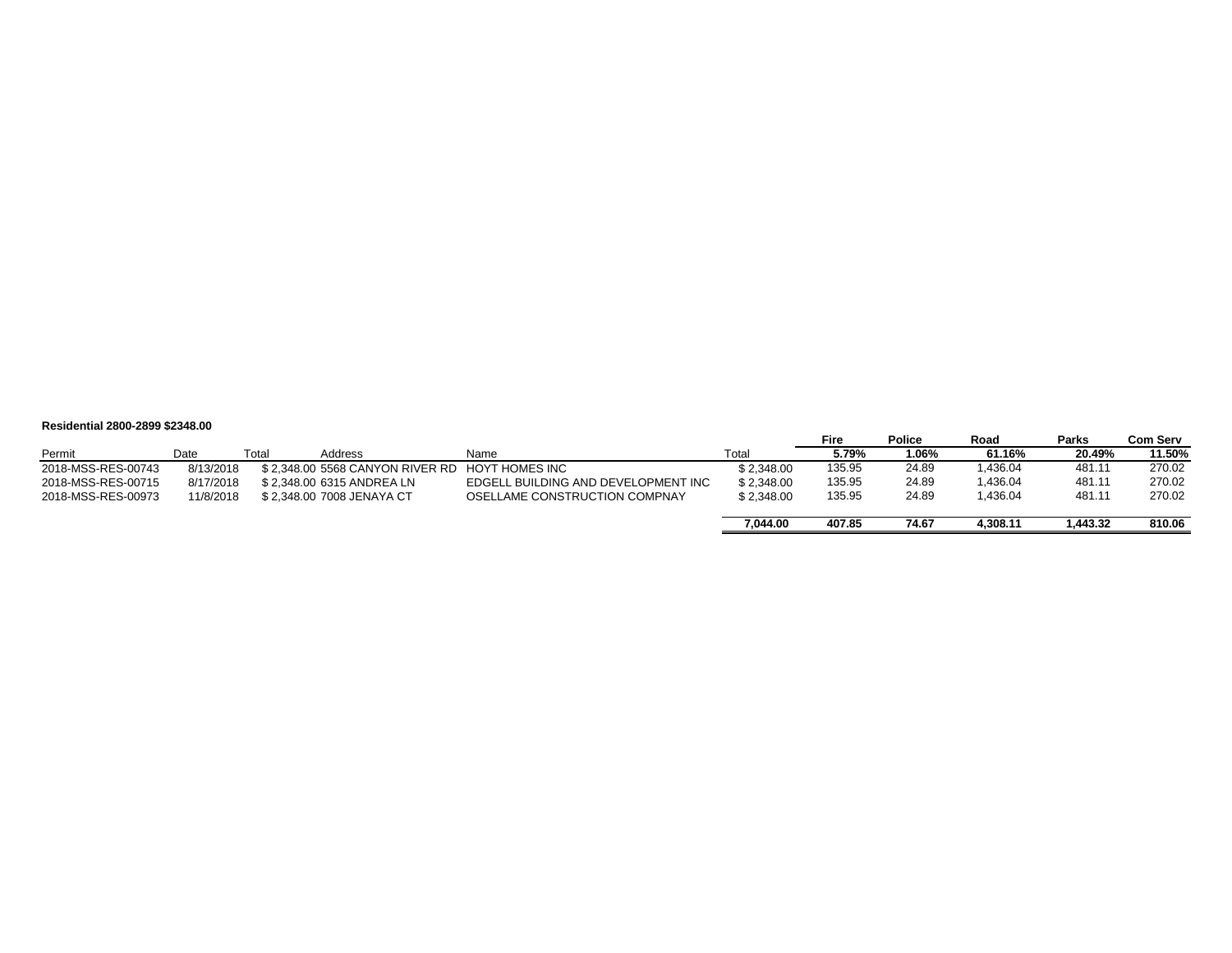#### **Residential 2900-2999 \$2373.00**

|      |       |           |                                                                                                                                                                                      |            | Fire                          | <b>Police</b> | Road      | <b>Parks</b> | Com Serv |
|------|-------|-----------|--------------------------------------------------------------------------------------------------------------------------------------------------------------------------------------|------------|-------------------------------|---------------|-----------|--------------|----------|
| Date | Total | Address   | Name                                                                                                                                                                                 | Total      | 5.82%                         | 1.05%         | 61.48%    | 20.27%       | 11.38%   |
|      |       |           | <b>BUILT WELL CONSTRUCTION</b>                                                                                                                                                       | \$2.373.00 | 138.11                        | 24.92         | l.458.91  | 481.01       | 270.05   |
|      |       |           | STRAIGHT LINE CONSTRUCTION INC                                                                                                                                                       | \$2.373.00 | 138.11                        | 24.92         | 1.458.91  | 481.01       | 270.05   |
|      |       |           |                                                                                                                                                                                      | \$2.373.00 | 138.11                        | 24.92         | 1.458.91  | 481.01       | 270.05   |
|      |       |           | <b>WESTERN EXCAVATING</b>                                                                                                                                                            | \$2.740.80 | 159.51                        | 28.78         | 865.04. ا | 555.56       | 311.90   |
|      |       |           | KINGDOM BUILDERS INC                                                                                                                                                                 | \$185.00   | 10.77                         | 1.94          | 113.74    | 37.50        | 21.05    |
|      |       |           |                                                                                                                                                                                      | 10.044.80  | 584.61                        | 105.47        | 6.175.51  | 2.036.08     | 1.143.10 |
|      |       | 4/15/2019 | 7/3/2018 \$2.373.00 5545 HEREFORD PL<br>8/16/2018 \$2.373.00 6795 SAWYER CT<br>1/16/2019 \$2.373.00 5551 BRUMBY LN<br>2/25/2019 \$2.740.80 5760 BRUMBY LN<br>\$185.00 719 STRAND AVE |            | SCHULTZ CONSTRUCTION DEVELOPI |               |           |              |          |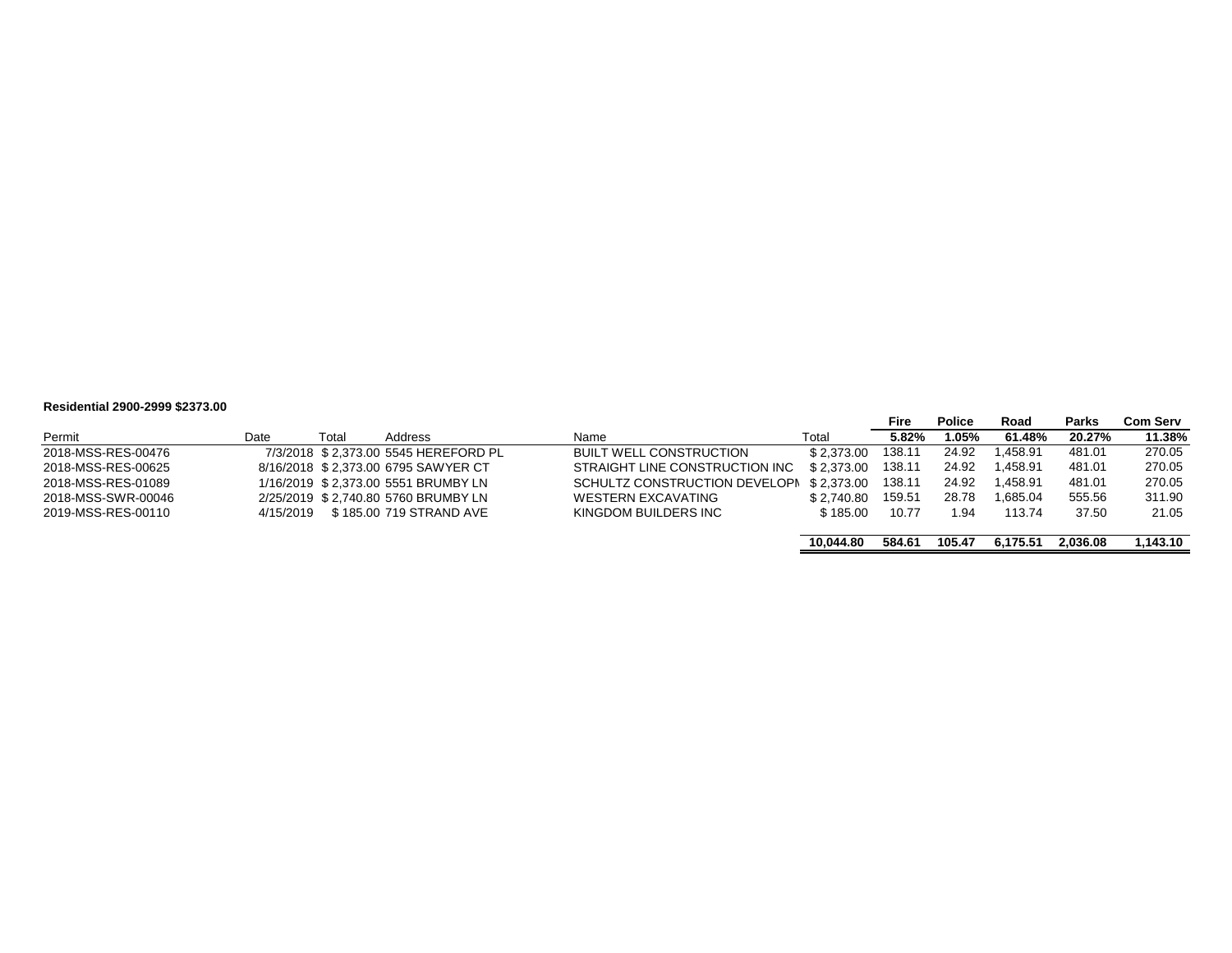#### **Residential 3000-3099 \$2399.00**

| <u>INGSHUGHINGI YUUU-YUYY WEYYYIUU </u> |      |       |                                           |                                     |            |        |               |          |              |          |
|-----------------------------------------|------|-------|-------------------------------------------|-------------------------------------|------------|--------|---------------|----------|--------------|----------|
|                                         |      |       |                                           |                                     |            | Fire   | <b>Police</b> | Road     | <b>Parks</b> | Com Serv |
| Permit                                  | Date | Total | Address                                   | Name                                | Total      | 5.84%  | .04%          | 61.82%   | 20.05%       | 11.25%   |
| 2018-MSS-SWR-00530                      |      |       | 7/20/2018 \$1,764.39 8077 HIGHWAY 10 WEST | <b>COMPASS INC</b>                  | \$1.764.39 | 103.04 | 18.35         | 1.090.75 | 353.76       | 198.49   |
| 2018-MSS-RES-01039                      |      |       | 12/3/2018 \$2.399.00 2752 CARLA-JO LN     | EDGELL BUILDING AND DEVELOPMENT INC | \$2.399.00 | 140.10 | 24.95         | 1.483.06 | 481.00       | 269.89   |
| 2018-MSS-RES-00827                      |      |       | 1/4/2019 \$2,399.00 4588 CHRISTIAN DR     | <b>MTV CONSTRUCTION LLC</b>         | \$2.399.00 | 140.10 | 24.95         | 1.483.06 | 481.00       | 269.89   |
| 2019-MSS-RES-00203                      |      |       | 6/20/2019 \$2.399.00 6802 SOPHIE DR       | WAYNE PAFFHAUSEN & SONS INC         | \$2.399.00 | 140.10 | 24.95         | 1.483.06 | 481.00       | 269.89   |
|                                         |      |       |                                           |                                     | 8.961.39   | 523.35 | 93.20         | 5.539.93 | .796.76      | 1.008.16 |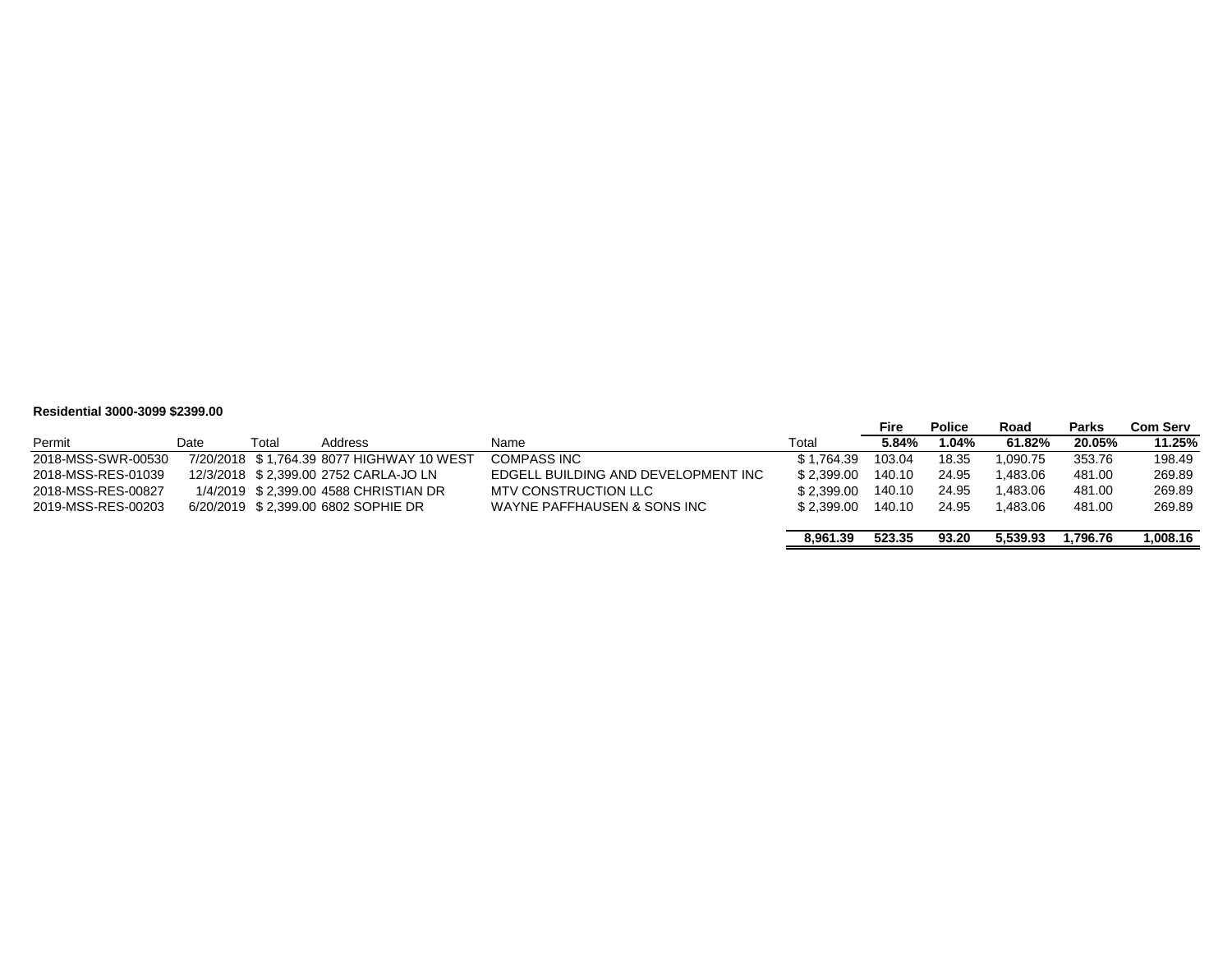#### **Residential 3100-3199 \$2424.00**

|                    |            |       |                              |                            |            | Fire                     | <b>Police</b> | Road                     | Parks                    | <b>Com Serv</b> |
|--------------------|------------|-------|------------------------------|----------------------------|------------|--------------------------|---------------|--------------------------|--------------------------|-----------------|
| Permit             | Date       | Total | Address                      | Name                       | Total      | 5.86%                    | 1.07%         | 62.09%                   | 19.84%                   | 11.14%          |
| 2018-MSS-RES-00584 | 8/2/2018   |       | \$76.00 2516 GALENA CT       | NELSON HOMES INC           | \$76.00    | 4.45                     | 0.81          | 47.19                    | 15.08                    | 8.47            |
| 2018-MSS-RES-00643 | 8/14/2018  |       | \$2.424.00 6308 ANDREA LN    | RANEY TSCHIDA CONSTRUCTION | \$2.424.00 | 142.05                   | 25.94         | 1.505.06                 | 480.92                   | 270.03          |
| 2018-MSS-RES-00916 | 10/24/2018 |       | \$236.00 510 MCLEOD AVE      | HOME ENERGY SERVICE INC    | \$236.00   | 13.83                    | 2.53          | 146.53                   | 46.82                    | 26.29           |
| 2019-MSS-RES-00012 | 2/15/2019  |       | \$2.424.00 2747 BUNDY LN     | <b>GREAT SPACES INC</b>    | \$2.424.00 | 142.05                   | 25.94         | 1.505.06                 | 480.92                   | 270.03          |
| 2019-MSS-SWR-00133 | 4/4/2019   |       | \$2.424.00 6429 MACARTHUR DR | BAER CONCRETE INC          | \$2.424.00 | 142.05                   | 25.94         | .505.06                  | 480.92                   | 270.03          |
| 2019-MSS-SWR-00191 | 5/7/2019   |       | \$2.424.00 6375 MACARTHUR DR | BAER CONCRETE INC          | \$2.424.00 | 142.05                   | 25.94         | 1,505.06                 | 480.92                   | 270.03          |
| 2019-MSS-SWR-00192 | 5/7/2019   |       | \$2.424.00 6357 MACARTHUR DR | BAER CONCRETE INC          | \$2.424.00 | 142.05                   | 25.94         | 1.505.06                 | 480.92                   | 270.03          |
| 2019-MSS-SWR-00193 | 5/7/2019   |       | \$2.373.00 6321 MACARTHUR DR | CIRCLE H INVESTMENTS LLC   | \$2.373.00 | 139.06                   | 25.39         | 1.473.40                 | 470.80                   | 264.35          |
|                    |            |       |                              |                            |            | $\overline{\phantom{a}}$ |               | $\overline{\phantom{0}}$ | $\overline{\phantom{a}}$ |                 |
|                    |            |       |                              |                            |            |                          |               |                          |                          |                 |
|                    |            |       |                              |                            | 14.805.00  | 867.57                   | 158.41        | 9.192.42                 | 2.937.31                 | 1.649.28        |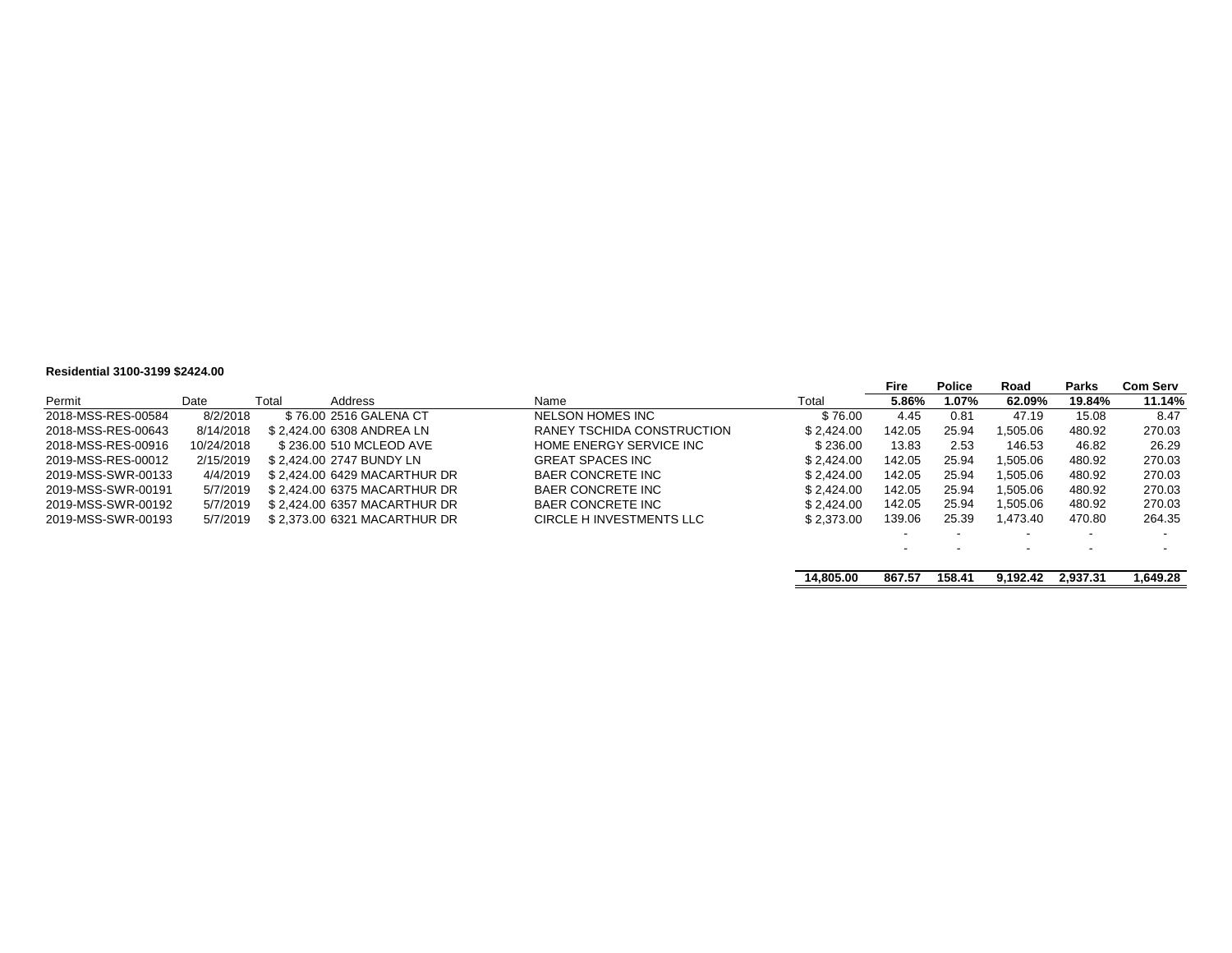#### **Residential >3200 \$2424.00**

|                                          |            |       |                                                                 |                                                      |                          | Fire             | <b>Police</b>  | Road                 | Parks            | <b>Com Serv</b> |
|------------------------------------------|------------|-------|-----------------------------------------------------------------|------------------------------------------------------|--------------------------|------------------|----------------|----------------------|------------------|-----------------|
| Permit                                   | Date       | Total | Address                                                         | Name                                                 | Total                    | 5.86%            | 1.07%          | 62.09%               | 19.84%           | 11.14%          |
| 2018-MSS-RES-00282                       | 7/2/2018   |       | \$2,424.00 3922 DOC HOLIDAY CT                                  | MOSTAD CONSTRUCTION INC                              | \$2,424.00               | 142.05           | 25.94          | 1,505.06             | 480.92           | 270.03          |
| 2018-MSS-RES-00501                       | 7/16/2018  |       | \$2,424.00 2835 BUNKHOUSE PL                                    | MOSTAD CONSTRUCTION INC                              | \$2,424.00               | 142.05           | 25.94          | 1.505.06             | 480.92           | 270.03          |
| 2018-MSS-RES-00631                       | 7/19/2018  |       | \$236.00 520 WOODFORD ST                                        | ARROWLEAF CONSTRUCTION, LLC                          | \$236.00                 | 13.83            | 2.53           | 146.53               | 46.82            | 26.29           |
| 2018-MSS-RES-00597                       | 7/30/2018  |       | \$2,424.00 2850 CAMPSITE PL                                     | STRAIGHT LINE CONSTRUCTION INC                       | \$2,424.00               | 142.05           | 25.94          | 1,505.06             | 480.92           | 270.03          |
| 2018-MSS-RES-00573                       | 7/30/2018  |       | \$2,424.00 2902 CAMPSITE PL                                     | STRAIGHT LINE CONSTRUCTION INC                       | \$2,424.00               | 142.05           | 25.94          | 1.505.06             | 480.92           | 270.03          |
| 2018-MSS-RES-00611                       | 7/30/2018  |       | \$2.424.00 5470 CATTLE DR                                       | <b>MARTZ CORPORATION</b>                             | \$2.424.00               | 142.05           | 25.94          | 1,505.06             | 480.92           | 270.03          |
| 2018-MSS-SWR-00594                       | 8/9/2018   |       | \$2,424.00 9967 ROYAL COACHMAN                                  | HUSET CONSTRUCTION                                   | \$2,424.00               | 142.05           | 25.94          | 1,505.06             | 480.92           | 270.03          |
| 2018-MSS-RES-00675                       | 8/13/2018  |       | \$2,424.00 2917 SAINT MICHAEL DR                                | JON CUSKER CONSTRUCTION INC                          | \$2.424.00               | 142.05           | 25.94          | 1,505.06             | 480.92           | 270.03          |
| 2018-MSS-RES-00664                       | 8/13/2018  |       | \$2,424.00 6336 LOWER MILLER CREEK RD OWNER                     |                                                      | \$2,424.00               | 142.05           | 25.94          | 1,505.06             | 480.92           | 270.03          |
| 2017-MSS-RES-01047                       | 8/14/2018  |       | \$2,424.00 2585 DRAKE LN                                        | MCELMURRY HOMES INC                                  | \$2,424.00               | 142.05           | 25.94          | 1,505.06             | 480.92           | 270.03          |
| 2018-MSS-RES-00719                       | 8/16/2018  |       | \$2,424.00 5557 HEREFORD PL                                     | <b>BUILT WELL CONSTRUCTION</b>                       | \$2.424.00               | 142.05           | 25.94          | 1,505.06             | 480.92           | 270.03          |
| 2018-MSS-RES-00623                       | 8/16/2018  |       | \$2,424.00 501 ALVINA DR                                        | <b>GADDY CONTRUCTION LLC</b>                         | \$2,424.00               | 142.05           | 25.94          | 1,505.06             | 480.92           | 270.03          |
| 2018-MSS-RES-00795                       | 9/6/2018   |       | \$2,424.00 2601 WEDGEWOOD CT                                    | <b>BTWINC</b>                                        | \$2.424.00               | 142.05           | 25.94          | 1.505.06             | 480.92           | 270.03          |
| 2018-MSS-RES-00824                       | 9/17/2018  |       | \$2,424.00 2919 PRADA DR                                        | EDGELL BUILDING AND DEVELOPMENT INC                  | \$2,424.00               | 142.05           | 25.94          | 1,505.06             | 480.92           | 270.03          |
| 2018-MSS-RES-00809                       | 9/17/2018  |       | \$2,424.00 212 DEAN STONE DR                                    | EDGELL BUILDING AND DEVELOPMENT INC                  | \$2,424.00               | 142.05           | 25.94          | 1,505.06             | 480.92           | 270.03          |
| 2018-MSS-RES-00628                       | 9/18/2018  |       | \$2,424.00 6775 SAWYER CT                                       | MCELMURRY HOMES INC                                  | \$2,424.00               | 142.05           | 25.94          | 1,505.06             | 480.92           | 270.03          |
| 2018-MSS-RES-00864                       | 9/25/2018  |       | \$2,424.00 230 DEAN STONE DR                                    | R Z CONSTRUCTION, INC                                | \$2,424.00               | 142.05           | 25.94          | 1,505.06             | 480.92           | 270.03          |
| 2018-MSS-RES-00691                       | 9/25/2018  |       | \$2,424.00 4568 CHRISTIAN DR                                    | <b>GARY NASH CONSTRUCTION INC</b>                    | \$2,424.00               | 142.05           | 25.94          | 1.505.06             | 480.92           | 270.03          |
| 2018-MSS-RES-00849                       | 10/1/2018  |       | \$2,424.00 2600 BUNKHOUSE PL                                    | GOODEN CONSTRUCTION INC                              | \$2,424.00               | 142.05           | 25.94          | 1,505.06             | 480.92           | 270.03          |
| 2018-MSS-RES-00581                       | 10/2/2018  |       | \$2,424.00 2847 BUNKHOUSE PL                                    | MCELMURRY HOMES INC                                  | \$2,424.00               | 142.05           | 25.94          | 1,505.06             | 480.92           | 270.03          |
| 2018-MSS-RES-00813                       | 10/9/2018  |       | \$2,424.00 6321 DRAKE DR                                        | MCCUE CONSTRUCTION INC                               | \$2.424.00               | 142.05           | 25.94          | 1,505.06             | 480.92           | 270.03          |
| 2018-MSS-RES-00851                       | 10/15/2018 |       | \$2,424.00 6750 SAWYER CT                                       | CASTLEROCK CONSTRUCTION                              | \$2,424.00               | 142.05           | 25.94          | 1,505.06             | 480.92           | 270.03          |
| 2018-MSS-RES-00988                       | 10/24/2018 |       | \$2,424.00 4604 CHRISTIAN DR                                    | HARD TO BEAT CONSTRUCTION LLC                        | \$2,424.00               | 142.05           | 25.94          | 1,505.06             | 480.92           | 270.03          |
| 2018-MSS-SWR-00743                       | 10/24/2018 |       | \$2,424.00 2608 ROYAL WULFF CT                                  | HUSET CONSTRUCTION                                   | \$2,424.00               | 142.05           | 25.94          | 1,505.06             | 480.92           | 270.03          |
| 2018-MSS-RES-00950                       | 11/5/2018  |       | \$2,424.00 2746 BUNDY LN                                        | <b>MACA CONSTRUCTION</b>                             | \$2,424.00               | 142.05           | 25.94          | 1,505.06             | 480.92           | 270.03          |
|                                          | 11/9/2018  |       | \$2,424.00 360 TEDDY TURN                                       | EDGELL BUILDING AND DEVELOPMENT INC                  |                          | 142.05           | 25.94          | 1,505.06             | 480.92           | 270.03          |
| 2018-MSS-RES-00796<br>2018-MSS-SWR-00800 | 12/4/2018  |       | \$2,424.00 4632 PRAIRIEVIEW WAY                                 | <b>GRANT CREEK EXCAVATING</b>                        | \$2,424.00<br>\$2,424.00 | 142.05           | 25.94          | 1,505.06             | 480.92           | 270.03          |
|                                          | 12/4/2018  |       |                                                                 |                                                      |                          | 142.05           | 25.94          | 1,505.06             | 480.92           | 270.03          |
| 2018-MSS-SWR-00801<br>2018-MSS-RES-01024 | 12/5/2018  |       | \$2,424.00 4626 PRAIRIEVIEW WAY<br>\$2,424.00 4516 CHRISTIAN DR | <b>GRANT CREEK EXCAVATING</b><br>MCELMURRY HOMES INC | \$2,424.00<br>\$2,424.00 | 142.05           | 25.94          | 1,505.06             | 480.92           | 270.03          |
|                                          |            |       |                                                                 |                                                      |                          | 142.05           | 25.94          | 1,505.06             | 480.92           | 270.03          |
| 2018-MSS-RES-00870                       | 12/11/2018 |       | \$2,424.00 2640 BUNKHOUSE PL                                    | DARRELL LEE CONSTRUCTION LLC                         | \$2,424.00               | 142.05           | 25.94          | 1.505.06             | 480.92           | 270.03          |
| 2018-MSS-RES-01068                       | 12/18/2018 |       | \$2,424.00 1210 LINCOLN CT                                      | MOSTAD CONSTRUCTION INC                              | \$2,424.00               |                  |                |                      |                  | 270.03          |
| 2018-MSS-SWR-00830                       | 12/28/2018 |       | \$2,424.00 4642 PRAIRIEVIEW WAY                                 | <b>GRANT CREEK EXCAVATING</b>                        | \$2,424.00               | 142.05<br>142.05 | 25.94<br>25.94 | 1,505.06<br>1,505.06 | 480.92<br>480.92 | 270.03          |
| 2019-MSS-SWR-00001                       | 1/10/2019  |       | \$2,424.00 7563 PEREGRINE CT                                    | <b>BAER CONCRETE INC</b>                             | \$2,424.00               |                  |                |                      |                  |                 |
| 2018-MSS-RES-00868                       | 1/14/2019  |       | \$2,424.00 2328 LIVINGSTON AVE                                  | TED DEVELOPMENT                                      | \$2,424.00               | 142.05           | 25.94          | 1,505.06             | 480.92           | 270.03          |
| 2018-MSS-RES-01025                       | 1/15/2019  |       | \$2,424.00 336 MANSION HEIGHTS DR                               | MCELMURRY HOMES INC                                  | \$2,424.00               | 142.05           | 25.94          | 1,505.06             | 480.92           | 270.03          |
| 2019-MSS-RES-00102                       | 4/3/2019   |       | \$2,424.00 7015 MAX DR                                          | MTV CONSTRUCTION LLC                                 | \$2,424.00               | 142.05           | 25.94          | 1.505.06             | 480.92           | 270.03          |
| 2019-MSS-RES-00126                       | 4/12/2019  |       | \$2,424.00 6781 ROBERTA DR                                      | MCELMURRY HOMES INC                                  | \$2,424.00               | 142.05           | 25.94          | 1,505.06             | 480.92           | 270.03          |
| 2019-MSS-RES-00151                       | 5/2/2019   |       | \$2,424.00 208 DEAN STONE DR                                    | EDGELL BUILDING AND DEVELOPMENT INC                  | \$2,424.00               | 142.05           | 25.94          | 1,505.06             | 480.92           | 270.03          |
| 2019-MSS-RES-00124                       | 5/3/2019   |       | \$2,424.00 6305 DRAKE DR                                        | <b>OWNER</b>                                         | \$2,424.00               | 142.05           | 25.94          | 1,505.06             | 480.92           | 270.03          |
| 2019-MSS-RES-00188                       | 5/16/2019  |       | \$2,424.00 8174 RANCH CLUB RD                                   | MERIDIAN CONSTRUCTION COMPANY                        | \$2,424.00               | 142.05           | 25.94          | 1,505.06             | 480.92           | 270.03          |
| 2018-MSS-RES-01016                       | 5/28/2019  |       | \$2,424.00 6773 ROBERTA DR                                      | MCELMURRY HOMES INC                                  | \$2,424.00               | 142.05           | 25.94          | 1,505.06             | 480.92           | 270.03          |
| 2019-MSS-RES-00101                       | 5/31/2019  |       | \$2,424.00 309 DEAN STONE DR                                    | <b>ROCKY MOUNTAIN REMODELS</b>                       | \$2.424.00               | 142.05           | 25.94          | 1,505.06             | 480.92           | 270.03          |
| 2019-MSS-RES-00275                       | 6/4/2019   |       | \$2,424.00 247 MANSION HEIGHTS DR                               | <b>OWNER</b>                                         | \$2,424.00               | 142.05           | 25.94          | 1,505.06             | 480.92           | 270.03          |
| 2019-MSS-RES-00243                       | 6/7/2019   |       | \$2,424.00 4555 CHRISTIAN DR                                    | SCOTT TWITE CONSTRUCTION                             | \$2,424.00               | 142.05           | 25.94          | 1,505.06             | 480.92           | 270.03          |
| 2018-MSS-RES-01075                       | 6/7/2019   |       | \$2,424.00 6805 ROBERTA DR                                      | GARY NASH CONSTRUCTION INC                           | \$2,424.00               | 142.05           | 25.94          | 1,505.06             | 480.92           | 270.03          |
| 2019-MSS-RES-00262                       | 6/12/2019  |       | \$2,424.00 515 SPANISH PEAKS DR                                 | MCELMURRY HOMES INC                                  | \$2,424.00               | 142.05           | 25.94          | 1,505.06             | 480.92           | 270.03          |
| 2019-MSS-RES-00244                       | 6/14/2019  |       | \$2,424.00 4515 CHRISTIAN DR                                    | SCOTT TWITE CONSTRUCTION                             | \$2,424.00               | 142.05           | 25.94          | 1,505.06             | 480.92           | 270.03          |
| 2019-MSS-RES-00284                       | 6/25/2019  |       | \$25.00 417 E CENTRAL AVE                                       | ROCKY MOUNTAIN REMODELS                              | \$25.00                  | 1.47             | 0.27           | 15.52                | 4.96             | 2.79            |
| 2019-MSS-RES-00236                       | 6/26/2019  |       | \$2,424.00 2744 CARLA-JO LN                                     | EDGELL BUILDING AND DEVELOPMENT INC                  | \$2,424.00               | 142.05           | 25.94          | 1,505.06             | 480.92           | 270.03          |
|                                          |            |       |                                                                 |                                                      | 114,189.00               | 6,691.48         | 1,221.82       | 70.899.95            | 22.655.10        | 12,720.65       |
|                                          |            |       |                                                                 |                                                      |                          |                  |                |                      |                  |                 |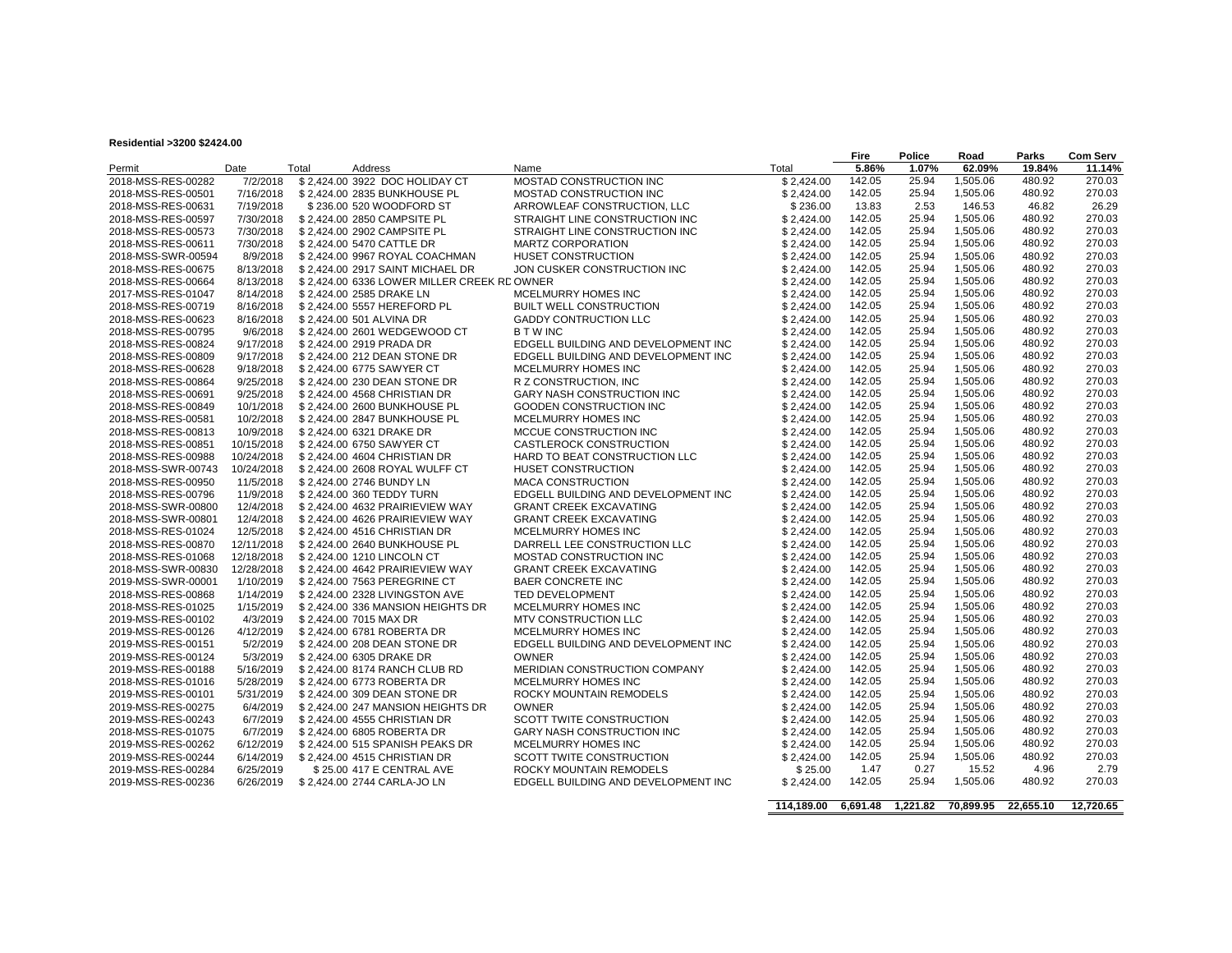#### **Residential All other housing Duplex \$1262.00 per unit**

| residendar Airburgi nodsing Dapies wrzeżod per anit |            |       |                                                    |                                |              | Fire     | Police  | Road       | Parks     | <b>Com Serv</b> |
|-----------------------------------------------------|------------|-------|----------------------------------------------------|--------------------------------|--------------|----------|---------|------------|-----------|-----------------|
| Permit                                              | Date       | Total | Address                                            | Name                           | Total        | 5.47%    | 1.03%   | 58.08%     | 22.66%    | 12.76%          |
| 2018-MSS-COM-00114                                  | 7/12/2018  |       | \$5,048.00 2416 MCDONALD AVE                       | <b>BTWINC</b>                  | \$5,048.00   | 276.13   | 51.99   | 2,931.88   | 1,143.88  | 644.12          |
| 2018-MSS-COM-00115                                  | 7/12/2018  |       | \$3,786.00 2414 MCDONALD AVE                       | <b>BTWINC</b>                  | \$3,786.00   | 207.09   | 39.00   | 2.198.91   | 857.91    | 483.09          |
| 2018-MSS-COM-00116                                  | 7/12/2018  |       | \$5,048.00 2412 MCDONALD AVE                       | <b>BTWINC</b>                  | \$5,048.00   | 276.13   | 51.99   | 2.931.88   | 1.143.88  | 644.12          |
| 2018-MSS-COM-00105                                  |            |       | 7/16/2018 \$17.668.00 1821 WYOMING ST              | OUTBACK CONSTRUCTION INC       | \$17,668.00  | 966.44   | 181.98  | 10,261.57  | 4,003.57  | 2,254.44        |
| 2018-MSS-COM-00103                                  | 8/16/2018  |       | \$3,786.00 1030 S CATLIN ST APTS 201/301/302       | S O S CLEANING & RESTORATION   | \$3.786.00   | 207.09   | 39.00   | 2,198.91   | 857.91    | 483.09          |
| 2018-MSS-COM-00224                                  |            |       | 9/12/2018 \$50.480.00 3970 MULLAN RD               | AULTCO CONSTRUCTION INC        | \$50,480.00  | 2,761.26 | 519.94  | 29,318.78  | 11,438.77 | 6,441.25        |
| 2018-MSS-RES-00816                                  | 9/19/2018  |       | \$1,262.00 1411-A/B DEFOE ST                       | BATEMAN BUILDING COMPANY       | \$1,262.00   | 69.03    | 13.00   | 732.97     | 285.97    | 161.03          |
| 2018-MSS-RES-00817                                  | 9/19/2018  |       | \$2,524.00 1413-A/B DEFOE ST                       | BATEMAN BUILDING COMPANY       | \$2,524.00   | 138.06   | 26.00   | 1.465.94   | 571.94    | 322.06          |
| 2018-MSS-RES-00559                                  | 10/1/2018  |       | \$2,524.00 1905 MARGARET ST APTS 100/200           | CARL CONSTRUCTION INC          | \$2,524.00   | 138.06   | 26.00   | 1,465.94   | 571.94    | 322.06          |
| 2017-MSS-COM-00120                                  |            |       | 10/2/2018 (\$3.894.99) PARTIAL REFUND OF 3 PERMITS | MCELMURRY HOMES INC            | (S.3,894.99) | (213.06) | (40.12) | (2,262.21) | (882.60)  | (497.00)        |
| 2018-MSS-SWR-00718                                  |            |       | 10/3/2018 \$17.668.00 322 MINNESOTA AVE            | <b>GRANT CREEK EXCAVATING</b>  | \$17,668.00  | 966.44   | 181.98  | 10.261.57  | 4,003.57  | 2.254.44        |
| 2018-MSS-COM-00225                                  |            |       | 10/9/2018 \$22,716.00 3980 MULLAN RD               | AULTCO CONSTRUCTION INC        | \$22,716.00  | 1,242.57 | 233.97  | 13.193.45  | 5.147.45  | 2,898.56        |
| 2018-MSS-COM-00226                                  |            |       | 10/9/2018 \$22,716.00 3990 MULLAN RD               | AULTCO CONSTRUCTION INC        | \$22,716.00  | 1.242.57 | 233.97  | 13.193.45  | 5.147.45  | 2.898.56        |
| 2018-MSS-COM-00183                                  | 10/22/2018 |       | \$6.310.00 1644 S 13TH ST W                        | <b>OWNER</b>                   | \$6,310.00   | 345.16   | 64.99   | 3.664.85   | 1.429.85  | 805.16          |
| 2018-MSS-COM-00208                                  | 11/5/2018  |       | \$3.786.00 726 STODDARD ST                         | <b>ROCKY MOUNTAIN REMODELS</b> | \$3.786.00   | 207.09   | 39.00   | 2.198.91   | 857.91    | 483.09          |
| 2018-MSS-SWR-00756                                  | 11/5/2018  |       | \$7.572.00 737 SUN PILLAR LOOP                     | W M S CONTRACTING              | \$7.572.00   | 414.19   | 77.99   | 4,397.82   | 1,715.82  | 966.19          |
| 2018-MSS-SWR-00765                                  | 11/7/2018  |       | \$7.572.00 680 SUN PILLAR LP                       | W M S CONTRACTING              | \$7.572.00   | 414.19   | 77.99   | 4.397.82   | 1.715.82  | 966.19          |
| 2018-MSS-RES-00688                                  | 11/7/2018  |       | \$2,524.00 448 S 5TH ST E APTS A/B                 | <b>OWNER</b>                   | \$2,524.00   | 138.06   | 26.00   | 1.465.94   | 571.94    | 322.06          |
| 2018-MSS-COM-00292                                  | 12/19/2018 |       | \$5,048.00 1040 S 3RD ST W                         | <b>VICTORY CONSTRUCTION</b>    | \$5.048.00   | 276.13   | 51.99   | 2.931.88   | 1.143.88  | 644.12          |
| 2019-MSS-COM-00013                                  |            |       | 3/28/2019 \$37.860.00 4710 EXPRESSWAY              | TOLLEFSON CONSTRUCTION         | \$37,860.00  | 2,070.94 | 389.96  | 21,989.09  | 8,579.08  | 4,830.94        |
| 2019-MSS-COM-00014                                  |            |       | 3/28/2019 \$30.288.00 4720 EXPRESSWAY              | TOLLEFSON CONSTRUCTION         | \$30,288.00  | 1,656.75 | 311.97  | 17.591.27  | 6,863.26  | 3.864.75        |
| 2019-MSS-COM-00032                                  |            |       | 3/28/2019 \$22.716.00 4730 EXPRESSWAY              | TOLLEFSON CONSTRUCTION         | \$22,716.00  | 1,242.57 | 233.97  | 13.193.45  | 5.147.45  | 2,898.56        |
| 2019-MSS-COM-00033                                  |            |       | 3/28/2019 \$18,930.00 4740 EXPRESSWAY              | TOLLEFSON CONSTRUCTION         | \$18,930.00  | 1.035.47 | 194.98  | 10.994.54  | 4.289.54  | 2.415.47        |
| 2019-MSS-SWR-00171                                  |            |       | 4/30/2019 \$18.930.00 120 SPEEDWAY AVE             | W M S CONTRACTING              | \$18,930.00  | 1,035.47 | 194.98  | 10.994.54  | 4,289.54  | 2,415.47        |
| 2019-MSS-SWR-00172                                  | 4/30/2019  |       | \$1,262.00 131 SPEEDWAY AVE                        | W M S CONTRACTING              | \$1,262.00   | 69.03    | 13.00   | 732.97     | 285.97    | 161.03          |
| 2019-MSS-SWR-00105                                  | 5/9/2019   |       | \$2.524.00 10000 PELLETIER LP                      | PETERSEN EXCAVATING LLC        | \$2.524.00   | 138.06   | 26.00   | 1,465.94   | 571.94    | 322.06          |
| 2019-MSS-SWR-00106                                  | 5/9/2019   |       | \$2,524.00 10005 PELLETIER LP                      | PETERSEN EXCAVATING LLC        | \$2,524.00   | 138.06   | 26.00   | 1.465.94   | 571.94    | 322.06          |
| 2019-MSS-SWR-00107                                  | 5/9/2019   |       | \$2.524.00 10010 PELLETIER LP                      | PETERSEN EXCAVATING LLC        | \$2.524.00   | 138.06   | 26.00   | 1,465.94   | 571.94    | 322.06          |
| 2019-MSS-SWR-00108                                  | 5/9/2019   |       | \$2,524.00 10020 PELLETIER LP                      | PETERSEN EXCAVATING LLC        | \$2,524.00   | 138.06   | 26.00   | 1,465.94   | 571.94    | 322.06          |
| 2019-MSS-SWR-00109                                  | 5/9/2019   |       | \$2.524.00 10030 PELLETIER LP                      | PETERSEN EXCAVATING LLC        | \$2,524.00   | 138.06   | 26.00   | 1.465.94   | 571.94    | 322.06          |
| 2019-MSS-SWR-00110                                  | 5/9/2019   |       | \$2.524.00 10040 PELLETIER LP                      | PETERSEN EXCAVATING LLC        | \$2.524.00   | 138.06   | 26.00   | 1.465.94   | 571.94    | 322.06          |
| 2019-MSS-SWR-00111                                  | 5/9/2019   |       | \$2,524.00 10050 PELLETIER LP                      | PETERSEN EXCAVATING LLC        | \$2,524.00   | 138.06   | 26.00   | 1,465.94   | 571.94    | 322.06          |
| 2019-MSS-SWR-00112                                  | 5/9/2019   |       | \$2,524.00 10060 PELLETIER LP                      | PETERSEN EXCAVATING LLC        | \$2,524.00   | 138.06   | 26.00   | 1.465.94   | 571.94    | 322.06          |
| 2019-MSS-SWR-00113                                  | 5/9/2019   |       | \$2.524.00 10070 PELLETIER LP                      | PETERSEN EXCAVATING LLC        | \$2,524.00   | 138.06   | 26.00   | 1.465.94   | 571.94    | 322.06          |
| 2019-MSS-SWR-00114                                  | 5/9/2019   |       | \$2.524.00 10080 PELLETIER LP                      | PETERSEN EXCAVATING LLC        | \$2,524.00   | 138.06   | 26.00   | 1,465.94   | 571.94    | 322.06          |
| 2019-MSS-SWR-00115                                  | 5/9/2019   |       | \$2.524.00 10090 PELLETIER LP                      | PETERSEN EXCAVATING LLC        | \$2.524.00   | 138.06   | 26.00   | 1,465.94   | 571.94    | 322.06          |
| 2019-MSS-SWR-00116                                  | 5/9/2019   |       | \$2.524.00 10015 PELLETIER LP                      | PETERSEN EXCAVATING LLC        | \$2.524.00   | 138.06   | 26.00   | 1,465.94   | 571.94    | 322.06          |
| 2019-MSS-SWR-00117                                  | 5/9/2019   |       | \$2,524.00 10045 PELLETIER LP                      | PETERSEN EXCAVATING LLC        | \$2,524.00   | 138.06   | 26.00   | 1,465.94   | 571.94    | 322.06          |
| 2019-MSS-SWR-00118                                  | 5/9/2019   |       | \$2,524.00 10085 PELLETIER LP                      | PETERSEN EXCAVATING LLC        | \$2,524.00   | 138.06   | 26.00   | 1.465.94   | 571.94    | 322.06          |
| 2019-MSS-SWR-00119                                  | 5/9/2019   |       | \$2.524.00 10095 PELLETIER LP                      | PETERSEN EXCAVATING LLC        | \$2,524.00   | 138.06   | 26.00   | 1,465.94   | 571.94    | 322.06          |
|                                                     |            |       |                                                    |                                |              |          |         |            |           |                 |

**351,989.01 19,253.80 3,625.49 204,435.22 79,760.71 44,913.80**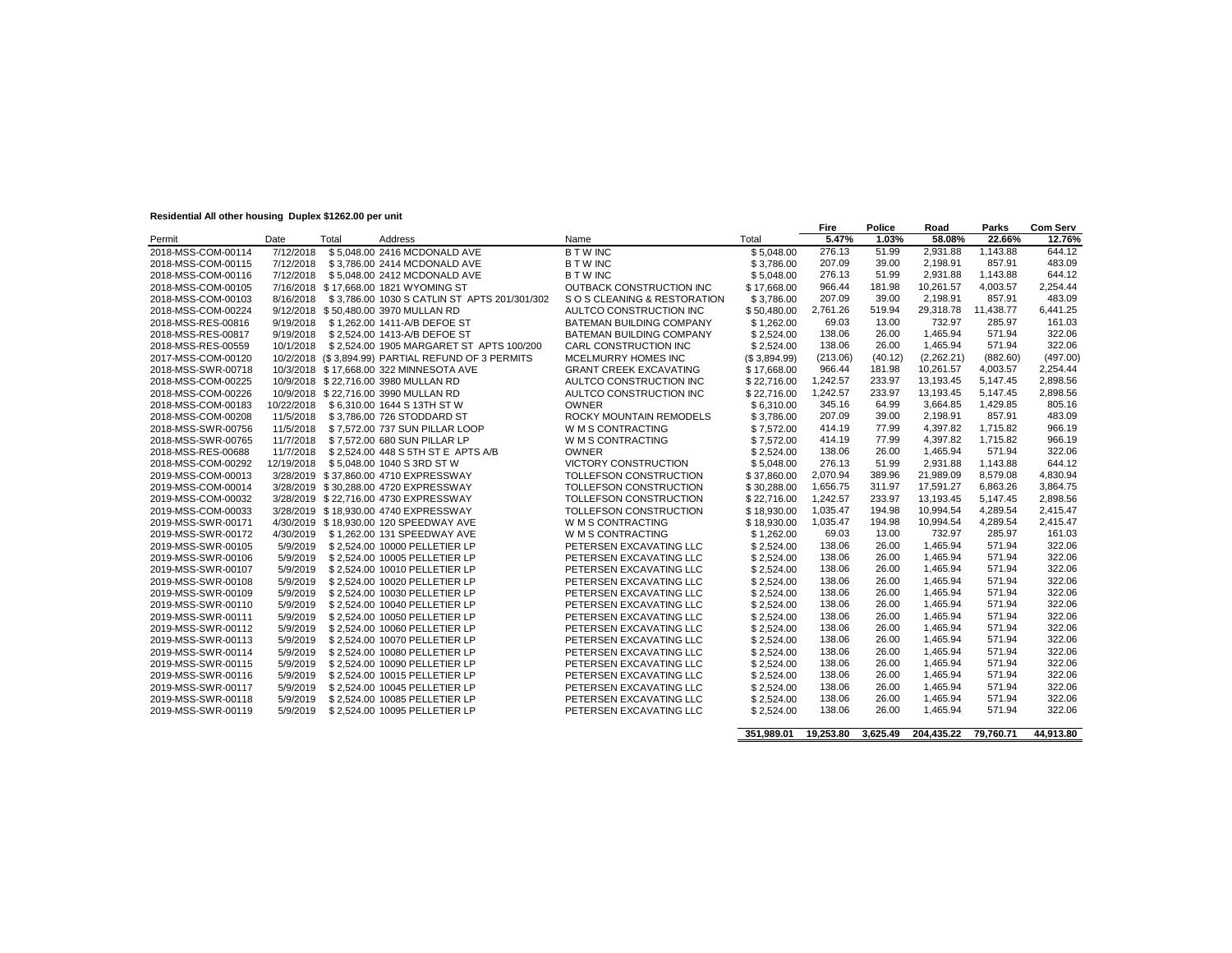## **COMMERCIAL IMPACT FEES FY19**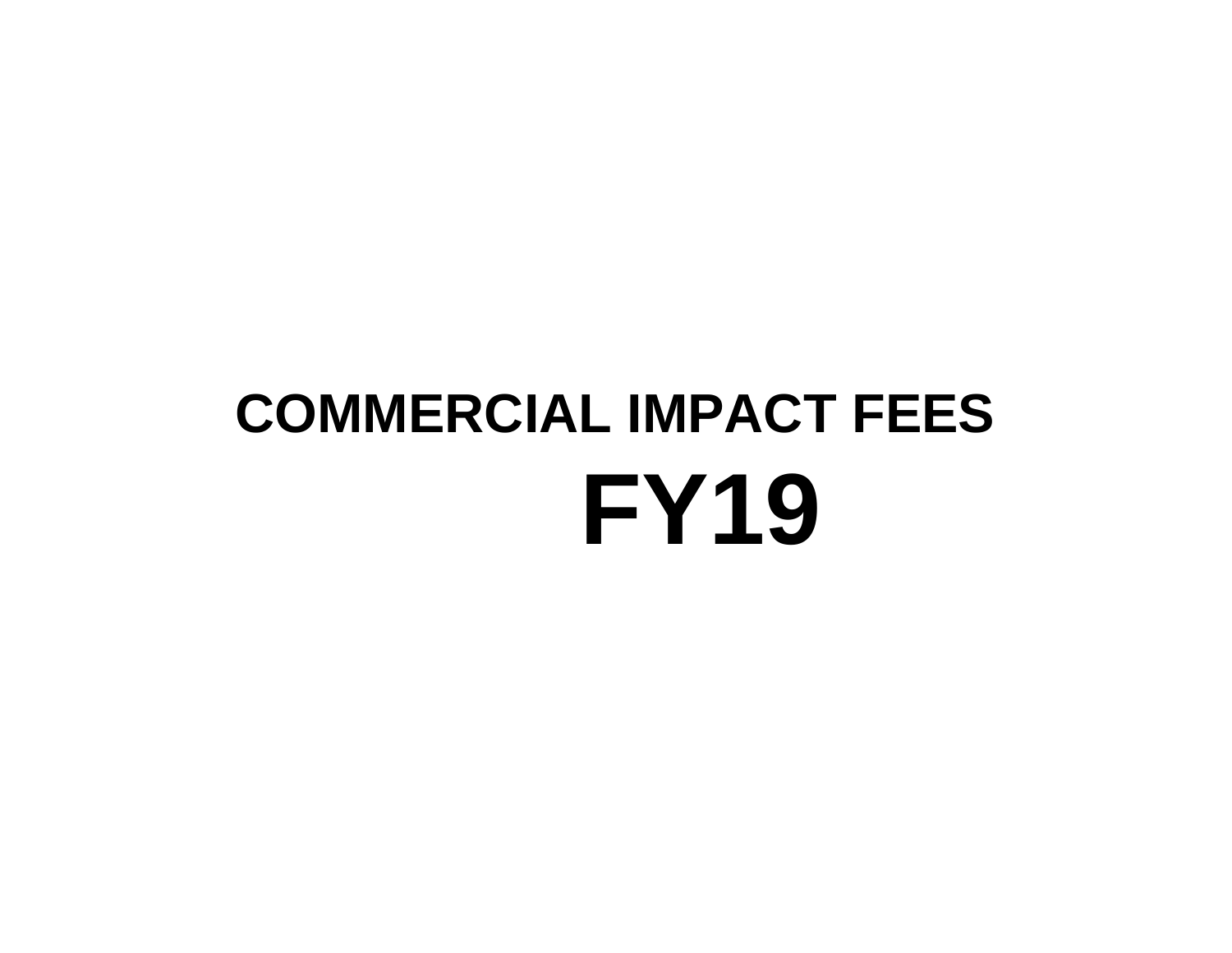## **Com/Shopping Center 50,000 sf or less**

|                    |            |       |                                       |                                 |               | Fire     | <b>Police</b> | Road        | <b>Com Serv</b> |
|--------------------|------------|-------|---------------------------------------|---------------------------------|---------------|----------|---------------|-------------|-----------------|
| Permit             | Date       | Total | Address                               | Name                            | Total         | 3.69%    | 0.86%         | 88.29%      | 7.16%           |
| 2018-MSS-SWR-00530 | 7/20/2018  |       | \$64,614.00 8077 HIGHWAY 10 WEST      | <b>COMPASS INC</b>              | \$64.614.00   | 2,384.26 | 555.68        | 57.047.70   | 4,626.36        |
| 2018-MSS-COM-00166 | 7/27/2018  |       | \$63.00 2300 JOHNSON                  | DICK ANDERSON CONSTRUCTION INC. | \$63.00       | 2.32     | 0.54          | 55.62       | 4.51            |
| 2018-MSS-COM-00160 | 7/27/2018  |       | \$1,033.78 1923 S HIGGINS AVE         | HOYT HOMES INC                  | \$1,033.78    | 38.15    | 8.89          | 912.72      | 74.02           |
| 2018-MSS-COM-00168 | 7/30/2018  |       | \$715.00 2300 JOHNSON                 | DICK ANDERSON CONSTRUCTION INC  | \$715.00      | 26.38    | 6.15          | 631.27      | 51.19           |
| 2018-MSS-COM-00169 | 7/30/2018  |       | \$86.00 2300 JOHNSON                  | DICK ANDERSON CONSTRUCTION INC  | \$86.00       | 3.17     | 0.74          | 75.93       | 6.16            |
| 2018-MSS-COM-00120 | 8/7/2018   |       | \$9.122.19 3630 N RESERVE ST          | LANGLAS & ASSOCIATES INC        | \$9,122.19    | 336.61   | 78.45         | 8,053.98    | 653.15          |
| 2018-MSS-COM-00209 | 8/8/2018   |       | \$3,267.00 1101 BURLINGTON AVE        | PRICE CONSTRUCTION LLC          | \$3,267.00    | 120.55   | 28.10         | 2,884.43    | 233.92          |
| 2018-MSS-COM-00210 | 8/8/2018   |       | \$3.267.00 1101 BURLINGTON AVE        | PRICE CONSTRUCTION LLC          | \$3,267.00    | 120.55   | 28.10         | 2,884.43    | 233.92          |
| 2018-MSS-SWR-00633 | 8/28/2018  |       | \$2.740.80 10547 MOCASSIN LN          | BJORN JOHNSON CONSTRUCTION LLC  | \$2,740.80    | 101.14   | 23.57         | 2.419.85    | 196.24          |
| 2017-MSS-COM-00386 | 9/5/2018   |       | \$1,001.88 1205 E BROADWAY            | JACKSON CONTRACTOR GROUP INC    | \$1,001.88    | 36.97    | 8.62          | 884.56      | 71.73           |
| 2018-MSS-COM-00251 | 9/6/2018   |       | \$1,306.80 2730 RESERVE ST            | <b>REYNOLDS HOMES LLC</b>       | \$1,306.80    | 48.22    | 11.24         | 1,153.77    | 93.57           |
| 2018-MSS-COM-00251 | 9/6/2018   |       | (\$1,306.80) 2730 RESERVE ST          | <b>REYNOLDS HOMES LLC</b>       | (S 1, 306.80) | (48.22)  | (11.24)       | (1, 153.77) | (93.57)         |
| 2018-MSS-COM-00251 | 9/6/2018   |       | \$1.306.80 2730 RESERVE ST            | <b>REYNOLDS HOMES LLC</b>       | \$1,306.80    | 48.22    | 11.24         | 1,153.77    | 93.57           |
| 2018-MSS-COM-00175 | 9/11/2018  |       | \$2.119.92 741 S HIGGINS AVE          | <b>GOODEN CONSTRUCTION INC.</b> | \$2.119.92    | 78.23    | 18.23         | 1,871.68    | 151.79          |
| 2018-MSS-SWR-00737 | 10/19/2018 |       | \$2.855.00 7509 ALITA DR              | <b>MONTANA PLUMBING COMPANY</b> | \$2,855.00    | 105.35   | 24.55         | 2,520.68    | 204.42          |
| 2018-MSS-COM-00253 | 10/29/2018 |       | \$4.918.02 2920 POST SIDE RD          | CARL CONSTRUCTION INC           | \$4.918.02    | 181.47   | 42.29         | 4,342.12    | 352.13          |
| 2018-MSS-COM-00253 | 10/29/2018 |       | \$11.841.06 2920 POST SIDE RD         | CARL CONSTRUCTION INC           | \$11,841.06   | 436.94   | 101.83        | 10,454.47   | 847.82          |
| 2018-MSS-SWR-00803 | 12/5/2018  |       | \$3.606.50 4890 TECHNOLOGY CT         | KNIFE RIVER                     | \$3,606.50    | 133.08   | 31.02         | 3,184.18    | 258.23          |
| 2018-MSS-SWR-00804 | 12/5/2018  |       | \$5.253.20 7334 INTERSTATE PL         | <b>KNIFE RIVER</b>              | \$5,253.20    | 193.84   | 45.18         | 4,638.05    | 376.13          |
| 2018-MSS-COM-00253 | 12/18/2018 |       | (\$2,112.13) PARTIAL REFUND OF PERMIT | MISSOULA COUNTRY CLUB           | (\$2,112.13)  | (77.94)  | (18.16)       | (1,864.80)  | (151.23)        |
| 2018-MSS-COM-00244 | 12/20/2018 |       | \$3,850.63 120 N HIGGINS AVE          | <b>WESTERN INTERSTATE INC.</b>  | \$3,850.63    | 142.09   | 33.12         | 3,399.72    | 275.71          |
| 2018-MSS-COM-00330 | 1/3/2019   |       | \$1.132.56 3010 AMERICAN WAY          | SHARKEY CONSTRUCTION COMPANY    | \$1,132.56    | 41.79    | 9.74          | 999.94      | 81.09           |
| 2019-MSS-COM-00035 | 4/26/2019  |       | \$23,478.84 5730 ALLOY NORTH          | JACKSON CONTRACTOR GROUP INC    | \$23,478.84   | 866.37   | 201.92        | 20,729.47   | 1,681.08        |
| 2018-MSS-COM-00299 | 4/29/2019  |       | \$747.78 631 S HIGGINS AVE            | <b>OWNER</b>                    | \$747.78      | 27.59    | 6.43          | 660.21      | 53.54           |
| 2018-MSS-COM-00326 | 5/2/2019   |       | \$406.56 120 EXPRESSWAY               | MAURER CONSTRUCTION LLC         | \$406.56      | 15.00    | 3.50          | 358.95      | 29.11           |
| 2018-MSS-COM-00321 | 5/22/2019  |       | \$16,374.93 2413 S HIGGINS AVE        | <b>GREAT SPACES INC</b>         | \$16,374.93   | 604.23   | 140.82        | 14,457.43   | 1,172.44        |
|                    |            |       |                                       |                                 |               |          |               |             |                 |
|                    |            |       |                                       |                                 | 161.690.32    | 5.966.37 | 1.390.54      | 142.756.38  | 11.577.03       |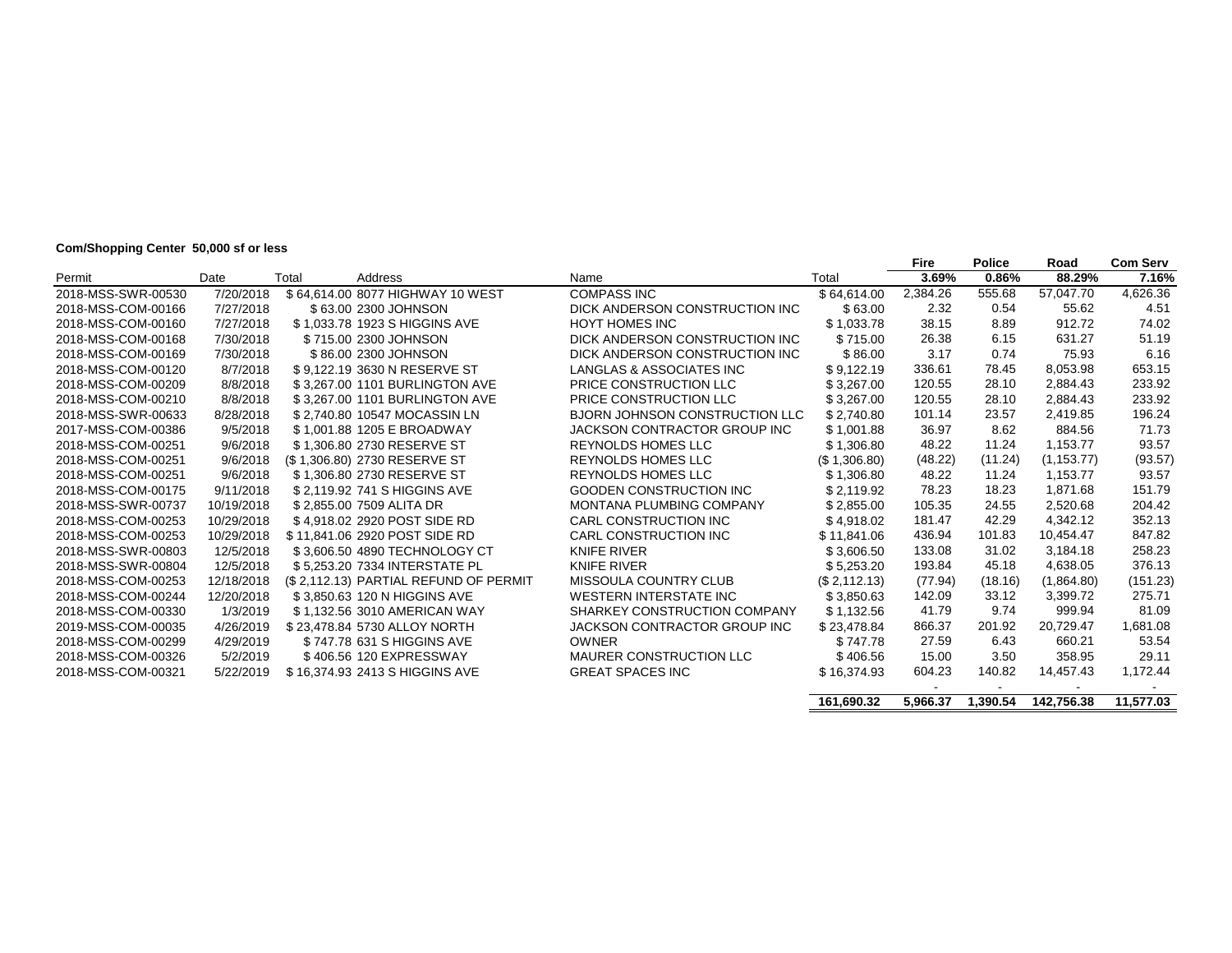## **Com/Shopping Center 100,001-200,000 sf**

|                    |           |      |                              |                               |          | <b>Fire</b>              | <b>Police</b> | Road   | Com Serv |
|--------------------|-----------|------|------------------------------|-------------------------------|----------|--------------------------|---------------|--------|----------|
| Permit             | Date      | Гоtа | Address                      | Name                          | Гotal    | 3.39%                    | 0.78%         | 89.29% | 6.54%    |
| 2018-MSS-COM-00217 | 9/20/2018 |      | \$619.54 3120 GEN FOSTER AVE | SOCIETY OF AMERICAN FORESTERS | \$619.54 | 21.00                    | 4.83          | 553.19 | 40.52    |
|                    |           |      |                              |                               |          | $\overline{\phantom{a}}$ |               |        |          |
|                    |           |      |                              |                               | 619.54   | 21.00                    | 4.83          | 553.19 | 40.52    |
|                    |           |      |                              |                               |          |                          |               |        |          |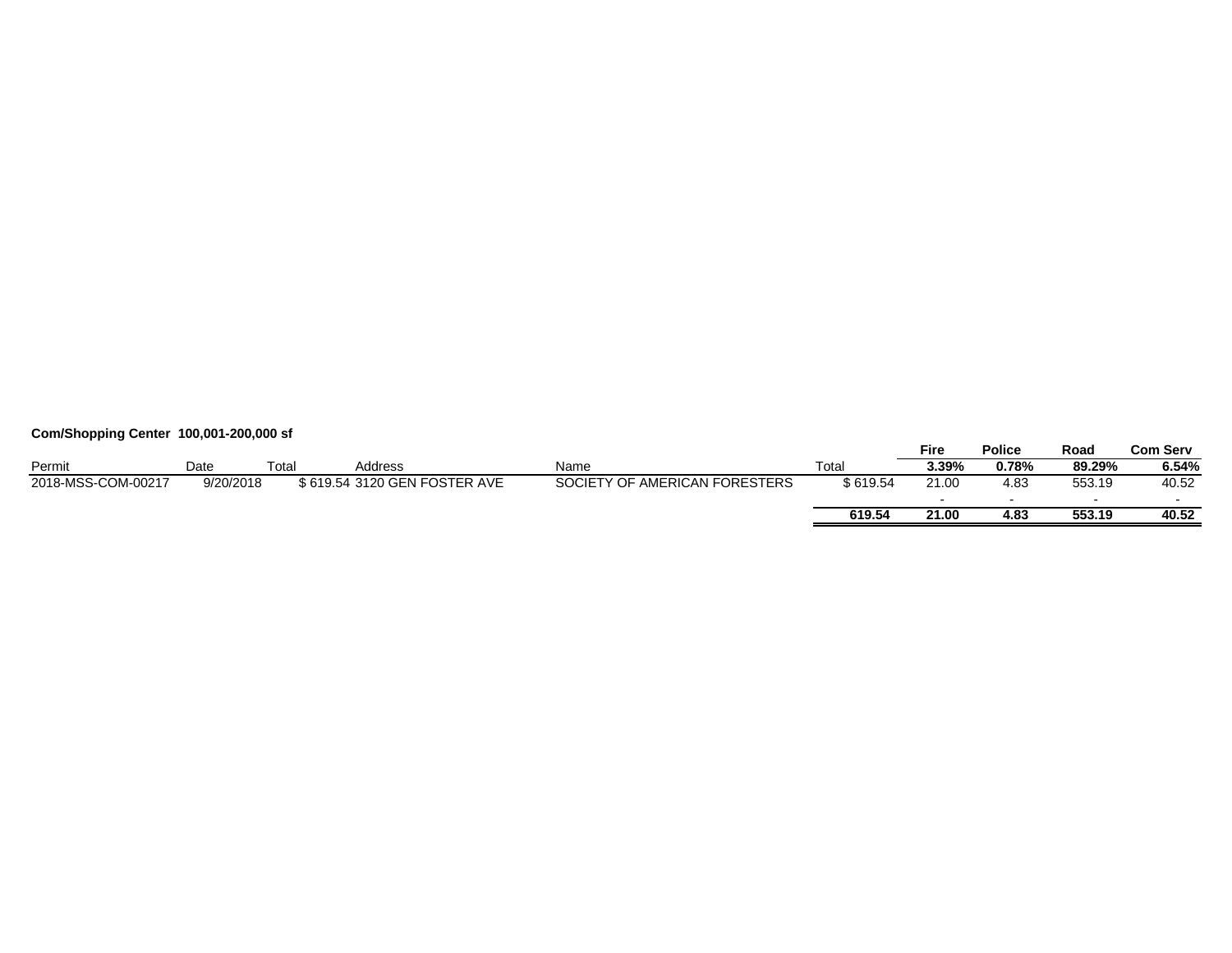## **Office/Institutional 25,000 sf or less**

|                    |            |       |                                                |                                  |             | Fire     | <b>Police</b> | Road      | Com Serv  |
|--------------------|------------|-------|------------------------------------------------|----------------------------------|-------------|----------|---------------|-----------|-----------|
| Permit             | Date       | Total | Address                                        | Name                             | Total       | 9.29%    | 1.57%         | 71.11%    | 18.03%    |
| 2018-MSS-COM-00227 | 9/21/2018  |       | \$1.161.99 1325 RESERVE ST                     | AXIOM NORTHWEST CONSTRUCTION INC | \$1,161.99  | 107.95   | 18.24         | 826.29    | 209.51    |
| 2018-MSS-COM-00307 | 12/19/2018 |       | \$476.19 2825 D3 STOCKYARD RD                  | OWNER                            | \$476.19    | 44.24    | 7.48          | 338.62    | 85.86     |
| 2019-MSS-COM-00075 | 5/9/2019   |       | \$ 7.694.34 5735 W HARRIER                     | TOLLEFSON CONSTRUCTION           | \$7.694.34  | 714.80   | 120.80        | 5.471.45  | 1.387.29  |
| 2019-MSS-COM-00073 |            |       | 5/16/2019 \$12.710.61 3860 O'LEARY STE SUITE A | <b>SWANK ENTERPRISES</b>         | \$12,710.61 | 1.180.82 | 199.56        | 9.038.51  | 2,291.72  |
| 2019-MSS-COM-00064 |            |       | 6/21/2019 \$36,023.57 2000 MAPLE ST            | JACKSON CONTRACTOR GROUP INC     | \$36.023.57 | 3.346.59 | 565.57        | 25.616.36 | 6,495.05  |
|                    |            |       |                                                |                                  | 58.066.70   | 5.394.40 | 911.65        | 41.291.23 | 10.469.43 |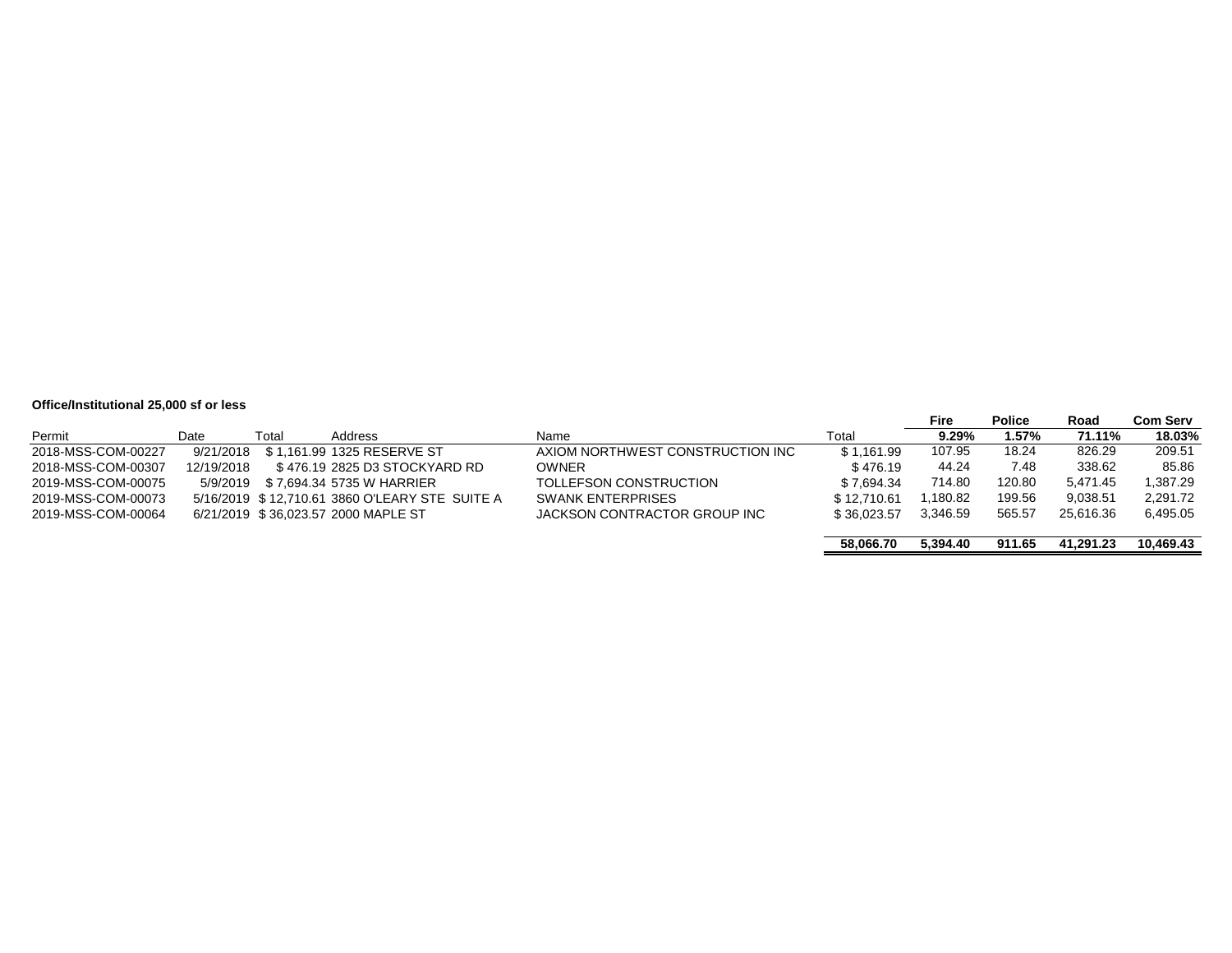## **Office/Institutional 25,001-50,000 sf**

|                    |      |       |                                          |                                         |             | Fire     | <b>Police</b> | Road      | Com Serv  |
|--------------------|------|-------|------------------------------------------|-----------------------------------------|-------------|----------|---------------|-----------|-----------|
| Permit             | Date | Total | Address                                  | Name                                    | Total       | 10.02%   | .13%          | 69.48%    | 19.37%    |
| 2018-MSS-COM-00127 |      |       | 7/25/2018 \$57,852.74 2360 B MULLAN ROAD | <b>MISSOULA BONE &amp; JOINT CENTER</b> | \$57.852.74 | 5.796.84 | 653.74        | 40.196.08 | 11,206.08 |
|                    |      |       |                                          |                                         |             |          |               |           |           |
|                    |      |       |                                          |                                         | 57.852.74   | 5.796.84 | 653.74        | 40.196.08 | 11.206.08 |
|                    |      |       |                                          |                                         |             |          |               |           |           |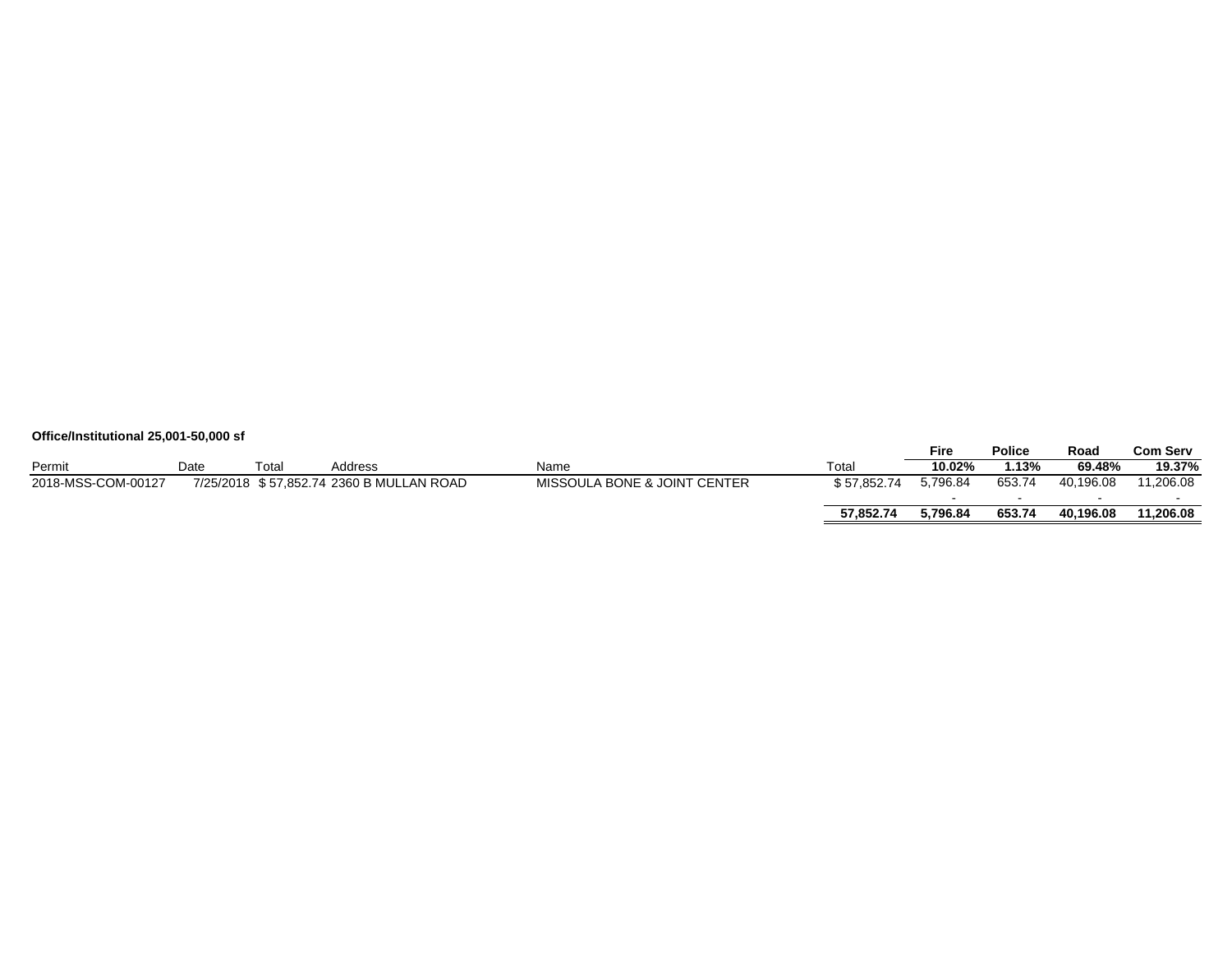## **Office/Institutional 50,001 sf - 100,000 sf**

|                         |      |       |         |      |                   | <b>Fire</b>              | <b>Police</b> | Road   | <b>Com Serv</b> |
|-------------------------|------|-------|---------|------|-------------------|--------------------------|---------------|--------|-----------------|
| Permit                  | Date | Total | Address | Name | Tota <sub>i</sub> | 10.73%                   | 0.90%         | 67.57% | 20.80%          |
| No Impact Fees for FY19 |      |       |         |      |                   | $\overline{\phantom{a}}$ |               |        | $\sim$          |
|                         |      |       |         |      |                   |                          |               |        |                 |
|                         |      |       |         |      | $\mathbf{r}$      |                          |               |        |                 |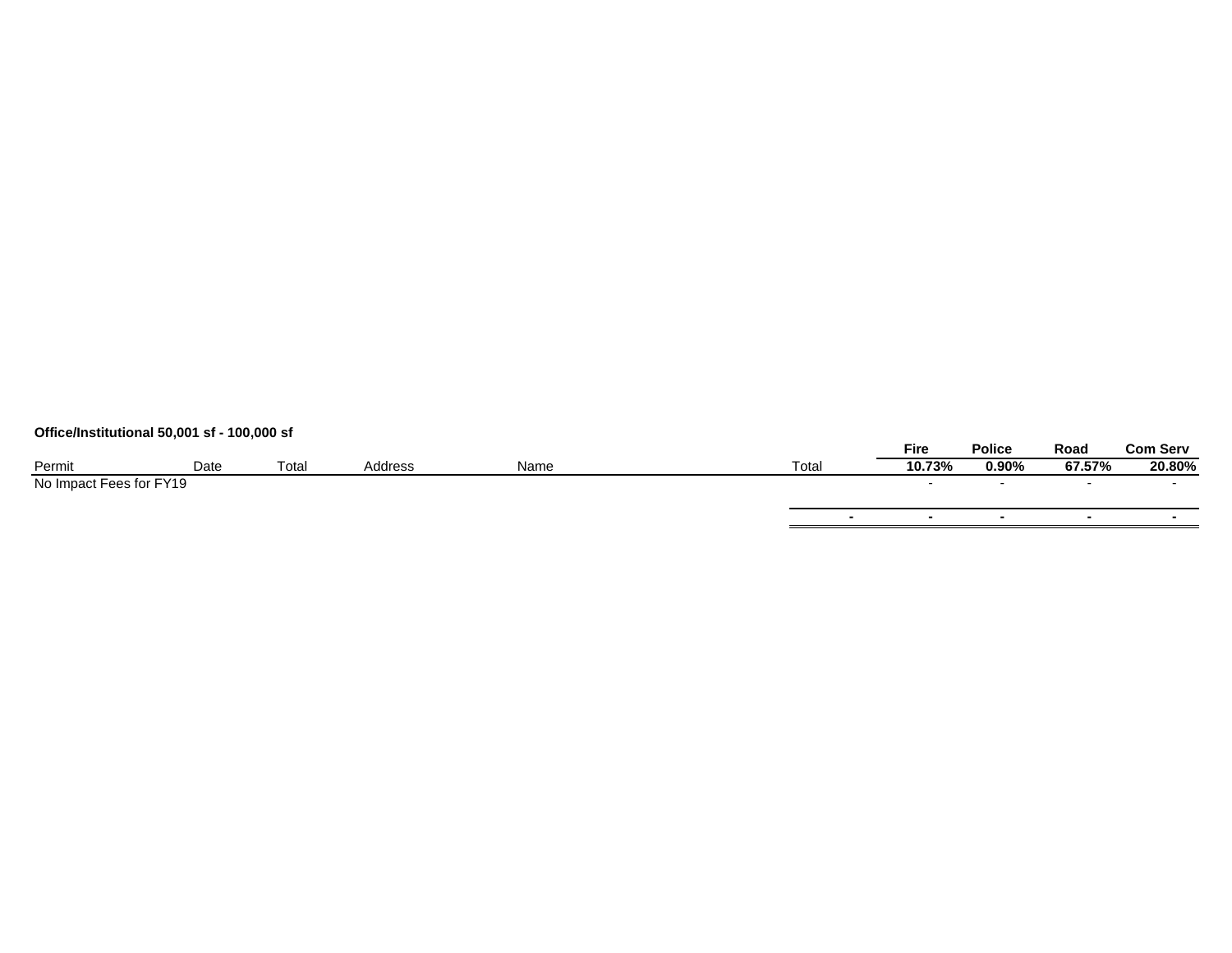## **Office/Institutional over 100,000 sf**

|                         |      |       |         |      |       | <b>Fire</b> | <b>Police</b> | Road   | <b>Com Serv</b> |
|-------------------------|------|-------|---------|------|-------|-------------|---------------|--------|-----------------|
| Permit                  | Date | Total | Address | Name | Total | 10.30%      | 0.72%         | 69.03% | 19.95%          |
| No Impact Fees for FY19 |      |       |         |      |       |             |               |        |                 |
|                         |      |       |         |      |       |             |               |        |                 |
|                         |      |       |         |      |       | \$0.00      | \$0.00        | \$0.00 | \$0.00          |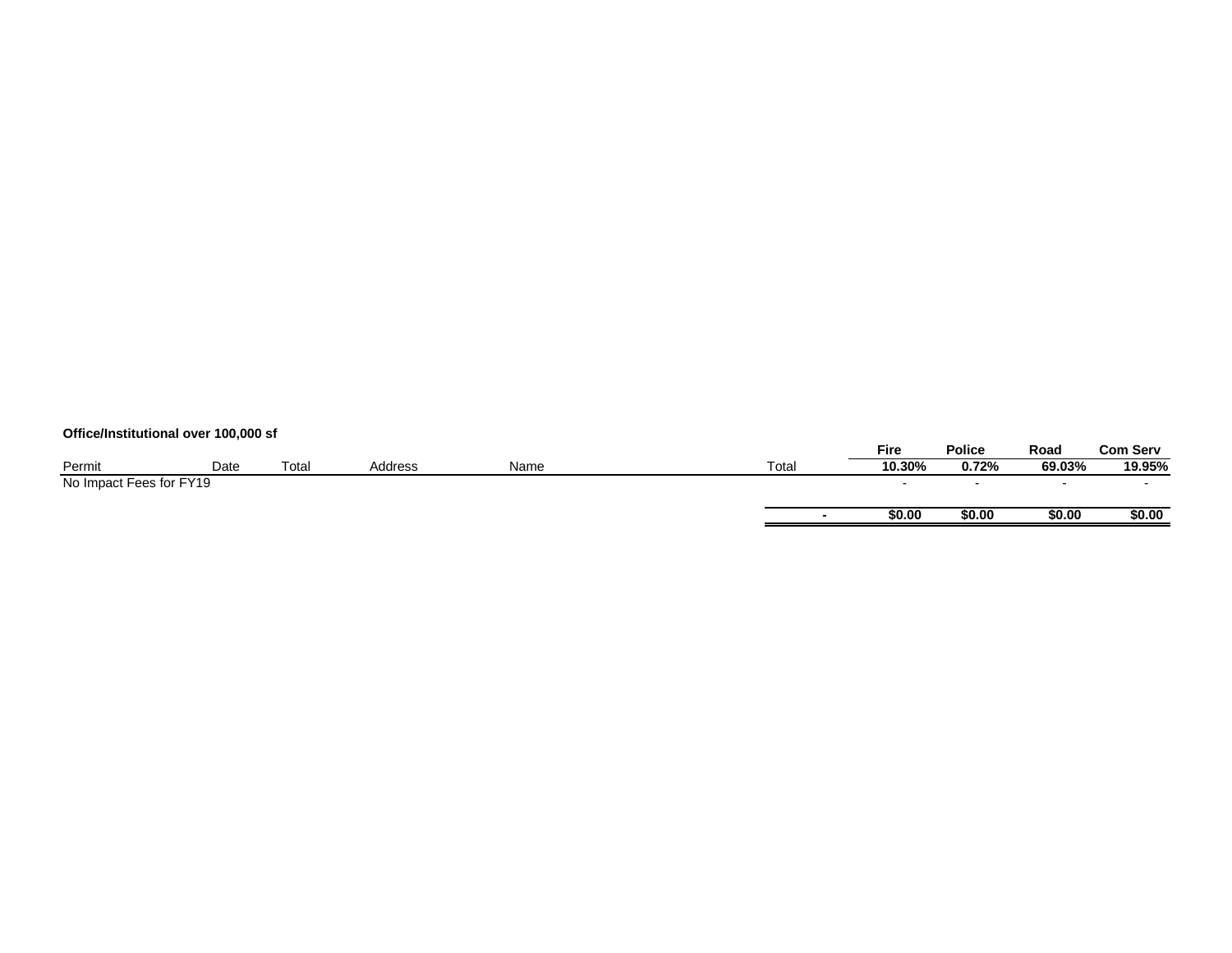## **Light Industrial**

| ___________             |      |       |         |      |       |             |               |                          |                 |
|-------------------------|------|-------|---------|------|-------|-------------|---------------|--------------------------|-----------------|
|                         |      |       |         |      |       | <b>Fire</b> | <b>Police</b> | Road                     | <b>Com Serv</b> |
| Permit                  | Date | Total | Address | Name | Total | 12.33%      | 0.91%         | 62.79%                   | 23.97%          |
| No Impact Fees for FY19 |      |       |         |      |       |             |               | $\overline{\phantom{0}}$ |                 |
|                         |      |       |         |      |       |             |               |                          |                 |
|                         |      |       |         |      |       |             |               |                          |                 |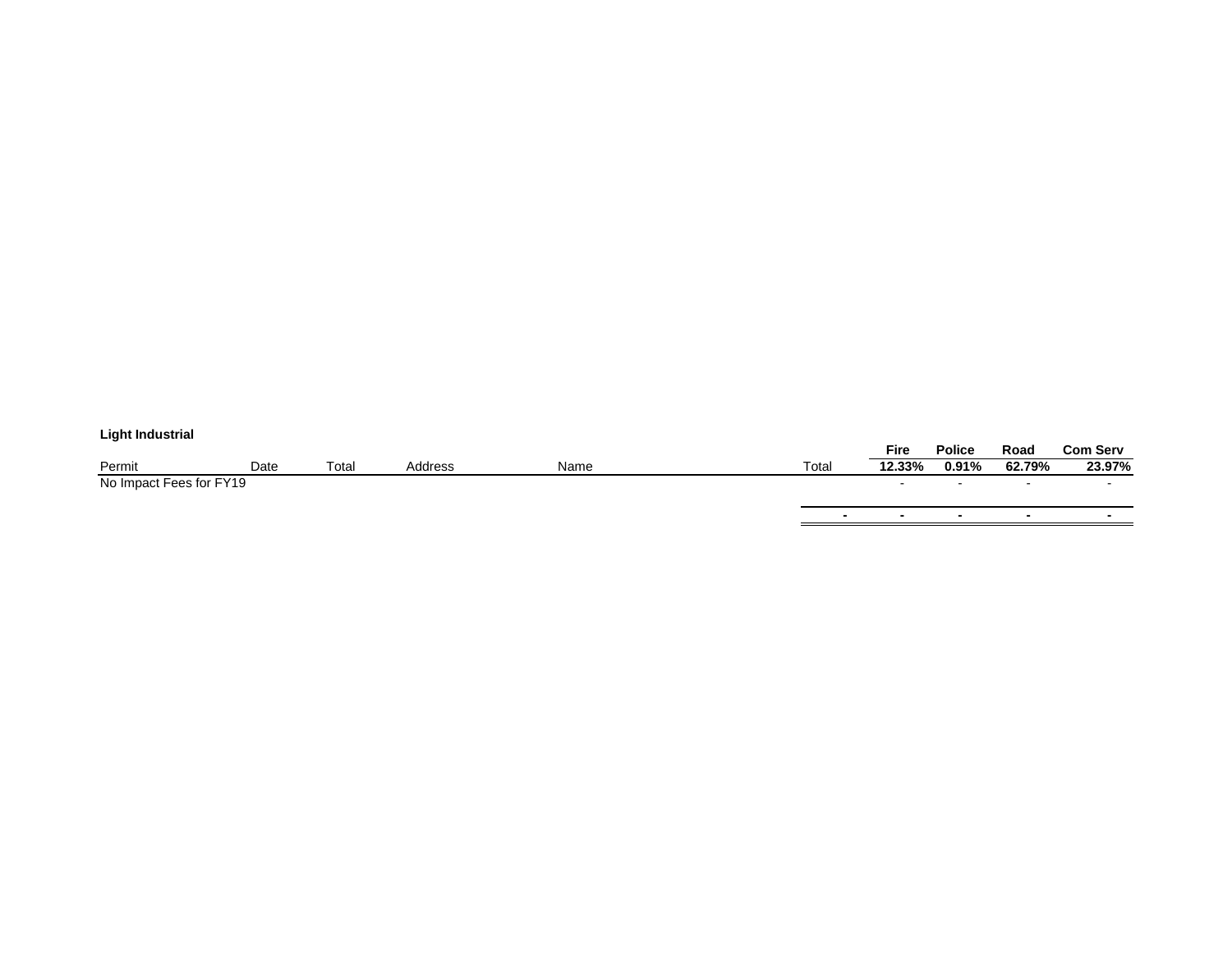## **Warehousing**

|                    |           |       |                                        |                              |             | Fire     | <b>Police</b> | Road      | <b>Com Serv</b> |
|--------------------|-----------|-------|----------------------------------------|------------------------------|-------------|----------|---------------|-----------|-----------------|
| Permit             | Date      | Total | <b>Address</b>                         | Name                         | Total       | 3.69%    | $0.86\%$      | 88.29%    | 7.16%           |
| 2019-MSS-COM-00035 |           |       | 4/26/2019 \$34.962.33 5730 ALLOY NORTH | JACKSON CONTRACTOR GROUP INC | \$34.962.33 | .290.11  | 300.68        | 30.868.24 | 2,503.30        |
| 2019-MSS-COM-00075 | 5/9/2019  |       | \$716.03 5735 W HARRIER                | TOLLEFSON CONSTRUCTION       | \$716.03    | 26.42    | 6.16          | 632.18    | 51.27           |
| 2019-MSS-COM-00073 | 5/16/2019 |       | \$805.68 3860 O'LEARY STE SUITE A      | <b>SWANK ENTERPRISES</b>     | \$ 805.68   | 29.73    | 6.93          | 711.33    | 57.69           |
| 2019-MSS-SWR-00251 | 6/4/2019  |       | \$2,855,00 10532 MOCASSIN              | <b>OWNER</b>                 | \$2.855.00  | 105.35   | 24.55         | 2,520.68  | 204.42          |
| 2019-MSS-COM-00064 | 6/21/2019 |       | \$ 7.474.40 2000 MAPLE ST              | JACKSON CONTRACTOR GROUP INC | \$7.474.40  | 275.81   | 64.28         | 6.599.15  | 535.17          |
|                    |           |       |                                        |                              |             |          |               |           |                 |
|                    |           |       |                                        |                              | 46.813.44   | 1.727.42 | 402.60        | 41.331.59 | 3.351.83        |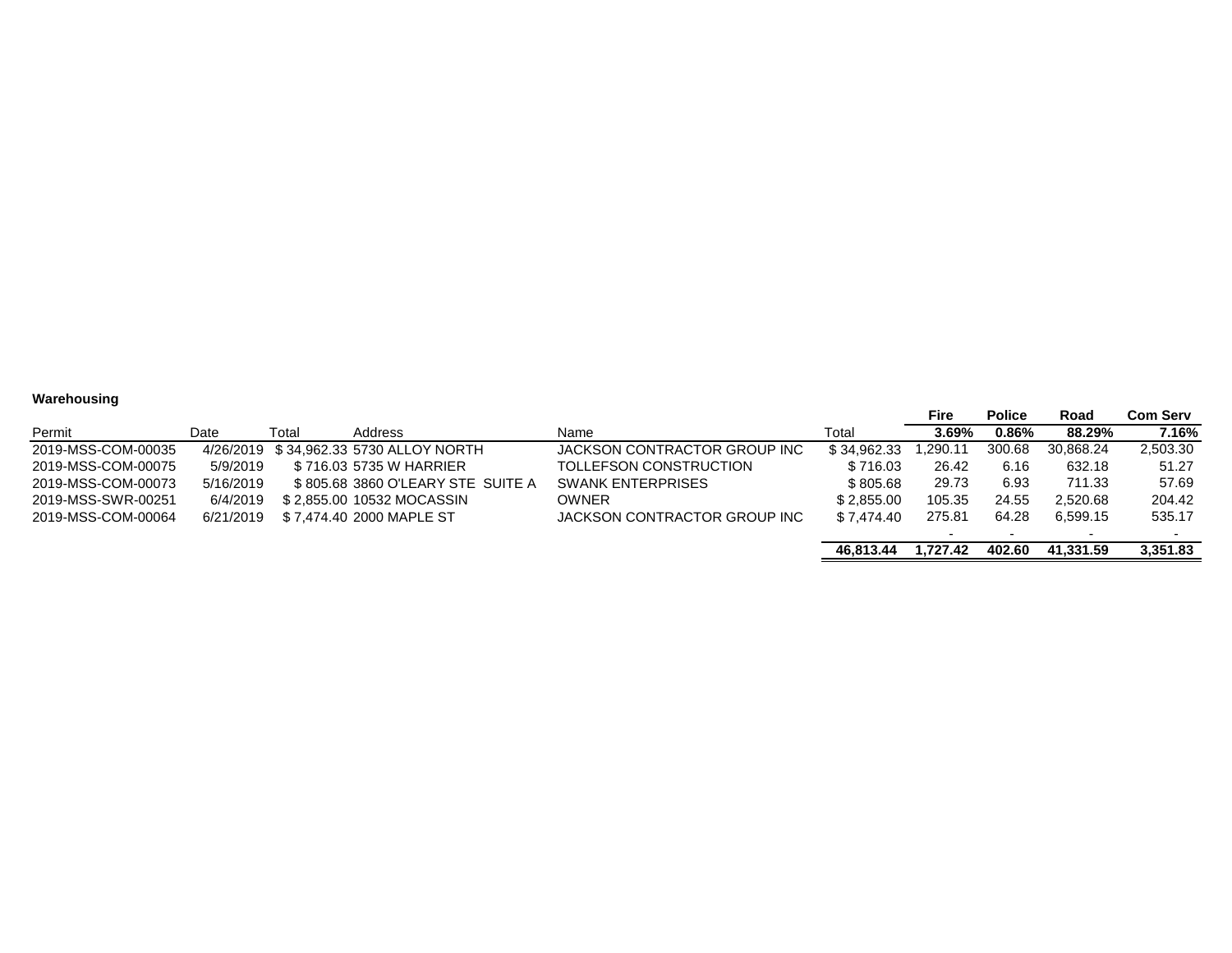| Lodging            |           |             |                                  |                              |            |                          |               |          |                 |
|--------------------|-----------|-------------|----------------------------------|------------------------------|------------|--------------------------|---------------|----------|-----------------|
|                    |           |             |                                  |                              |            | <b>Fire</b>              | <b>Police</b> | Road     | <b>Com Serv</b> |
| Permit             | Date      | $\tau$ otal | Address                          | Name                         | Total      | $3.69\%$                 | $0.86\%$      | 88.29%   | 7.16%           |
| 2018-MSS-COM-00233 | 10/4/2018 |             | \$3,826.36 3003 FORT MISSOULA RD | QUALITY CONSTRUCTION COMPANY | \$3.826.36 | 141.19                   | 32.91         | 3.378.29 | 273.97          |
|                    |           |             |                                  |                              |            | $\overline{\phantom{0}}$ |               |          | -               |
|                    |           |             |                                  |                              | 3.826.36   | 141.19                   | 32.91         | 3,378.29 | 273.97          |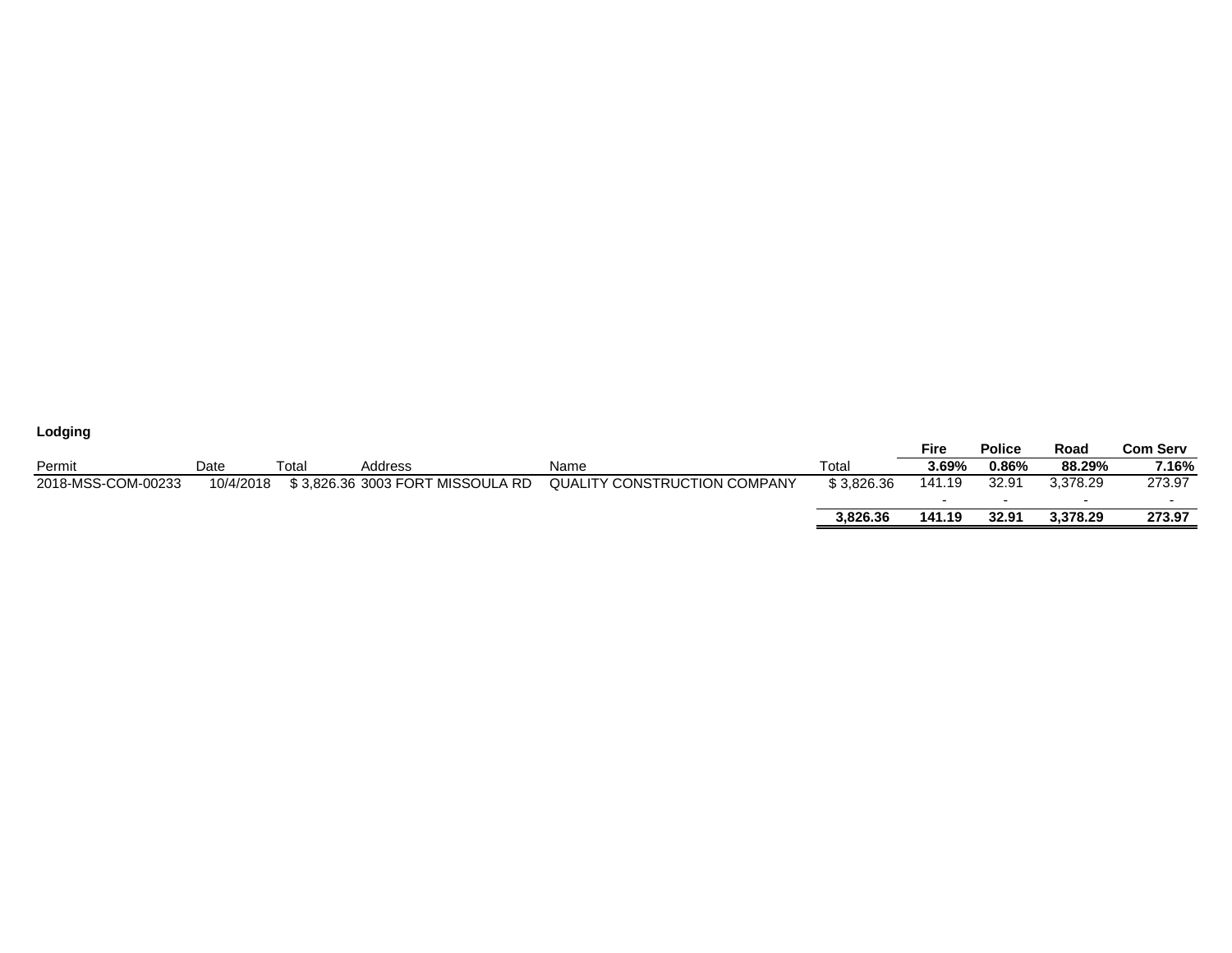## **Elementary School**

|                    |           |       |                               |                                |            | Fire                     | <b>Police</b> | Road      | <b>Com Serv</b> |
|--------------------|-----------|-------|-------------------------------|--------------------------------|------------|--------------------------|---------------|-----------|-----------------|
| Permit             | Date      | Total | Address                       | Name                           | Total      | $9.29\%$                 | .57%          | 71.11%    | 18.03%          |
| 2018-MSS-COM-00131 | 7/11/2018 |       | \$2.035.52 550 HIBERTA ST     | SLETTEN CONSTRUCTION COMPANY   | \$2.035.52 | 189.10                   | 31.96         | .447.46   | 367.00          |
| 2018-MSS-COM-00136 | 8/2/2018  |       | \$1.012.43 2901 PARK ST       | DICK ANDERSON CONSTRUCTION INC | \$1.012.43 | 94.05                    | 15.90         | 719.94    | 182.54          |
| 2018-MSS-COM-00242 | 11/2/2018 |       | \$4.773.46 4210 RESERVE ST    | LANGLAS & ASSOCIATES INC       | \$4.773.46 | 443.45                   | 74.94         | 3.394.41  | 860.65          |
| 2019-MSS-COM-00052 | 5/17/2019 |       | \$1.807.85 2510 W CENTRAL AVE | JACKSON CONTRACTOR GROUP INC   | \$1.807.85 | 167.95                   | 28.38         | 285.56. ا | 325.96          |
|                    |           |       |                               |                                |            | $\overline{\phantom{a}}$ |               |           |                 |
|                    |           |       |                               |                                | 9.629.26   | 894.56                   | 151.18        | 6.847.37  | 1,736.15        |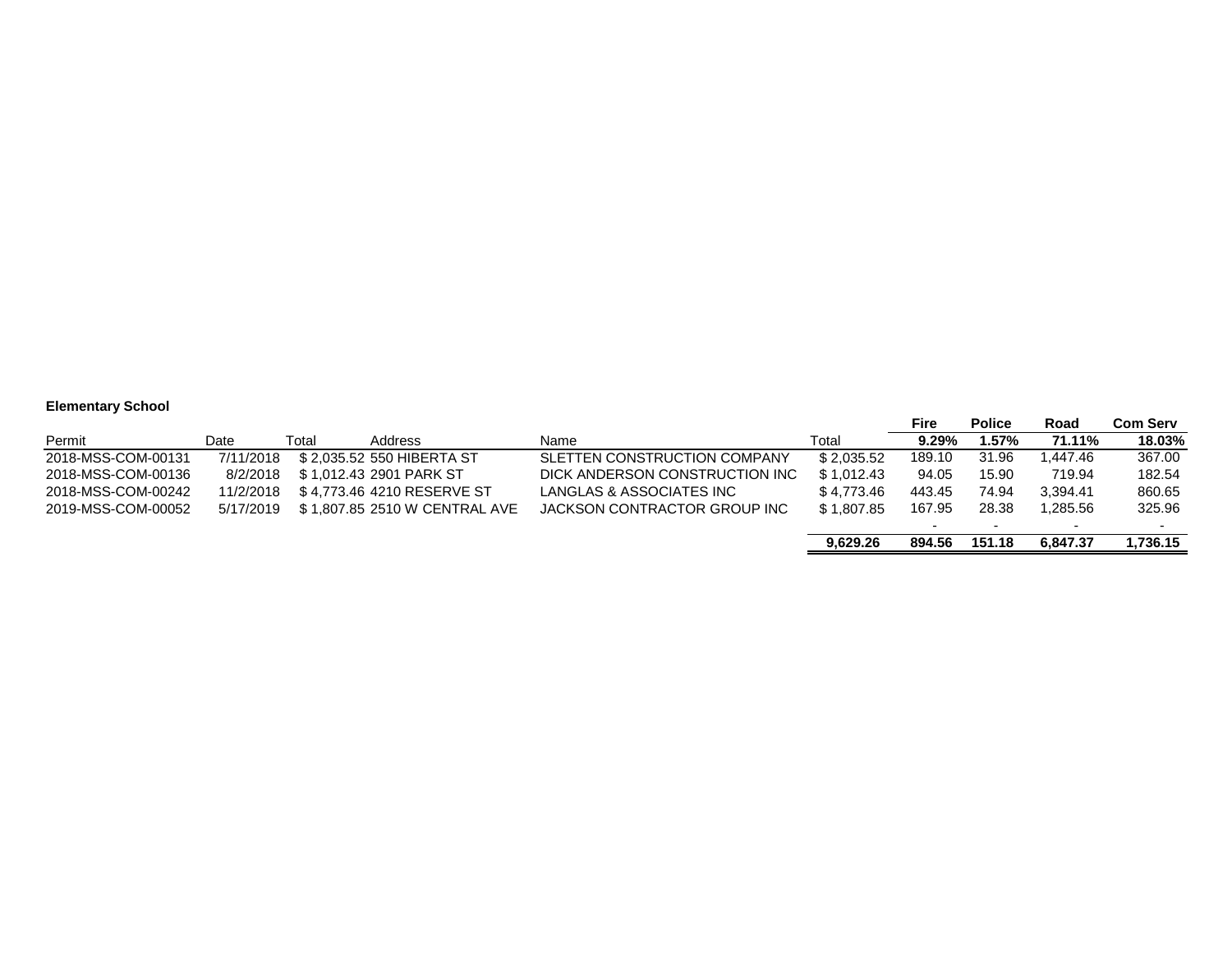| <b>Secondary School</b> |           |       |                             |                              |            |             |               |          |          |
|-------------------------|-----------|-------|-----------------------------|------------------------------|------------|-------------|---------------|----------|----------|
|                         |           |       |                             |                              |            | <b>Fire</b> | <b>Police</b> | Road     | Com Serv |
| Permit                  | Date      | Total | Address                     | Name                         | Total      | 9.29%       | .57%          | 71.11%   | 18.03%   |
| 2019-MSS-COM-00061      | 5/21/2019 |       | \$2,295,00 3100 SOUTH AVE W | JACKSON CONTRACTOR GROUP INC | \$2.295.00 | 213.21      | 36.03         | 1.631.97 | 413.79   |
|                         |           |       |                             |                              |            |             | $\sim$        | $\sim$   |          |
|                         |           |       |                             |                              | 2.295.00   | 213.21      | 36.03         | 1.631.97 | 413.79   |